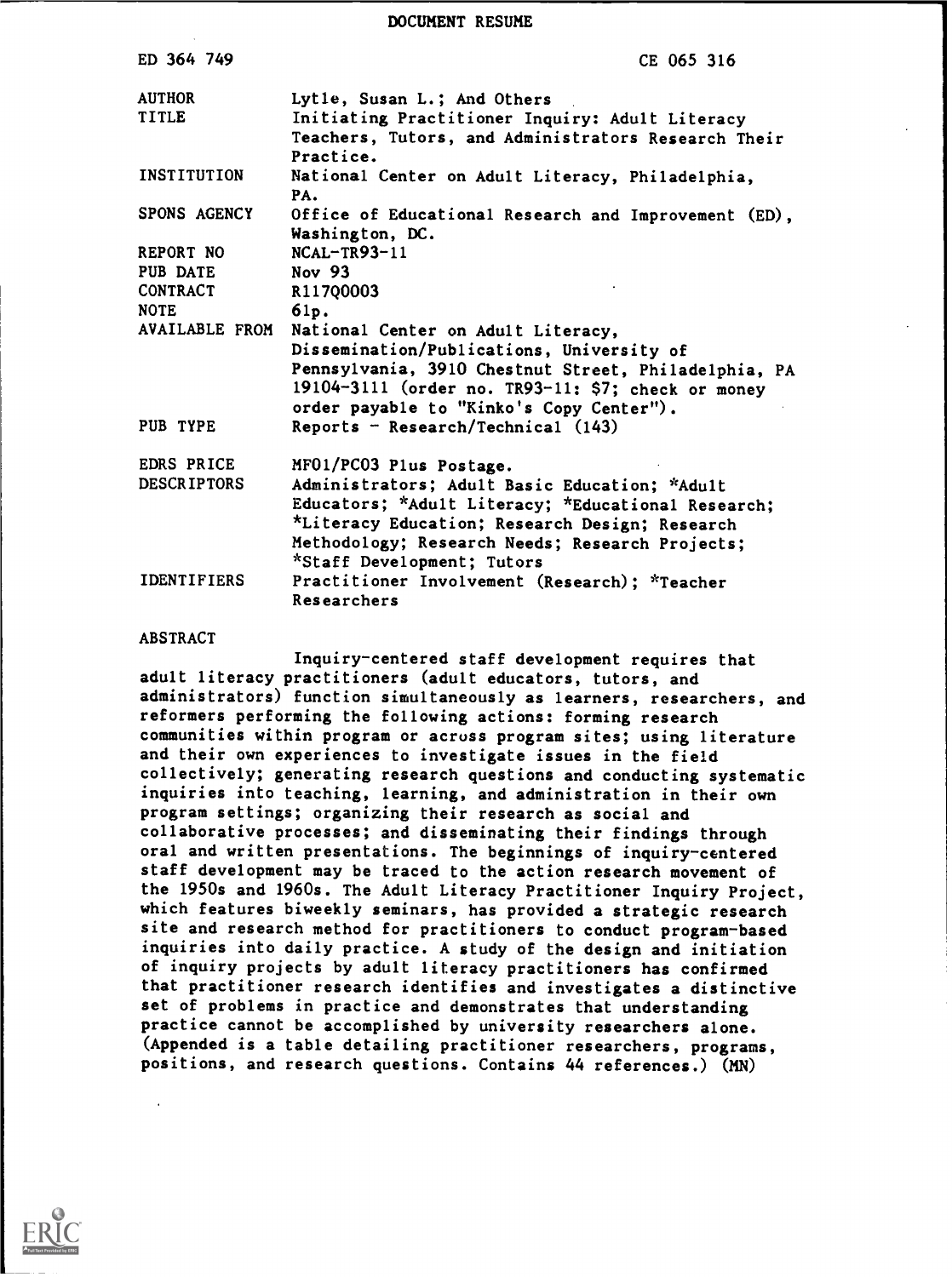

## INITIATING PRACTITIONER INQUIRY:

# ADULT UTERACY TEACHERS, TUTORS, AND ADMINISTRATORS RESEARCH THEIR PRACTICE

Susan L. Lytle Alisa Belzer Rebecca Reumann

University of Pennsylvania Philadelphia, PA

NCAL TECHNICAL REPORT TR93-11 NOVEMBER 1993

> U.S. DEPARTMENT OF EDUCATION<br>Office of Educational Resear illiar dimprovement EDUCATIONAL RESOURCES INFORMATION

CENTER (ERIC)<br>This document has been reproduced as<br>originating it<br>originating it

□ Minor changes have been made to improve<br>- reproduction quality

Points of view or opinions stated in INIs docu<br>ment: do: not: necessarrly: represent: official<br>OERI position or policy

NATIONAL CENTRE DN FESTIVE REAL K

 $\mathcal{L}(\mathcal{L}(\mathcal{L}(\mathcal{M}(\mathcal{M}(\mathcal{M}(\mathcal{M}(\mathcal{M}(\mathcal{M}(\mathcal{M}(\mathcal{M}(\mathcal{M}(\mathcal{M}(\mathcal{M}(\mathcal{M}(\mathcal{M}(\mathcal{M}(\mathcal{M}(\mathcal{M}(\mathcal{M}(\mathcal{M}(\mathcal{M}(\mathcal{M}(\mathcal{M}(\mathcal{M}(\mathcal{M}(\mathcal{M}(\mathcal{M}(\mathcal{M}(\mathcal{M}(\mathcal{M}(\mathcal{M}(\mathcal{M}(\mathcal{M}(\mathcal{M}(\mathcal{M}(\mathcal{$  $\sim 10$ 

are presented to the

THE R. P. LEWIS CO., LANSING MICH.

 $\label{eq:2.1} \mathcal{L}=\mathbb{E}\left[\left(\sqrt{1-\mathcal{E}}\right)^2+\mathcal{L}(\sqrt{2}-1)\right]\times\mathbb{E}\left[\left(1-\mathcal{E}(\sqrt{2}-1)\right)^2+\mathcal{L}(\sqrt{2}-1)\right].$  $\mathcal{O}(\mathcal{A}) \cong \mathcal{O}(\mathcal{A})$ 

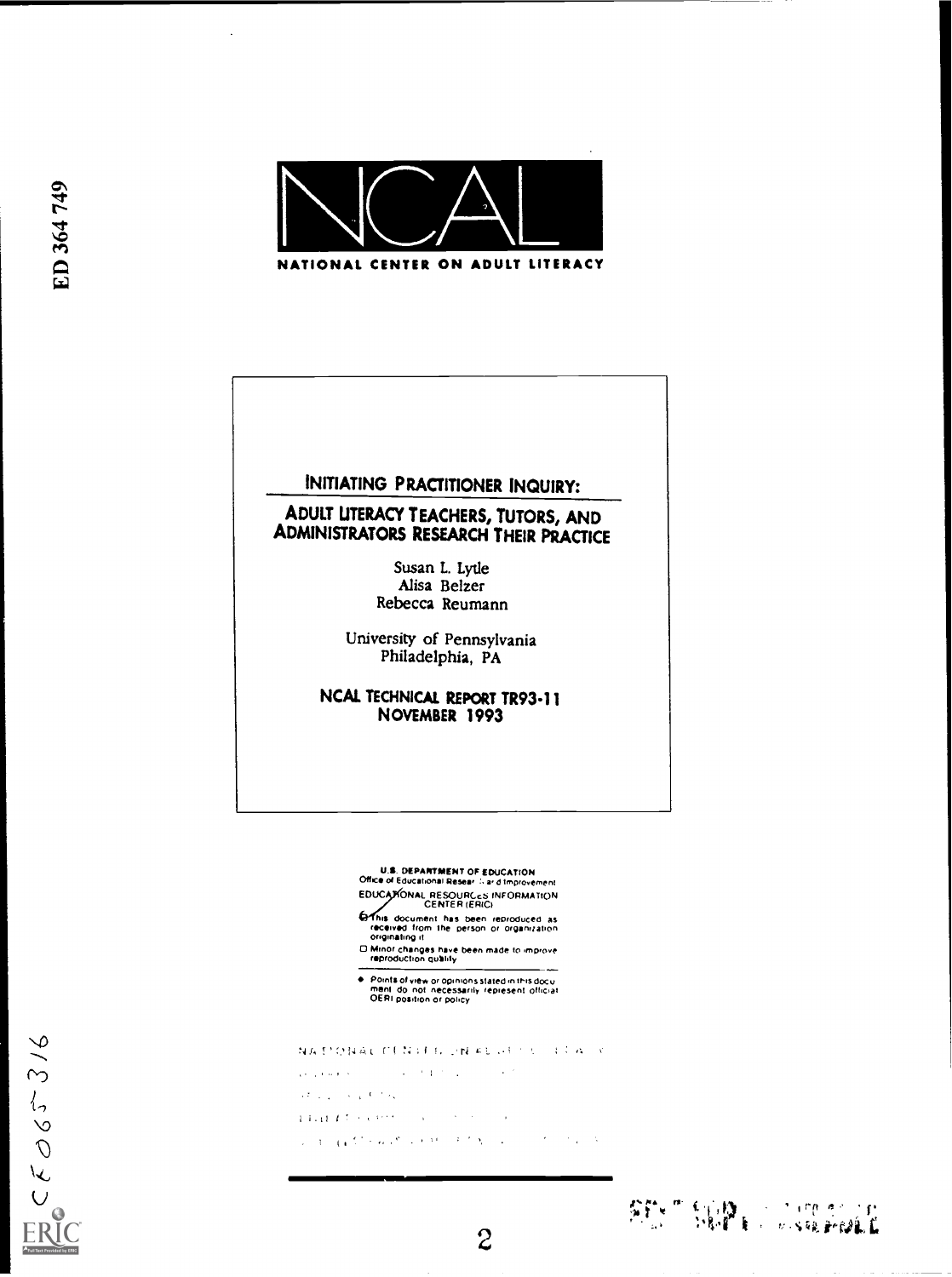#### INITIATING PRACTITIONER INQUIRY:

#### ADULT UTERACY TEACHERS, TUTORS, AND ADMINISTRATORS RESEARCH THEIR PRACTICE

Susan L. Lytle Alisa Belzer Rebecca Reumann

University of Pennsylvania Philadelphia, PA

NCAL TECHNICAL REPORT TR93-11 NOVEMBER 1993

This work was supported by funding from the National Center on Adult Literacy at the University of<br>Pennsylvania, which is part of the Education Research and Development Center Program (Grant No. Pennsylvania, which is part of the Educational Research and Improvement, U.S. Department of Education, in cooperation with the Departments of Labor and Health and Human<br>Services. The findings and opinions expressed here do not necessarily reflect the position or policies of the National Center on Adult Literacy, the Office of Educational Research and Improvement, or the U.S. Department of Education.

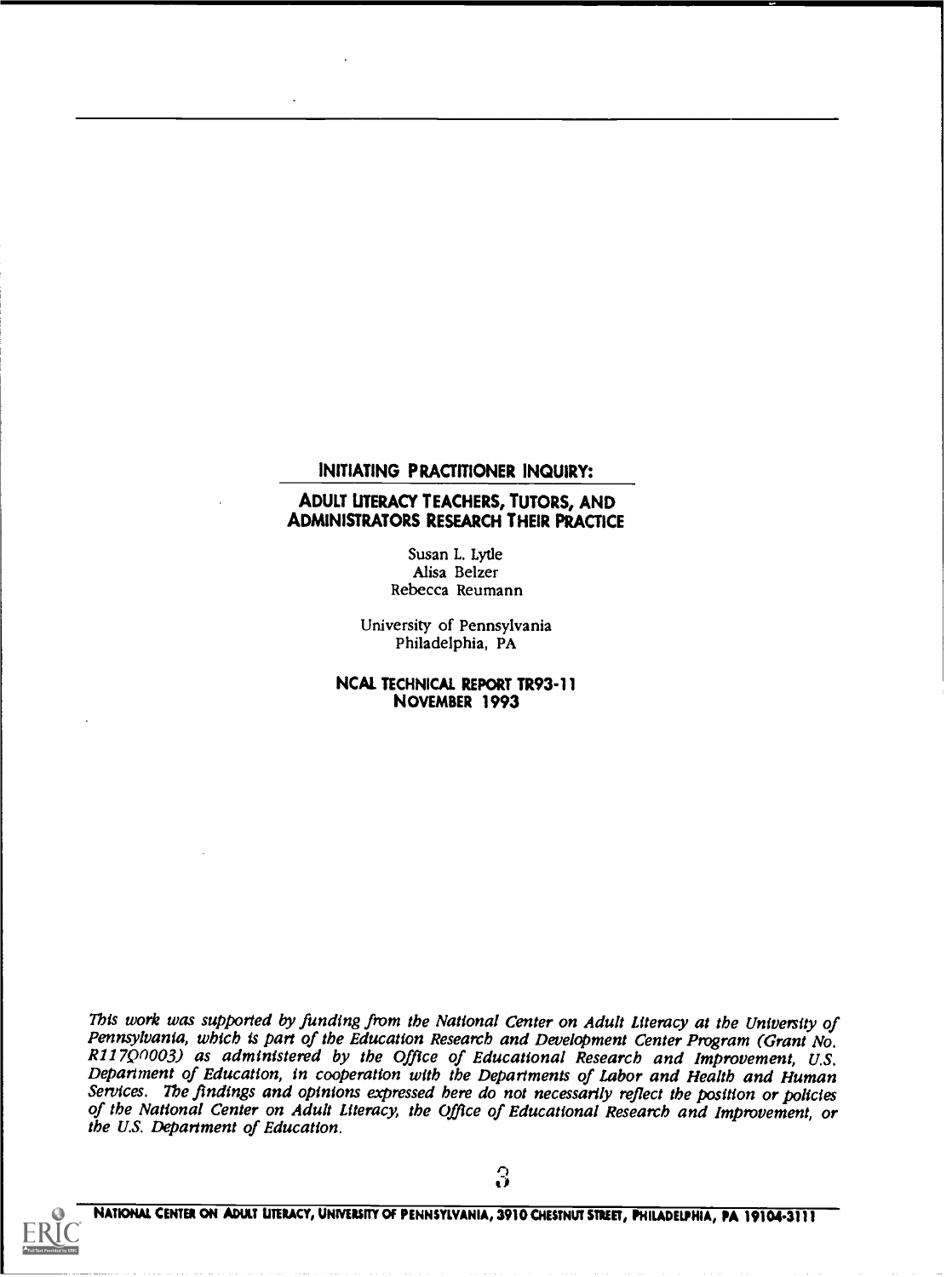#### PUBLISHED NOVEMBER 1993 BY National Center on Adult Literacy University of Pennsylvania 3910 Chestnut Street Philadelphia, PA 19104-3111<br>215) 898-2100 FAX (215) 898-9804 Phone (215) 898-2100

The National Center on Adult Literacy (NCAL) was established in 1990 by the U.S..Department of Education, with co-funding from the Departments of Labor and Health and Human Services. The mission of NCAL addresses three primary challenges: (a) to enhance the knowledge base about adult literacy; (b) to improve the quality of research and development in the field; and (c) to ensure a strong, two-way relationship between research and practice. Through applied research and development and dissemination of the results to researchers, policymakers, and practitioners, NCAL seeks to improve the quality of adult literacy programs and services on a nationwide basis. NCAL serves as a major operating unit of the Literacy Research Center at the University of Pennsylvania.

NCAL publications to date include:

| May 1992 | Matching Literacy Testing With Social Policy: What are the Alternatives?<br>Richard L. Venezky (PB92-1, 8 pages)                                                                                           |
|----------|------------------------------------------------------------------------------------------------------------------------------------------------------------------------------------------------------------|
| Oct 1992 | Life-Span and Life-Space Literacy: Research and Policy in National and<br>International Perspectives<br>Daniel A. Wagner (OP92-1, 24 pages)                                                                |
| Oct 1992 | Expanding Theories of Adult Literacy Participation<br>Karen Reed Wikelund, Stephen Reder, Sylvia Hart-Landsberg (TR92-1, 40 pages)                                                                         |
| Oct 1992 | Invitations to Inquiry: Rethinking Staff Development in Adult Literacy Education<br>Susan L. Lytle, Alisa Belzer, Rebecca Reumann (TR92-2, 44 pages)                                                       |
| Dec 1992 | Developing ine Professional Workforce for Adult Literacy Education<br>Susan L. Lytle, Alisa Belzer, Rebecca Reumann (PB92-2, 11 pages)                                                                     |
| Jan 1993 | The Impact of BIB-Spiralling Induced Missing Data Patterns on Goodness-of-Fit<br>Tests in Factor Analysis<br>David Kaplan (OP93-1, 18 pages)                                                               |
| Mar 1993 | The Impact of Workplace Literacy Programs: A New Model for Evaluation of<br>Workplace Literacy Programs<br>Larry Mikulecky, Paul Lloyd (TR93-2, 180 pages)                                                 |
| Mar 1993 | Literacy and Machines: An Overview of the Use of Technology in Adult Literacy<br>Programs<br>Terilyn C. Turner (TR93-3, 86 pages)                                                                          |
| Jun 1993 | Literacy and Development: Rationales, Assessment, and Innovation<br>Daniel A. Wagner (IP93-1, 50 pages)                                                                                                    |
| Jun 1993 | Myths and Misconceptions in Adult Literacy: A Research and Development<br>Perspective<br>Daniel A. Wagner (PB93-1, 10 pages)                                                                               |
| Jun 1993 | Early Childhood, Family, and Health Issues in Literacy: International Perspectives<br>Laurel D. Puchner (IP93-2, 45 pages)                                                                                 |
| Sep 1993 | Prison Literacy: Implications for Program and Assessment Policy<br>Anabel Newman, Warren Lewis, Carolyn Beverstock (TR93-1, 219 pages)                                                                     |
| Sep 1993 | Management Information Systems in Adult Education: Perspectives from the States<br>and from Local Programs<br>Mark A. Kutner, Lenore Webb, Rebecca Herman, Pelavin Associates, Inc. (TR93-4,<br>150 pages) |
| Sep 1993 | What Can Employers Assume about the Literacy Skills of GED Graduates?<br>David Kaplan, Richard L. Venezky (TR93-5, 45 pages)                                                                               |



 $\frac{1}{4}$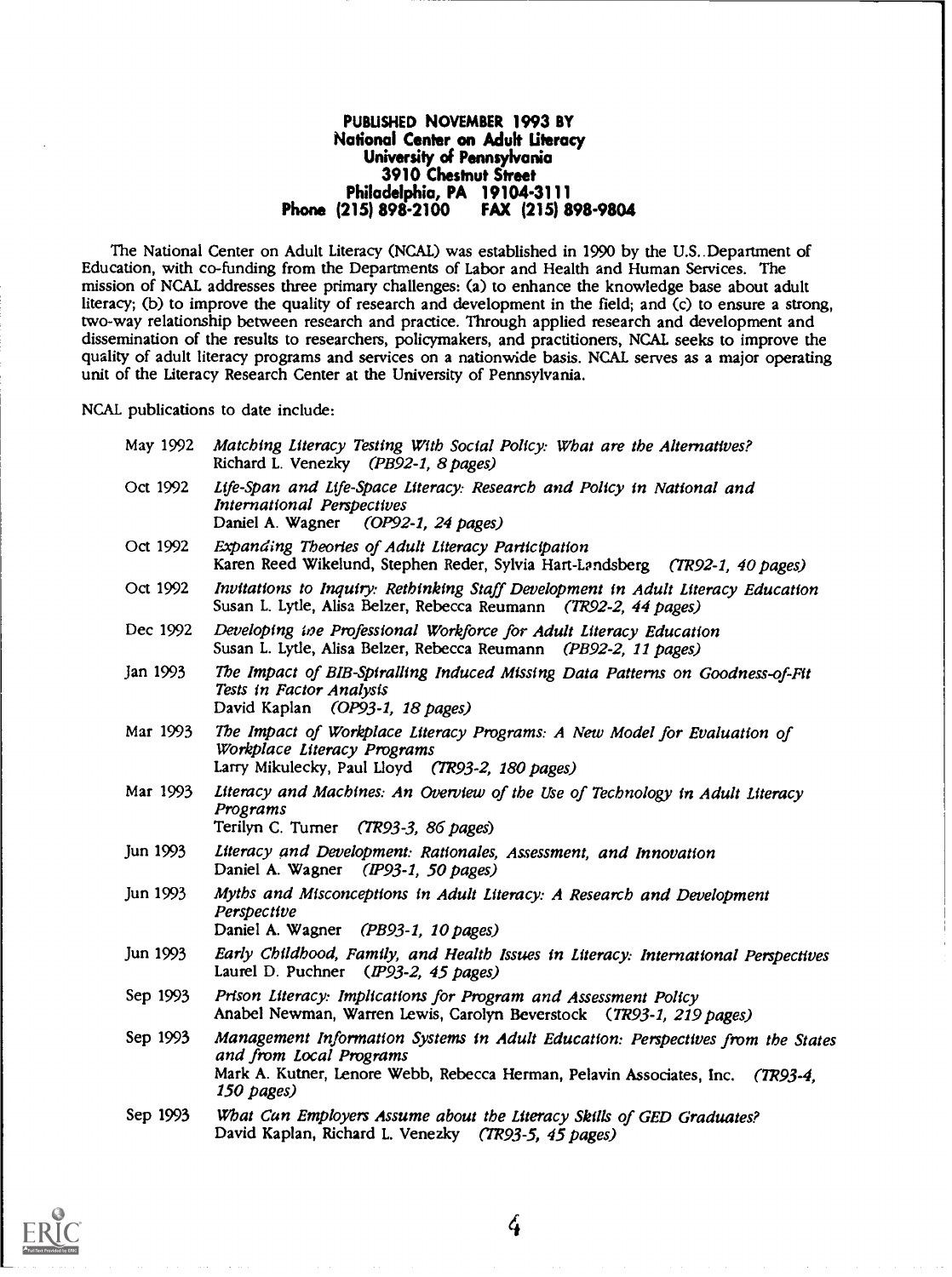NCAL publications to date (continued)

- Sep 1993 Should Reading-Disabled Adults Be Distinguished From Other Adults Seeking Literacy Instruction? A Review of Theory and Research Anne E. Fowler, Hollis S. Scarborough (TR93-7, 101 pages)
- Sep 1993 When Less Is More: A Comparative Analysis of Methods for Placing Students in Adult Literacy Classes Richard Venezky, Page S. Bristow, John P. 5abatini (7R93-8, 46 pages)
- Sep 1993 Metacognitive Aspects of Adult Literacy Scott G. Paris, Andrea Parecki (7R93-9, 44 pages)
- Sep 1993 What Makes Worker Learn? The Role of Incentives in Workplace Education and Training Donald Hirsch, Daniel A. Wagner, ed. (1P93-3, 243 pages)
- Nov 1993 Teamwork and Literacy: Learning from a Skills-Poor Position
- Sylvia Hart-Landsberg, Steve Reder (7R93-6, 63 Pages)
- Nov 1993 Motivations for Learning: Voices of Women Welfare Reform Participants Karen Wikelund (7R93-10, 54 pages)
- Nov 1993 Initiating Practitioner Inquiry: Adult Literacy Teachers, Tutors, and Admin;strators Research Their Practice Susan L. Lytle, Alisa Belzer, Rebecca Reumann (7703-11, 69 pages)
- Nov 1993 Coalition Building for Adult Literacy: Personal and Organizational Perspectives Anabel P. Newman, Bernadette Lehman (TR93-13, 68 pages)
- Nov 1993 Effective Service Delivery in Adult Literacy Programs: A Policy Review and Recommendations Judith Ann Koloski (7R93-14, 46 pages)

Information on ordering of NCAL publications may be addressed to Dissemination at NCAL. Revised November 1993

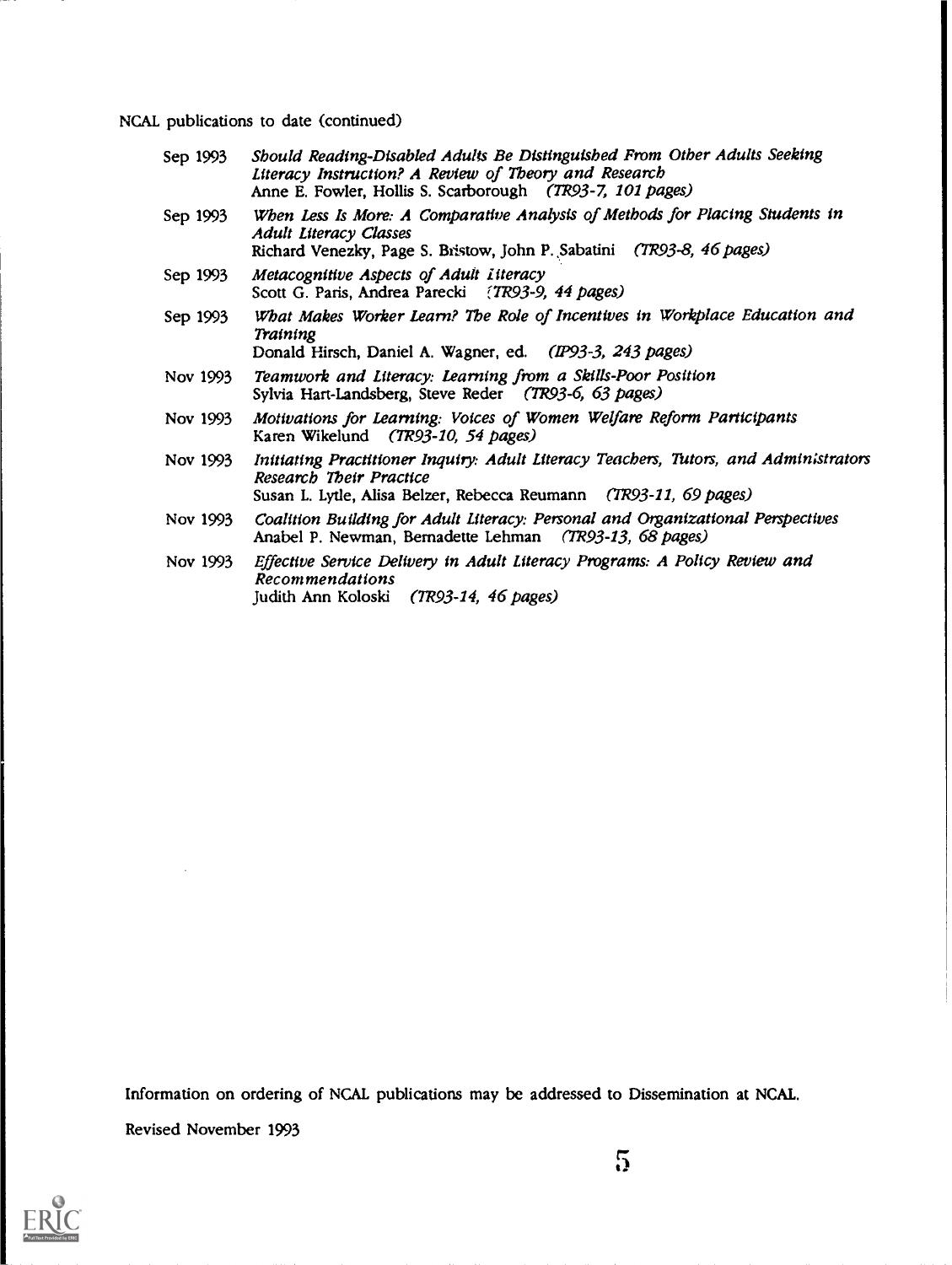# **ACKNOWLEDGMENTS**

We would like to express our appreciation to the participants in the Adult Literacy Practitioner Inquiry Project for their many contributions and to Elizabeth Cantafio and Hanna Fingeret for helpful responses to earlier drafts of this report.



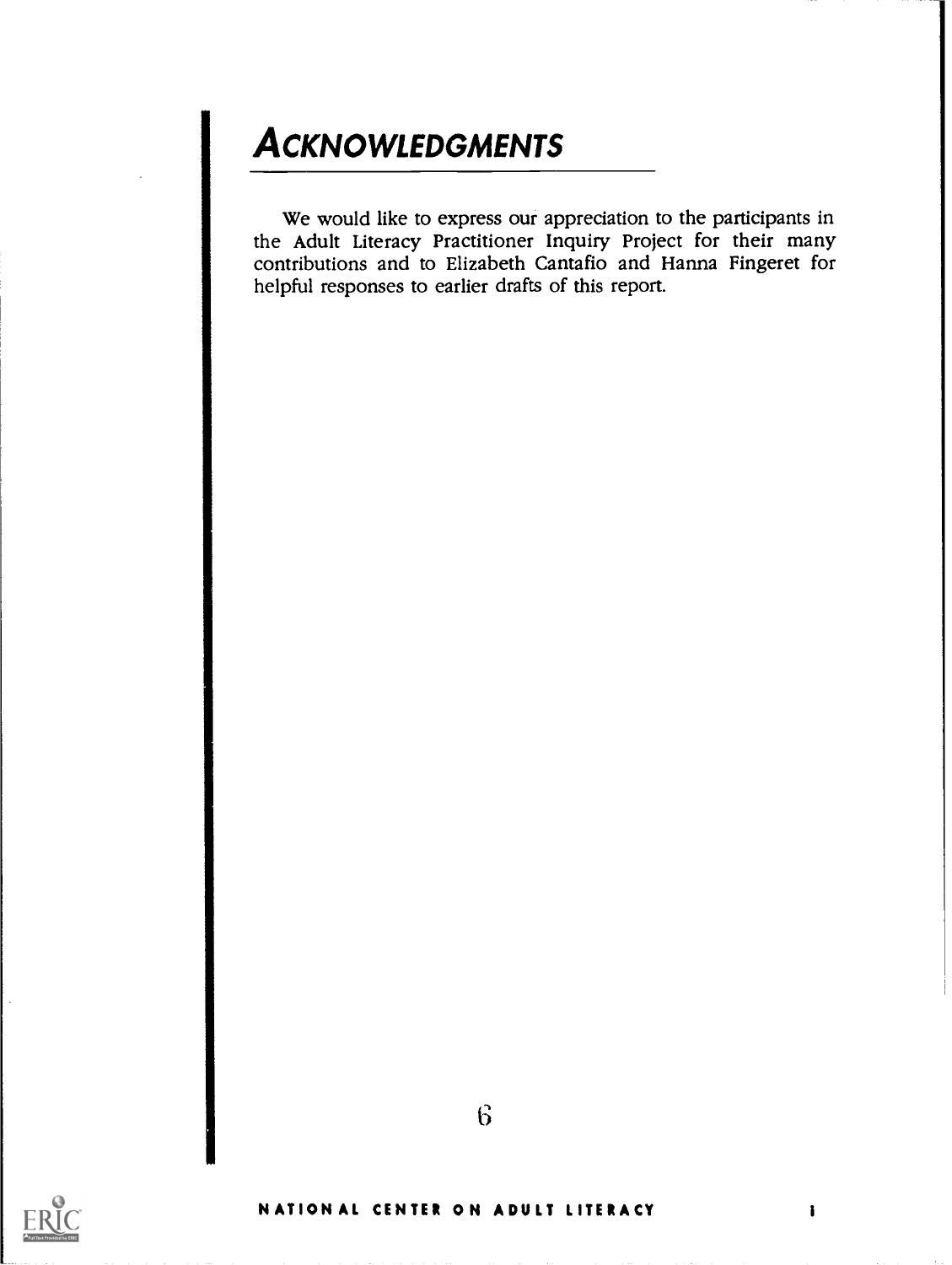# TABLE OF CONTENTS

| Acknowledgments                                   | i   |
|---------------------------------------------------|-----|
| Table of Contents                                 | iii |
| Abstract                                          | V   |
|                                                   |     |
| Introduction                                      | 1   |
| A. Frameworks for Practitioner Inquiry            | 3   |
| 1. Defining and Positioning Practitioner Research | 5   |
| 2 Practitioner Research as a Way of Knowing       | 5   |
| 3. Practitioner Research and Professional         |     |
| Development                                       | 6   |
| B. Practitioner Seminar as Research Community     | 9   |
| C. Inquiry Projects: Questions in Context         | 17  |
| 1. Intent of Practitioners' Inquiries             | 17  |
| 2 Sources of Practitioner Research Questions      | 19  |
| 3. The Nature of Practitioner Research Questions  | 28  |
| 4. Relationship of Research Design to Practice    | 34  |
| D. Summary and Discussion of Findings             | 43  |
| 1. Inquiry as a Stance on Practice                | 44  |
| 2 Contrasting Models of Staff Development         | 45  |
| 3. Forums for Disseminating New Knowledge         |     |
| in the Field                                      | 46  |
| Endnotes                                          | 49. |
| References                                        | 51  |
| Appendix                                          | A-i |



 $\overline{a}$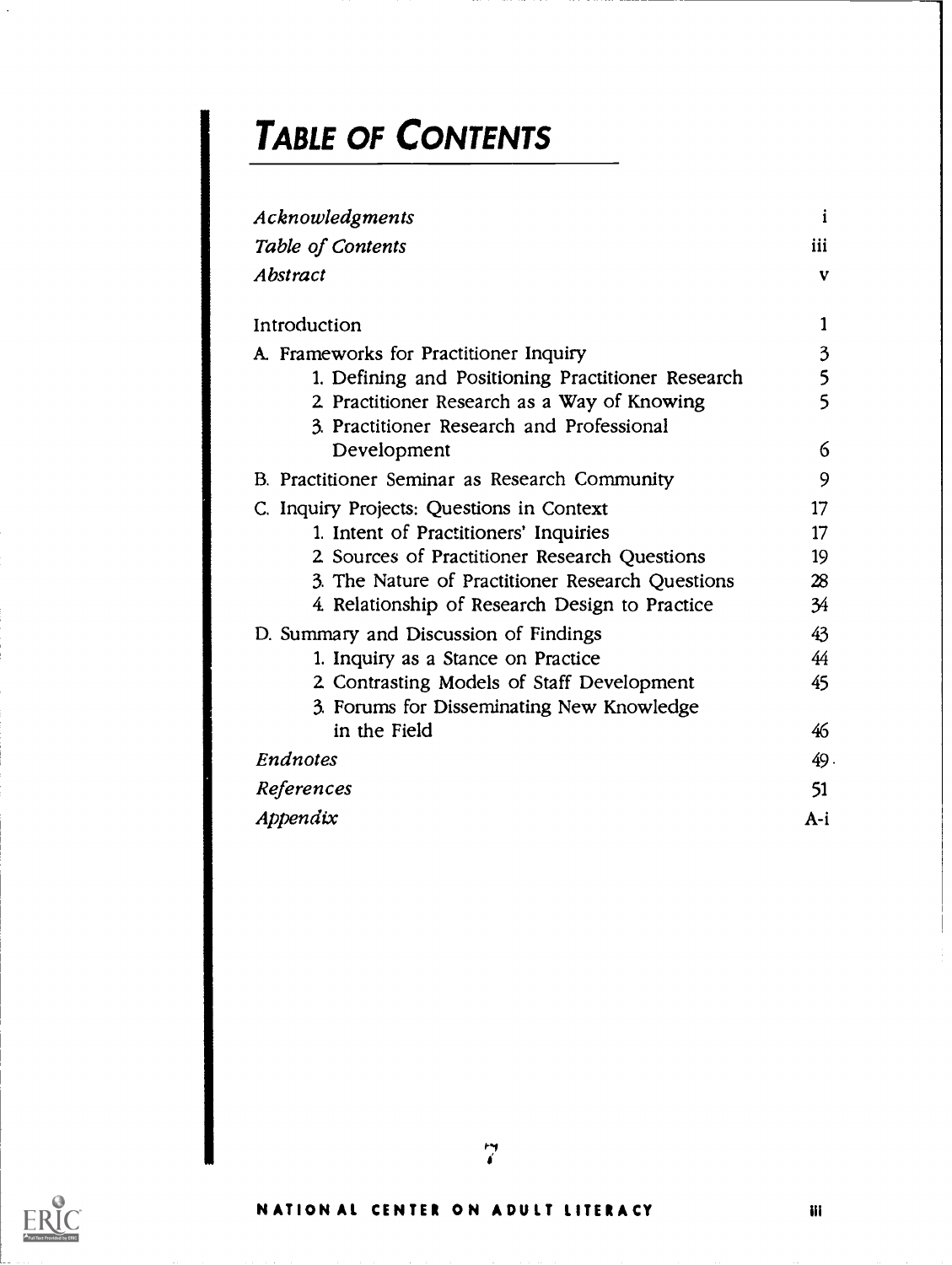# INITIATING PRACTITIONER INQUIRY:

# ADULT LITERACY TEACHERS, TUTORS, AND ADMINISTRATORS RESEARCH THEIR PRACTICE

Susan L. Lytle Alisa Belzer Rebecca Reumann

University of Pennsylvania Philadelphia, PA

### **ABSTRACT**

Inquiry-based staff development offers a promising direction for rethinking both practice and research on practice in adult literacy education. Defined as a range of approaches to adult learning that purposefully build on the richness and diversity of real-world experience and knowledge that teachers, tutors, and administrators currently bring to the field, inquiry-based staff development positions literacy practitioners as learners, researchers, and reformers.

This report is the second in a series focusing on a particular type of inquiry-based staff development referred to as "inquirycentered." In inquiry-centered staff development, practitioners form a research community to critically analyze their own experiences and the literature from a field-based perspective. They conduct systematic and intentional inquiries into teaching, learning, and administration in their own program settings, and organize their research as social and collaborative processes. Finally, they disseminate their findings through a variety of oral and written presentations. Inquiry-centered staff development thus supports the professional development of program-based practitioners and contributes to the knowledge base of the local community and the field as a whole.

Using data from a community of teachers, tutors, and administrators who conducted research into their daily practice as part of their participation in the Adult Literacy Practitioner Inquiry Project (ALPIP), this report explores how literacy practitioners initiate inquiry by generating questions and methods from their particular contexts. Inquiry projects reveal

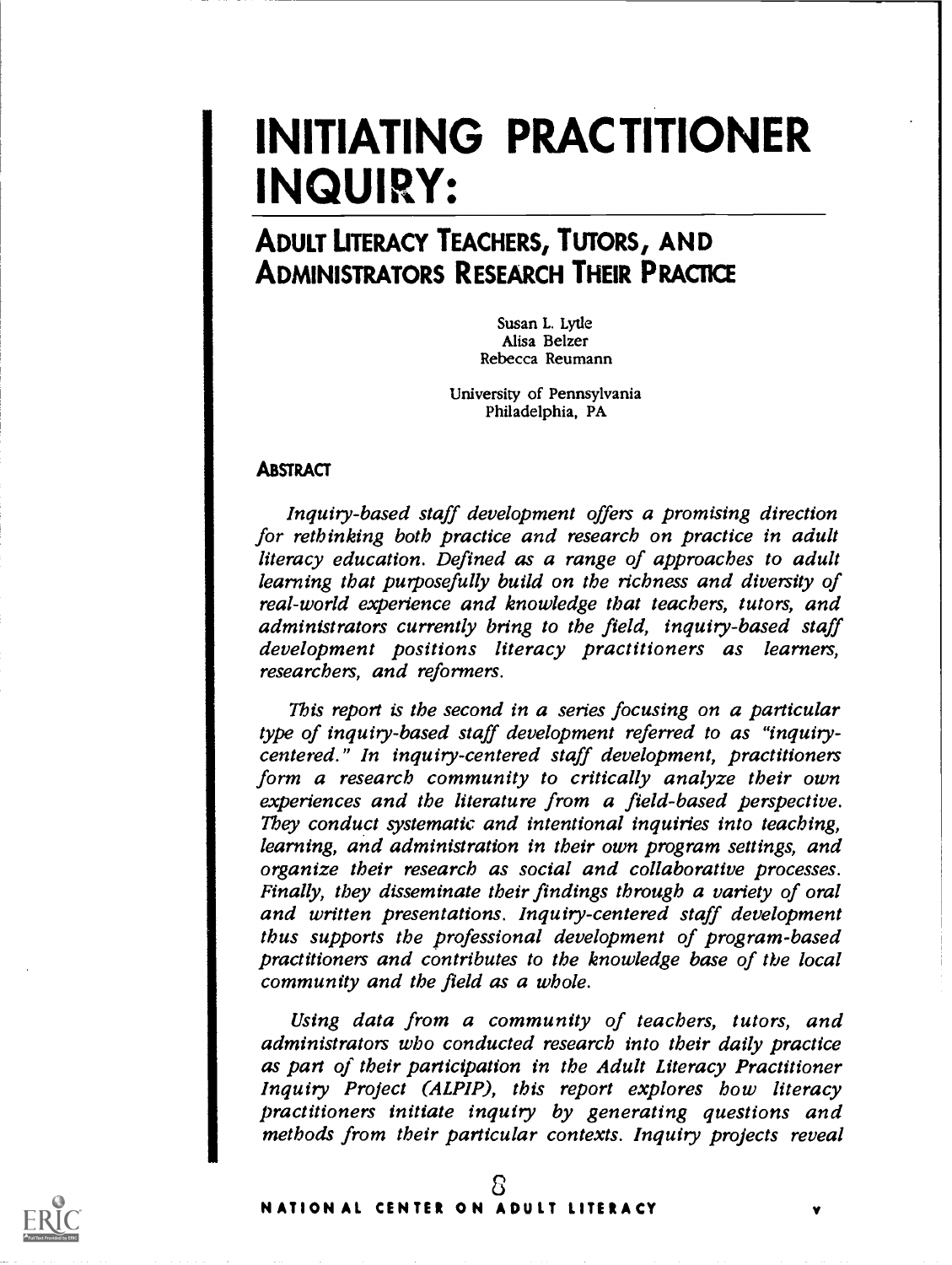ways that literacy practitioners are attempting to understand their own situations, often in relation to profound tensions and disjunctions in the wider field of adult literacy education. These practitioner inquiry projects emerge from dissonance created by complex interactions among factors related to the person, the context, and the demands of daily practice, and they are guided by interpretative questions that reflect their distinctive settings and the researchers' immediate, consequential relationships to particular learners and programs. To conduct inquiries based in their own classroom and program sites, practitioners select researcb methods that are uniquely wedded to practice and thus function to re-invent conventional relationships of teaching and learning, research and action, and researcher and researched.

This approach to practitioner inquiry provides a pointed contrast to more traditional forms of staff/professional development. The report argues that to link professional development with systemic reform of the field, networks and forums are needed for enhancing the intellectual lives of literacy workers and for disseminating the knowledge being generated in practitioner communities.

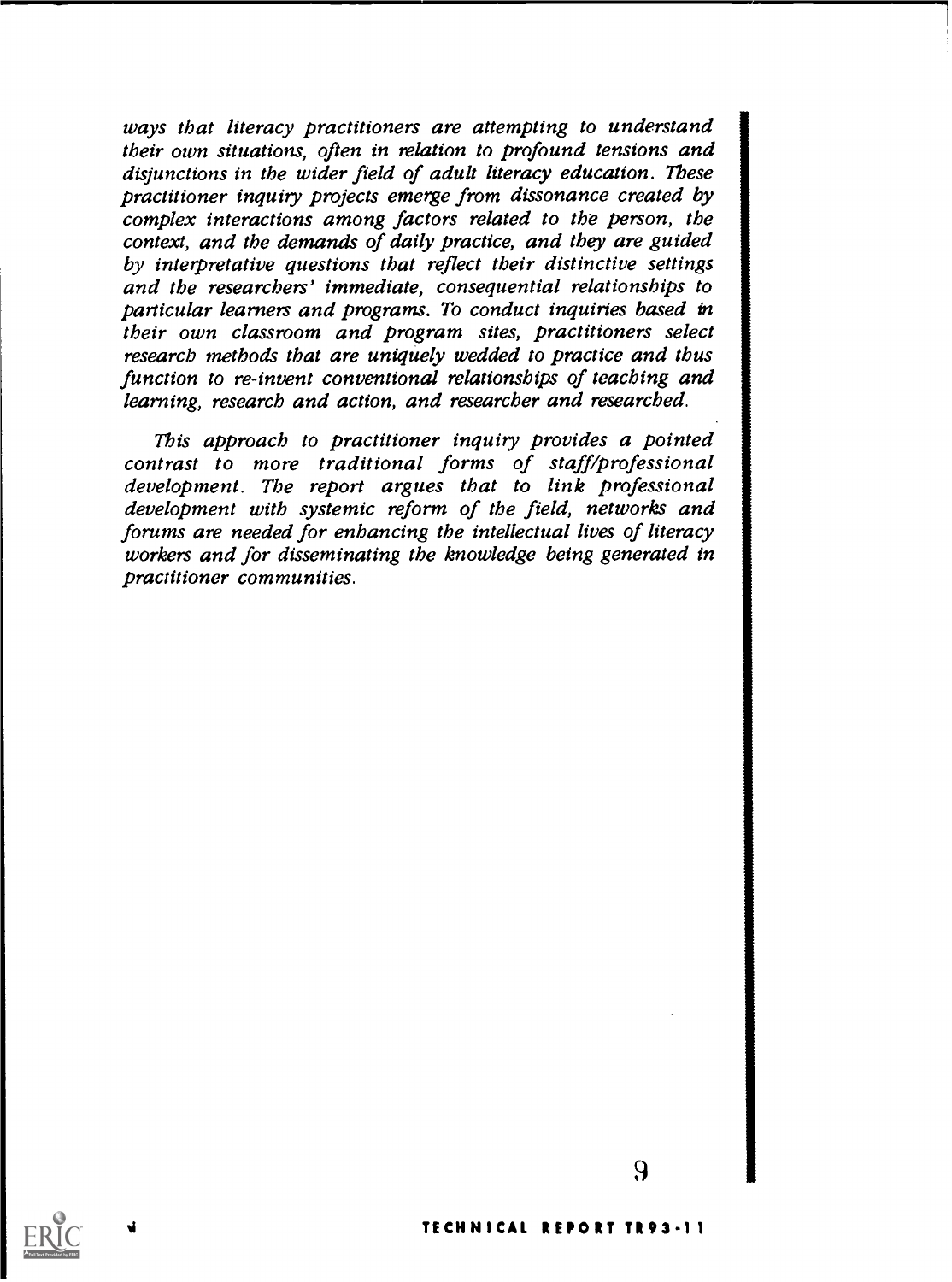# **INTRODUCTION**

This paper is the second in a series of reports exploring inquiry-based staff development as a significant process for rethinking practice as well as research on practice in adult literacy education. Inquiry-based staff development is defined as the range of approaches to adult learning that purposefully builds on the richness and diversity of real-world experience and the knowledge that teachers, tutors, and administrators bring to the field. In these approaches, practitioners pose the questions and conduct fieldbased inquiry into daily practice. In contrast to the assumption that literacy practitioners, like their adult students, have deficiencies needing remediation, this stance on staff/professional development explicitly positions practitioners as learners, researchers, and reformers.

As we have argued elsewhere (see Lytle, Belzer, & Reumann, 1992), the concept of inquiry-based staff development derives from a set of fundamental assumptions about relationships among literacy education, staff development, and the reform of practice and research. Improving practice and professionalizing the field, from this perspective, depend on understanding and using practitioners' prior knowledge and experience, treating classrooms and programs as critical sites of inquiry, and building communities and networks of practitioners that function over time as supportive contexts for generating and disseminating new knowledge from and for the field. By developing a program of conceptual and empirical research on the practice of inquiry-based staff development, we make the argument that the field of adult literacy education urgently needs practitioners who position themselves as generators as well as consumers of knowledge and who regard their own professional development as inextricably linked to programmatic and systemic change.

This paper focuses on a particular type of inquiry-based staff development that we refer to as *inquiry-centered*, that is, staff development in which practitioners (a) form a research community from within a program or across a range of program sites; (b) undertake a collaborative investigation of selected issues in the field, using the literature and their own experiences, through which they critically analyze current theory and research from a field-based perspective; (c) generate research questions and conduct systematic and intentional inquiries into teaching, learning, and administration in their own program settings;

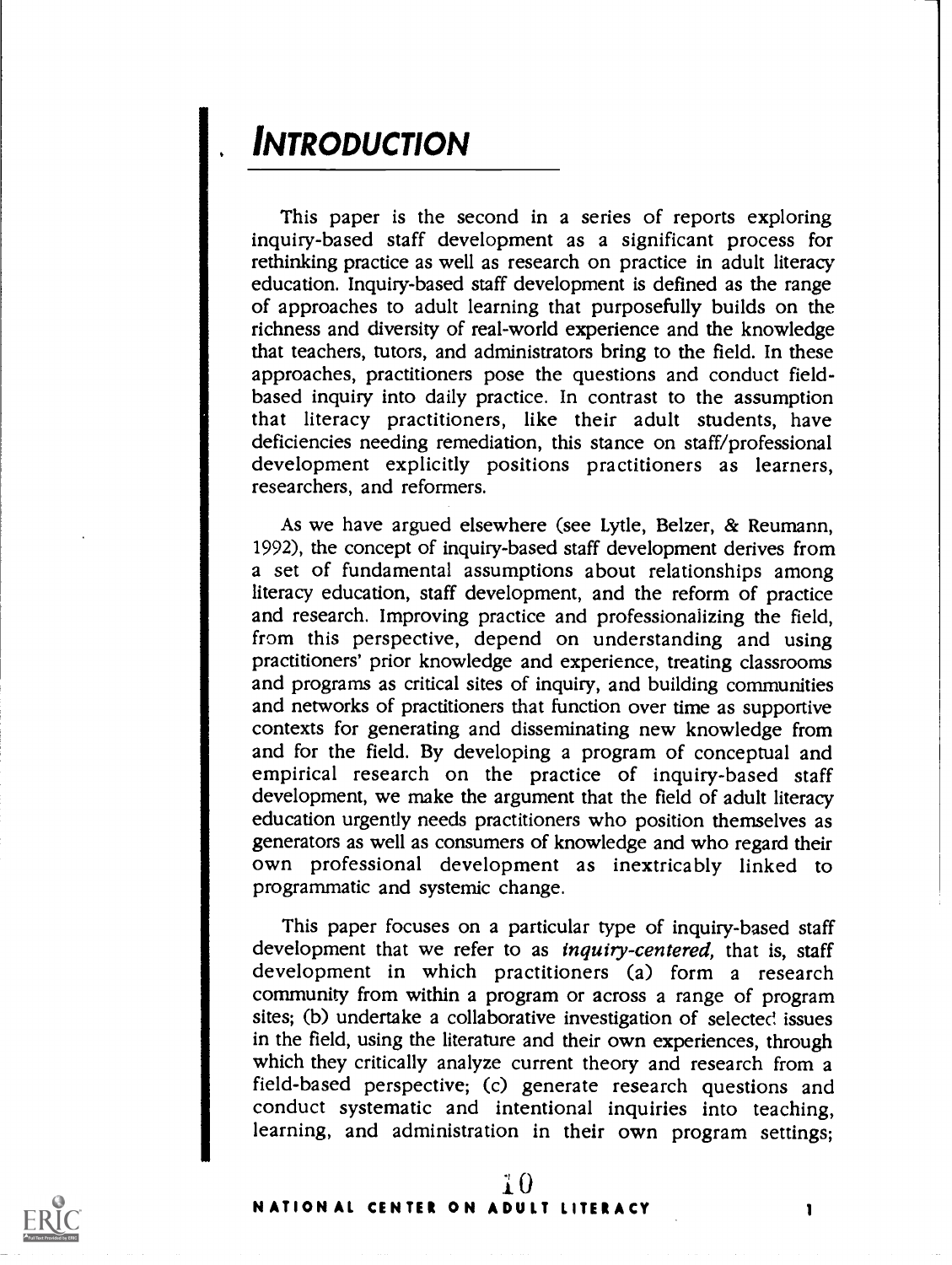(d) organize their research as social and collaborative processes; and (e) disseminate their findings through a range of oral and written presentations. Inquiry-centered staff development is designed to support the professional development of programbased practitioners and to contribute to the knowledge base of the local community and the field as a whole.

The report is divided into several parts. First, we locate the concept of practitioner inquiry within the wide frame of the national movement for teacher research. Next, we describe the Adult Literacy Practitioner Inquiry Project and, in particular, the practitioner Seminar as the context for studying the implementation of inquiry-centered staff development in adult literacy education. In the third section, we report findings related to the design and initiation of inquiry projects by adult literacy teachers, tutors, and administrators. These findings explore the substantive domains that practitioners chose to study, the nature and sources of their particular questions, and where they looked for evidence in their daily practice; in other words, what counted as data and how it was collected. The report concludes with further implications for staff development in adult literacy education.



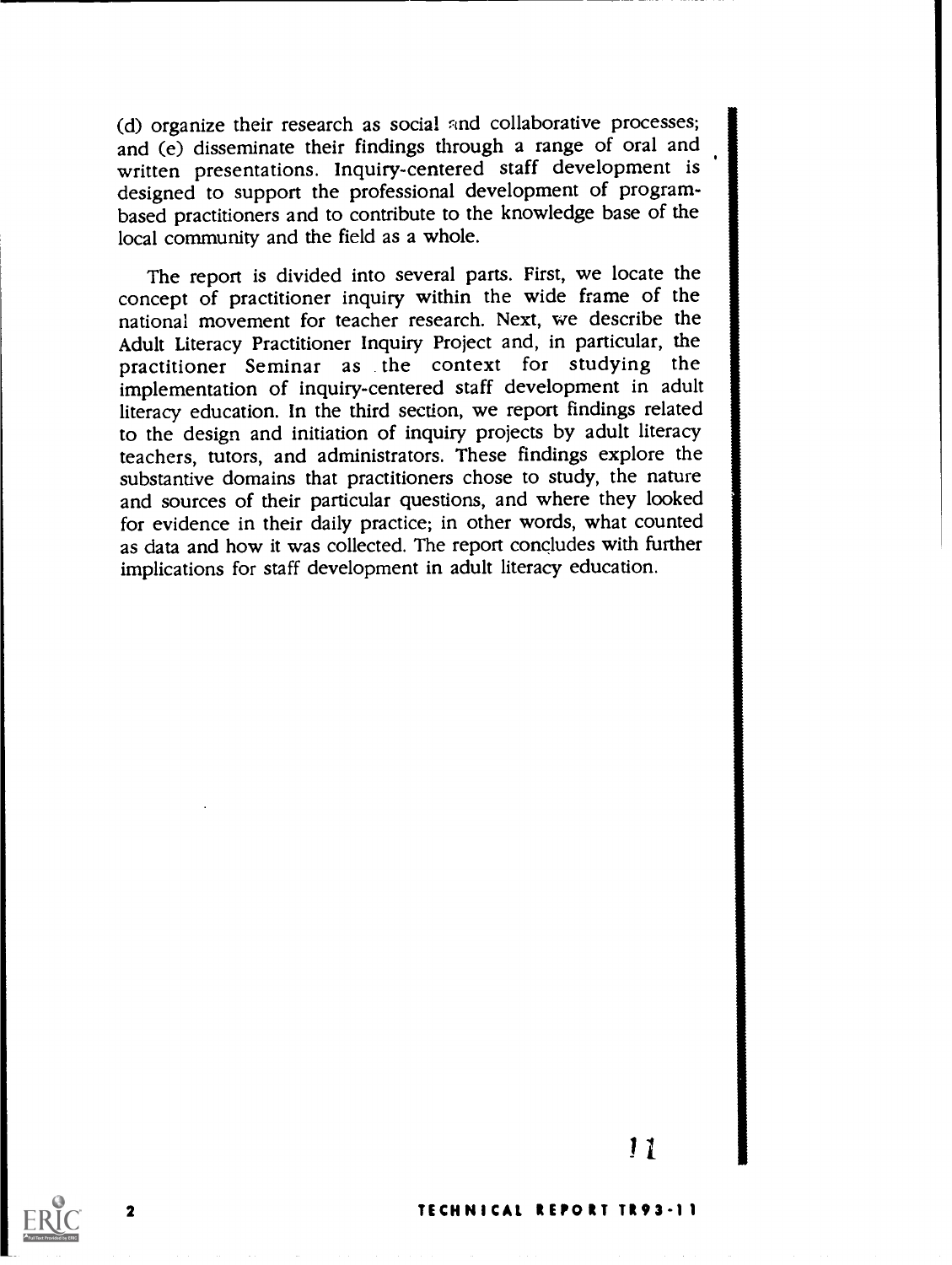# FRAMEWORKS FOR **PRACTITIONER ANQUIRY**

The notion of practitioner as researcher can be traced to the action research movement of the 1950s and 1960s.1 Lewin (1948) characterized this work as "comparative research on the conditions and effects of various forms of social action" (pp. 202- 203). A center established by Stenhouse and his colleagues in the United Kingdom took as its goal to "demystify and democratize research which was seen as failing to contribute effectively to the growth of professional understanding and to the improvement of professional practice" (Stenhouse, cited in Ruddick & Hopkins, 1985, p. 1). Stenhouse and his colleagues encouraged teachers to become intimately involved in the research process and to use research to strengthen their own judgments and to improve their practice.

In the decades of the 1970s and 1980s, the concept of teacher as researcher took various forms. Patricia Carini and her colleagues at the Prospect School in Bennington, Vermont, focused on developing processes for documenting learning in educational contexts through qualitative teacher research and collaboration. Some other investigators modeled teacher research on more traditional university-based social science research (Myers, 1985), while others (Mohr & Maclean, 1987; Bissex & Bullock, 1987; Goswami & Stillman, 1987) argued that teacher research is essentially a new genre, not necessarily bound by the constraints of traditional research paradigms. They urged teachers to identify their own questions, document observations, analyze and interpret their data in light of their current theories, and share their results primarily with other teachers. Kincheloe (1991), Carr and Kemmis (1986), and others whose perspective is grounded in critical social theory emphasized the liberatory function of teacher research as part of a larger effort toward what they call a more participatory democracy.

In the current literature, terms such as *action research*, critical action research, and teacher research have a wide range of meanings and purposes. Action research itself has a variety of iterations (see Oberg  $\&$  McCutcheon, 1990, for a discussion of various forms of action research)—from those that are predominantly positivist or interpretivist to those associated primarily with critical science (called critical action research). As

 $1 \zeta$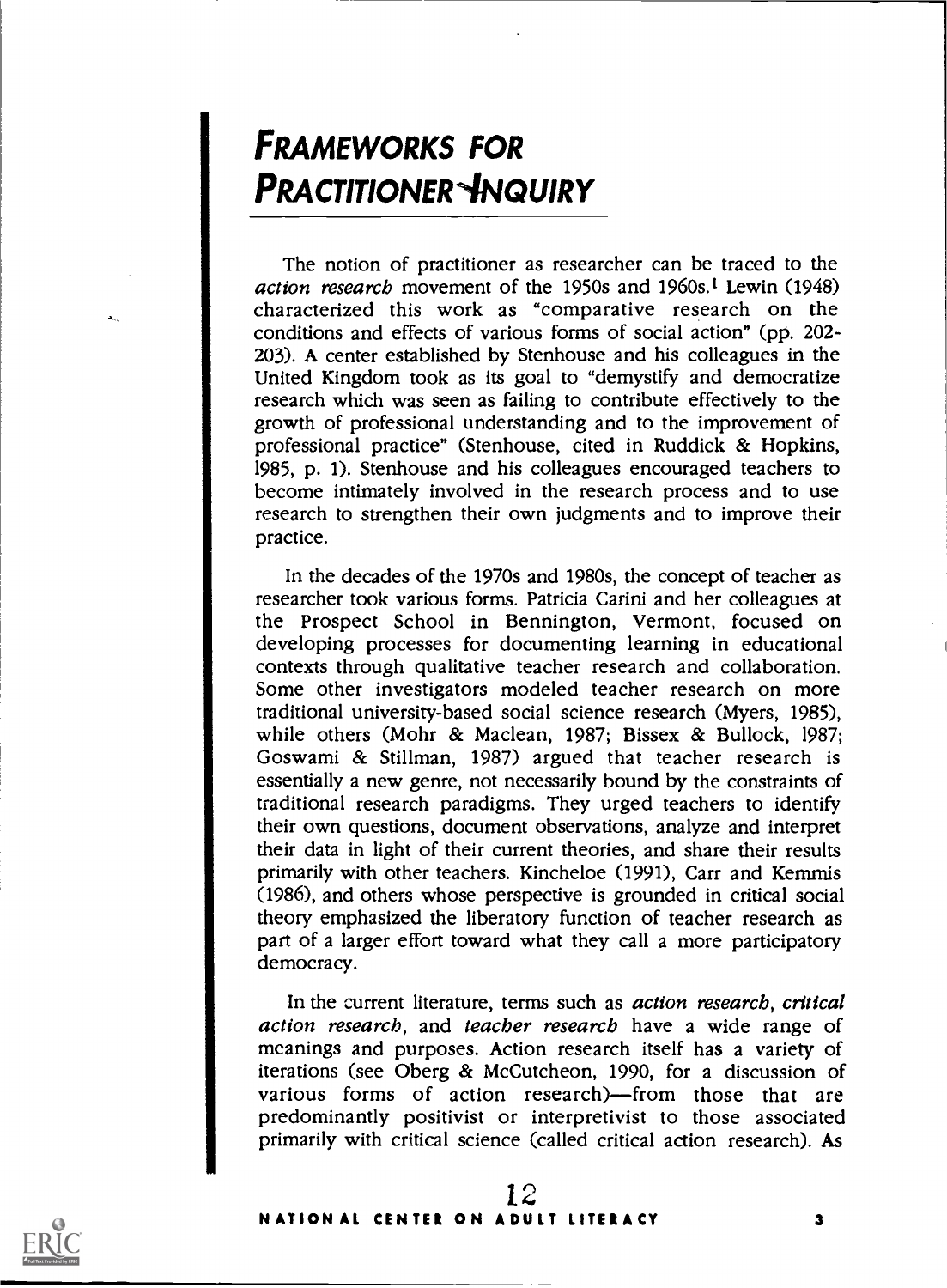Carson (1990) points out, all appear to have in common the assumption that people learn from practice, that is, that they may "develop their understandings while at the same time bringing about changes in concrete situations" (p. 167). Most accounts of action research refer to a cycle of reflection, planning, action, observing, reflecting, replanning, and so forth.

Cochran-Smith and Lytle (1993) point out that although the terms teacher research and action research are relatively new, their underlying conceptions of teaching and the 2ole of teachers are not. Early in the century, Dewey (1904) criticized educational development as proceeding reactively by jumping uncritically from one new technique to the next. The only remedy for this situation, he argued, were teachers who had learned to be "adequately moved by their own ideas and intelligence" (p. 16). Dewey emphasized that teachers need to be students of learning both consumers and producers of knowledge-a concept that prefigures the concept of the *reflective practitioner* more recently developed in the work of Schön (1983, 1987), who depicts professional practice as an intellectual process of posing and exploring problems identified by the practitioners themselves.

Through their work with both preservice and in-service teachers, Cochran-Smith and Lytle (1993) have developed a framework for teacher research. This framework is useful in conceptualizing practitioner research as it may be applied to staff development for adult literacy teachers, tutors, and administrators. Cochran-Smith and Lytle question the common assumption that knowledge about practice should be primarily outside-in, (i.e., generated by university- or center-based researchers and then used in schools or programs), a position that suggests the unproblematic transmission of knowledge from source to destination. Rather, they call attention to practitioners as knowers and to the complex relationships of knowledge and practice as embedded in local contexts and in the relations of power that structure the daily work of practitioners in both the field and the university. Practitioner research, the authors argue, has the potential to be a kind of *praxis* (Lather, 1986), that is, a research process located at the critical intersection of theory and practice. They propose a framework that defines and describes practitioner research, explores its status in relation to outside research on practice, describes the nature of knowledge created when practitioners do research, and suggests the implications of this notion on the wider knowledge base of the field and on development across the professional life span.

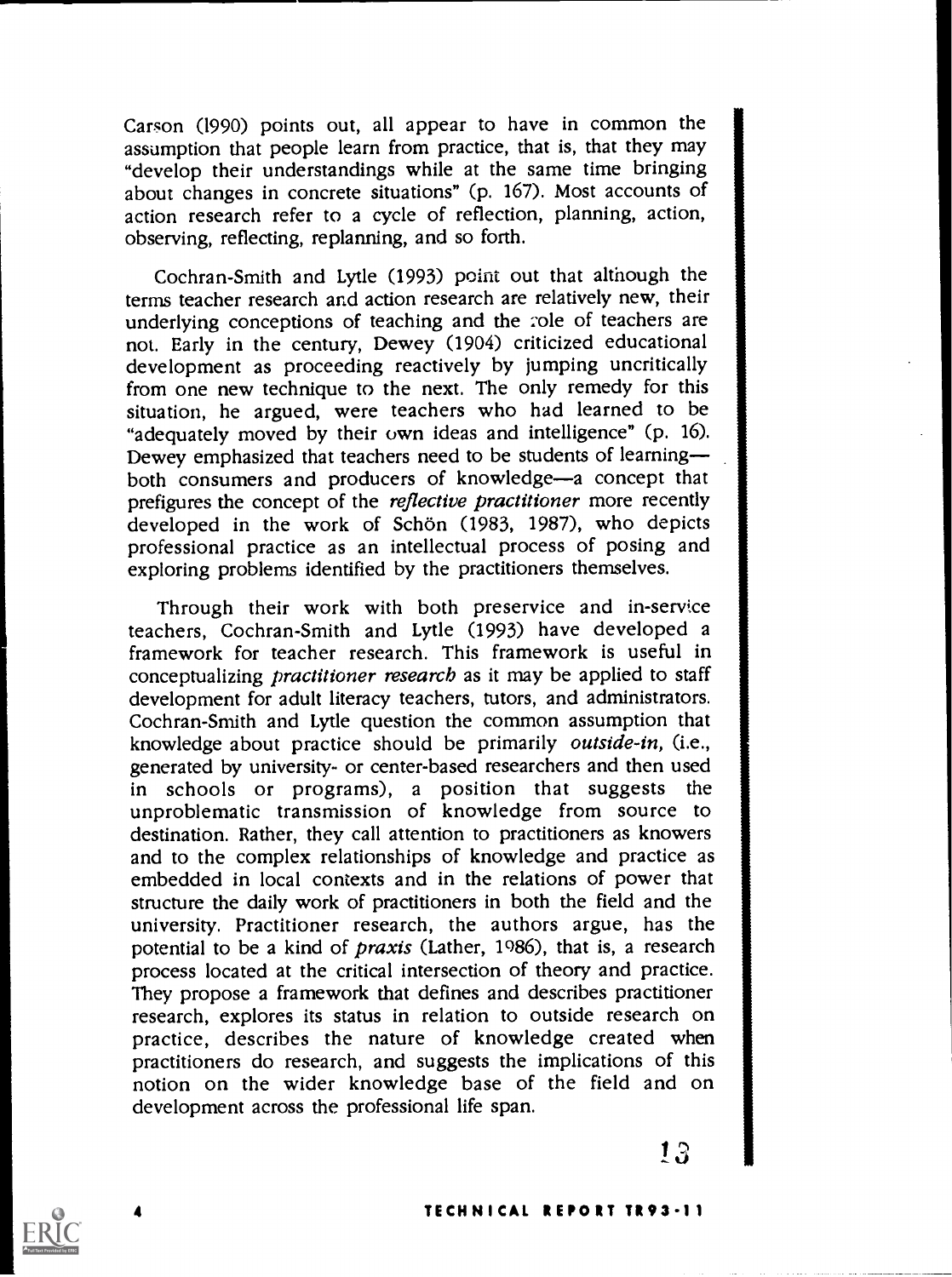In the sections that follow, several of the major components of the Cochran-Smith and Lytle framework,2 which inform the research reported here, are excerpted, adapted, and, in some cases, elaborated to fit the language and constructs common in adult literacy education.

### DEFINING AND POSITIONING PRACTITIONER RESEARCH

What is largely missing from the field of research on adult literacy education are the voices of practitioners themselves-the questions that they ask and the interpretative frameworks that they use to understand and improve their practice. Defined as systematic and intentional inquiry carried out by teachers, tutors, and administrators in their own program workplaces,3 practitioner research can inform and improve practice and make accessible some of the expertise of practitioners. Cochran-Smith and Lytle (1993) define these terms as follows:

By systematic we refer primarily to ordered ways of gathering and recording information, classrooms, and making some kind of written record. Systematic also refers to ordered ways of recollecting, rethinking, and analyzing classroom events for which there may be only partial or unwritten records. By intentional, we signal that teacher research is an activity that is planned rather than spontaneous....By inquiry, we suggest that teacher research stems from or generates questions and reflects teachers' desires to make sense of their experiences-to adapt a learning stance or openness toward classroom life. (p. 24)

Practitioner research may be empirical—involving the collection, analysis, and interpretation of data gathered in classrooms and at program sitc. $\frac{1}{2}$  -and take the form of journals, oral inquiries, or studies. It may also be conceptual-involving theoretical work or the analysis of ideas—and appear as essays on program life or the nature of practitioner research itself. Although it may involve taking action (i.e., intervening in response to a perceived problem or question by initiating a new approach), practitioner research may also entail examining and documenting an activity that is already underway.

### PRACTITIONER RESEARCH AS A WAY OF KNOWING

Efforts to codify a knowledge base for teaching have privileged one source of knowledge-that of university-based researchers- $14$ 4

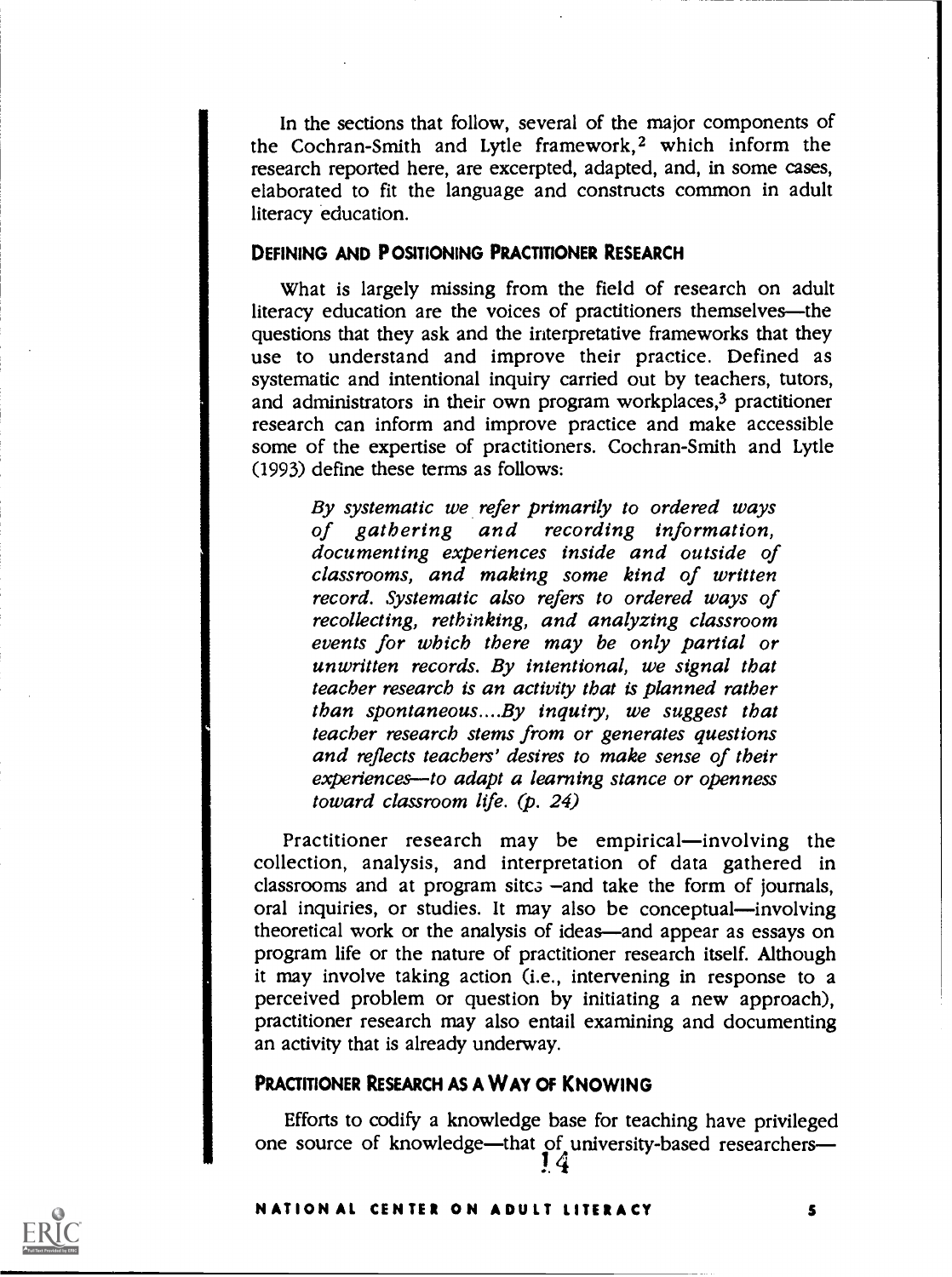over others. A different epistemology would regard systematic inquiry by field-based practitioners as a distinctive and important way of knowing about practice. Practitioners are uniquely positioned to provide an emic, or inside, view of practice in adult literacy education. Their research generates local knowledge, developed and used by practitioners and their immediate communities, as well as public knowledge, which is valuable to the larger community of practitioners, researchers, and policymakers.

Local knowledge refers to what practitioners come to understand about their own knowledge through individual research and what communities of practitioner-researchers come to know when they collaboratively build knowledge. Teachers, tutors, and administrators, together with adult learners, decide what counts as knowledge, who can have knowledge, and how knowledge can be generated, challenged, and evaluated. Through inquiry, practitioners come to understand how this process happens and how their interpretations of practice are shaped. By regarding classrooms and programs as sites of inquiry into learning and events as data, practitioners can examine and articulate their interpretive frameworks for understanding practice. This effectively blurs the lines between inquiry and teaching and between research and practice. When practitioners redefine their relationships to knowledge and to their students as knowers, they often reconstruct their practice to offer different opportunities for learners to learn and they realign their relationships with brokers of knowledge and power in programs and universities. When practitioners come understandings to create knowledge in and for their own community.

Practitioner research also has the potential to contribute to public knowledge and thus to be a significant way of knowing for the larger communities of program- and university-based teachers and teacher educators, policymakers, funders, and administrators. It can provide data from an insider's perspective, open up new areas of study, and draw on the rich frameworks of those most deeply and intimately involved with practice in the field. Practitioner inquiry is typically case study research that yields conceptual frameworks and data that others can use to understand their own situations.

### PRACTITIONER RESEARCH AND PROFESSIONAL DEVELOPMENT

Teaching and administering programs are intellectual activities that hinge on what Zumwalt (1982) calls the deliberative ability to reflect on and make wise decisions about practice. These programs

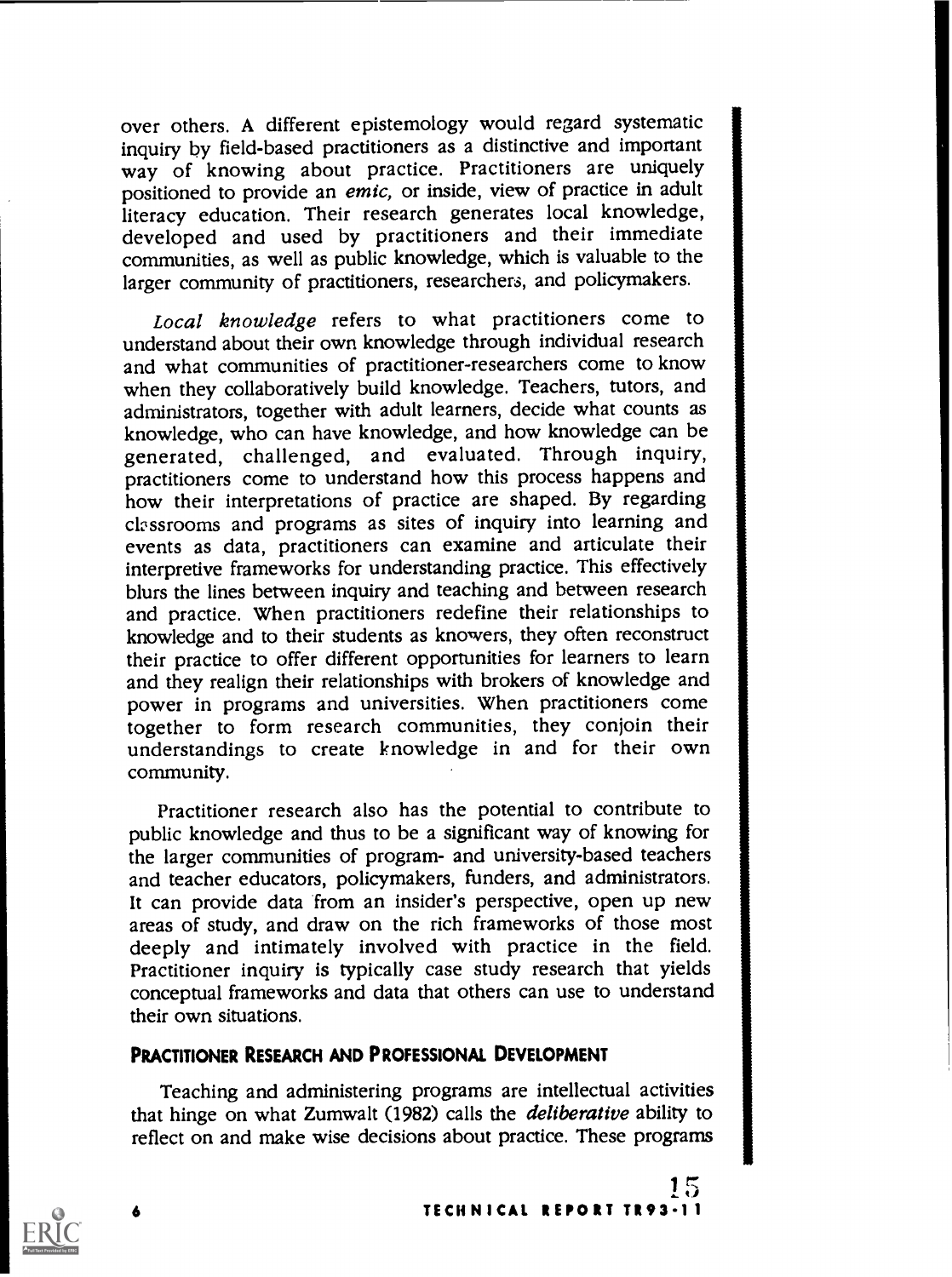are assumed to be complicated and intentional, requiring that practitioners use their knowledge to choose methods, manage dilemmas, create curricula, and make strategic choices. In short, practice itself can be understood as an inquiry process, "every lesson...a quiet form of research" (Britton, 1987). When practice is linked to a more technical view, staff development is regarded as a vehicle for transmitting skills and knowledge to practitioners. An inquiry-based approach to staff development, in contrast to more conventional approaches, is premised on the notion that learning from practice is the primary task of development across the professional life span.

The notion of learning from practice suggests that inquiry be regarded as an integral part of and a critical basis for decisions about all practice. In this view, adult literacy programs and communities are both research sites and sources of knowledge most effectively accessed when practitioners collaboratively interrogate and enrich their theories of practice. The increasing complexity and diversity of the field of adult literacy suggest the difficulty of arriving at global solutions to problems or at monolithic strategies for providing learning opportunities for adult learners. In-service staff development programs need processes that prompt practitioners to construct their own questions and to begin to develop courses of action that are valid in local contexts and communities.

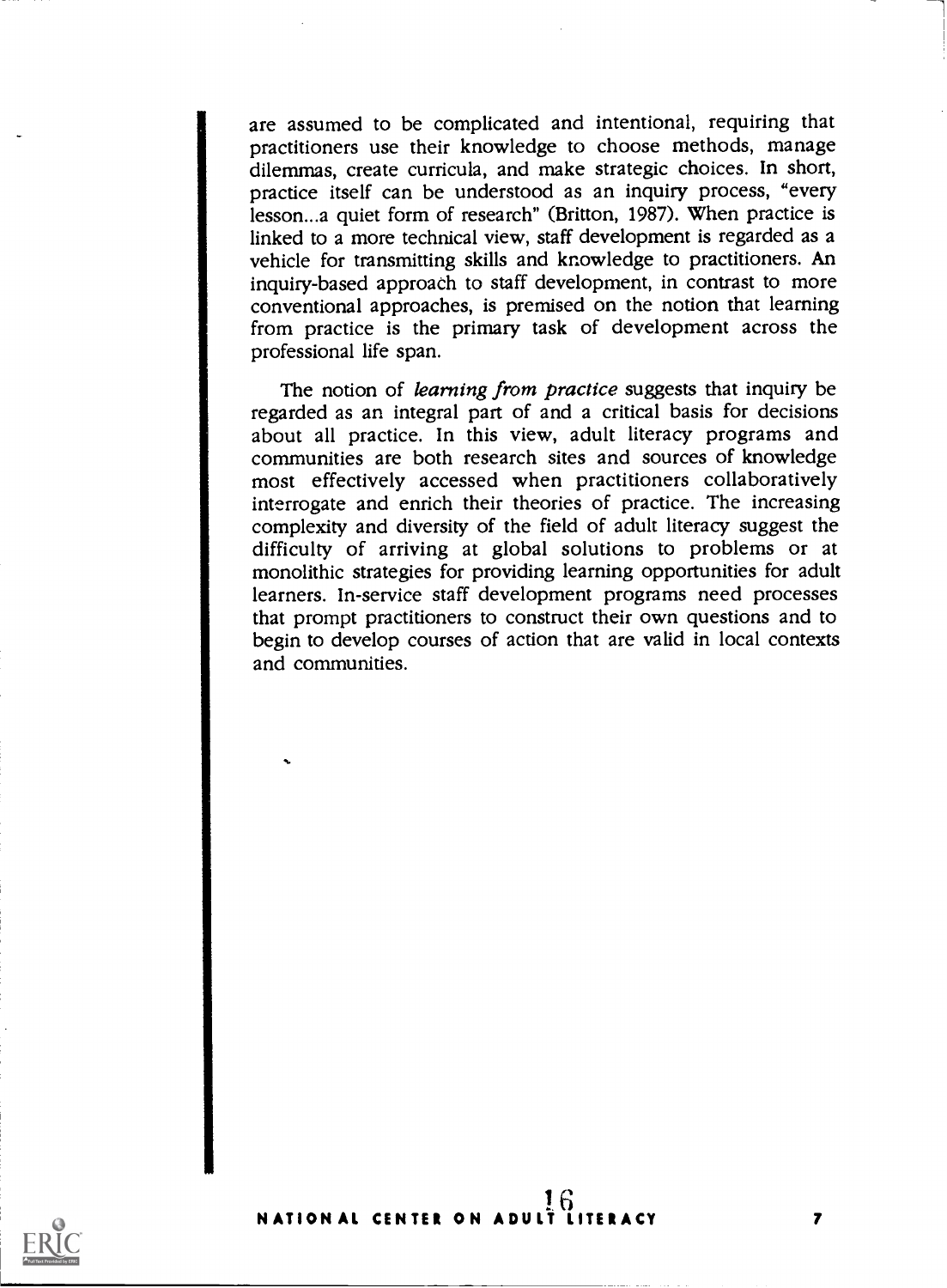# PRACTITIONER SEMINAR AS RESEARCH COMMUNITY

In the literature of K-12 education, there is considerable documentation of teachers' aversion to conventional in-service education activities. At the same time, networks across the country are attracting growing numbers of teachers committed to spending many extra hours struggling for educational change. As Lieberman and McLaughlin (1992) point out, teachers are choosing to "become active in collegial networks because they afford occasion for professional development and colleagueship and reward practitioners with a renewed sense of purpose and efficacy" (p. 674). These networks are not generic; each is organized around a distinctive focus, provides varied activities, and creates discourse communities that encourage participants to take risks and commit to change in their own contexts. They also contribute to the professional lives of teachers by providing leadership opportunities, which many are parlaying into more active participation in teaching their colleagues or becoming more active in local, state, or national reform efforts.

In describing both the benefits and problems created by these new structures, Lieberman and McLaughlin raise issues about the quality of the innovations constructed, the difficulties and constraints on applying new practices and perspectives in the participants' places of work, the problem of maintaining stability and resources over time, and the limitations of current models of accountability or evaluation for illuminating the "total context within which teacher and student learning takes place" (p. 676). Lieberman and McLaughlin argue that traditional methods of evaluation cannot capture the nature and power of networks; standardized tests do not assess or account for changes in "adult and student behavior, attitudes, and learning."

Lieberman and McLaughlin conclude that the networks that have promoted profound changes in practice and in conceptions of professionalism reveal for policymakers that "the context in which educational change is pursued is everything" (p. 677). These networks concentrate on building communities of teacher-learners. Policymakers and others, they argue, should examine teacher networks with an *occupational* rather than an *organizational* lens, that is, focus not on what works, but on the meanings of practice to those working in the field. Policymakers can leverage change, they

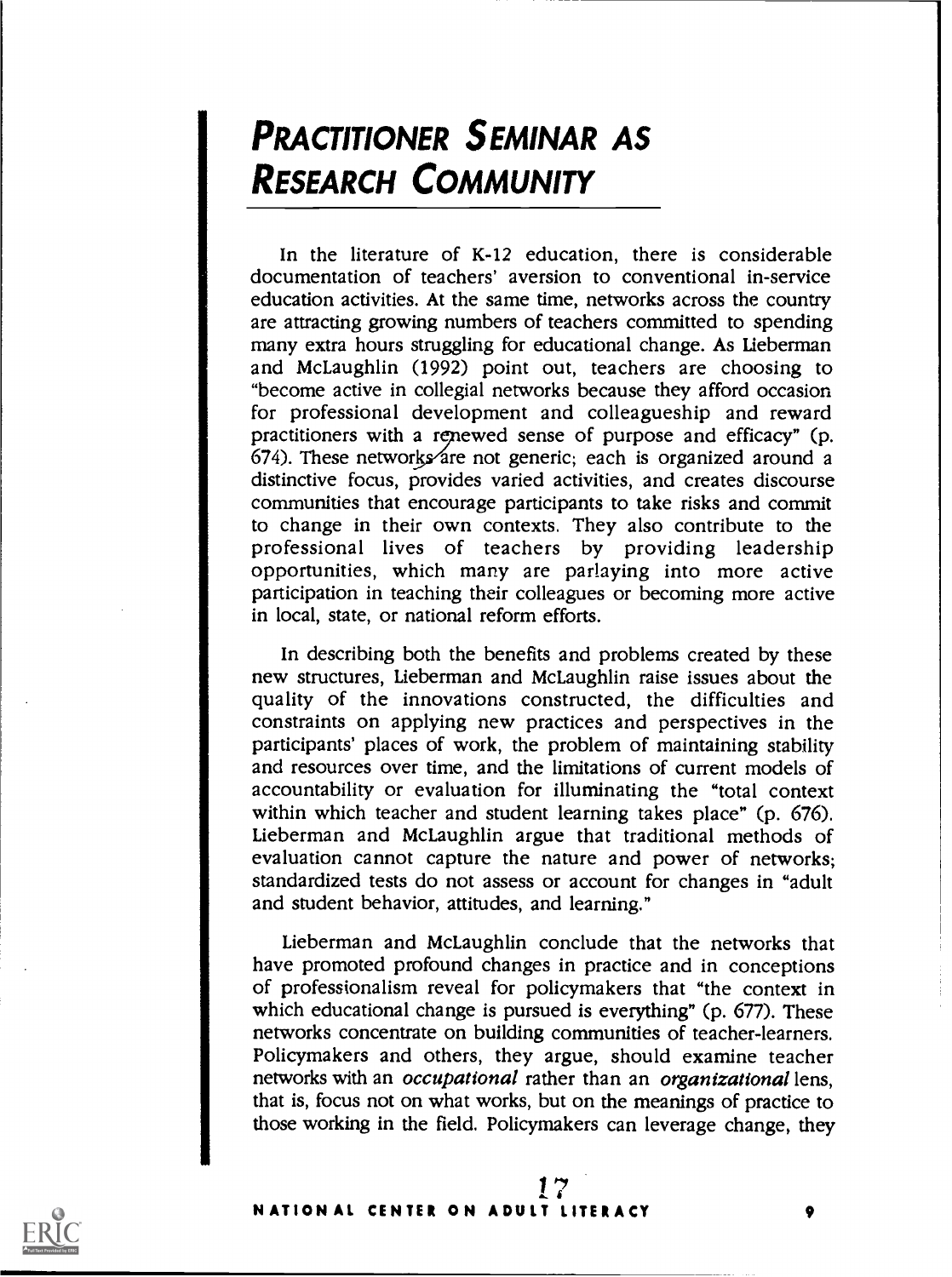suggest, by "concentrating on the environments available to support and stimulate teachers' professional growth" (p. 677).

Researching communities of practitioners are one example of a network formed to foster professional development and also to contribute to the knowledge base of the field. Intr:iectual communities of practitioner-researchers are networks of individuals who enter with others into "a common search" for meaning in their professional lives (Westerhoff, 1987, cited in Cochran-Smith & Lytle, 1992b) and who regard their research as part of larger efforts to reform education. Through their collaborative inquiries, they make their day-to-day practice problematic, meaning "not taking the common arrangements of [adult literacy education] as natural or inevitable, critically examining the ideologies and historical antecedenis of current practices, and challenging rather than accepting prevailing explanations and attributions about the consequences of race, class, gender and ethnicity" (Cochran-Smith & Lytle, 1992b).

Research communities of practitioners function to overcome obstacles to professional growth and change such as those created by isolation, occupational socialization, and the unquestioned imposition of a knowledge base generated by those working outside of the actual context. Practitioner research communities have considerable potential to overcome these serious constraints. As practitioners redefine their own relationships to knowledge about literacy and learning, they also reconstruct teaching by offering learners new invitations to inquiry, restructuring relationships to colleagues, and taking leadership in their own classrooms, programs, and professional organizations. The work of practitioner communities has not been the subject of systematic study to date. There is a paucity of empirical data about (a) practitioner inquiry as a way of knowing about and improving the quality of teaching and learning, (b) how these groups function over time as opportunities for staff/professional development, (c) what supports and constrains these communities, and (d) the consequences of participation for practitioners in different contexts and across the professional life span.

### THE ADULT LITERACY PRACTITIONER INQUIRY PROJECT

The purpose of the Adult Literacy Practitioner Inquiry Project has been to create a cross-program, field/university community of practitioner-researchers to function over time as a context for generating knowledge from a field-based perspective. This is being accomplished by simultaneously implementing and investigating the processes and outcomes of inquiry-centered collaborative



### <sup>10</sup> TECHNICAL REPORT TR93-11

18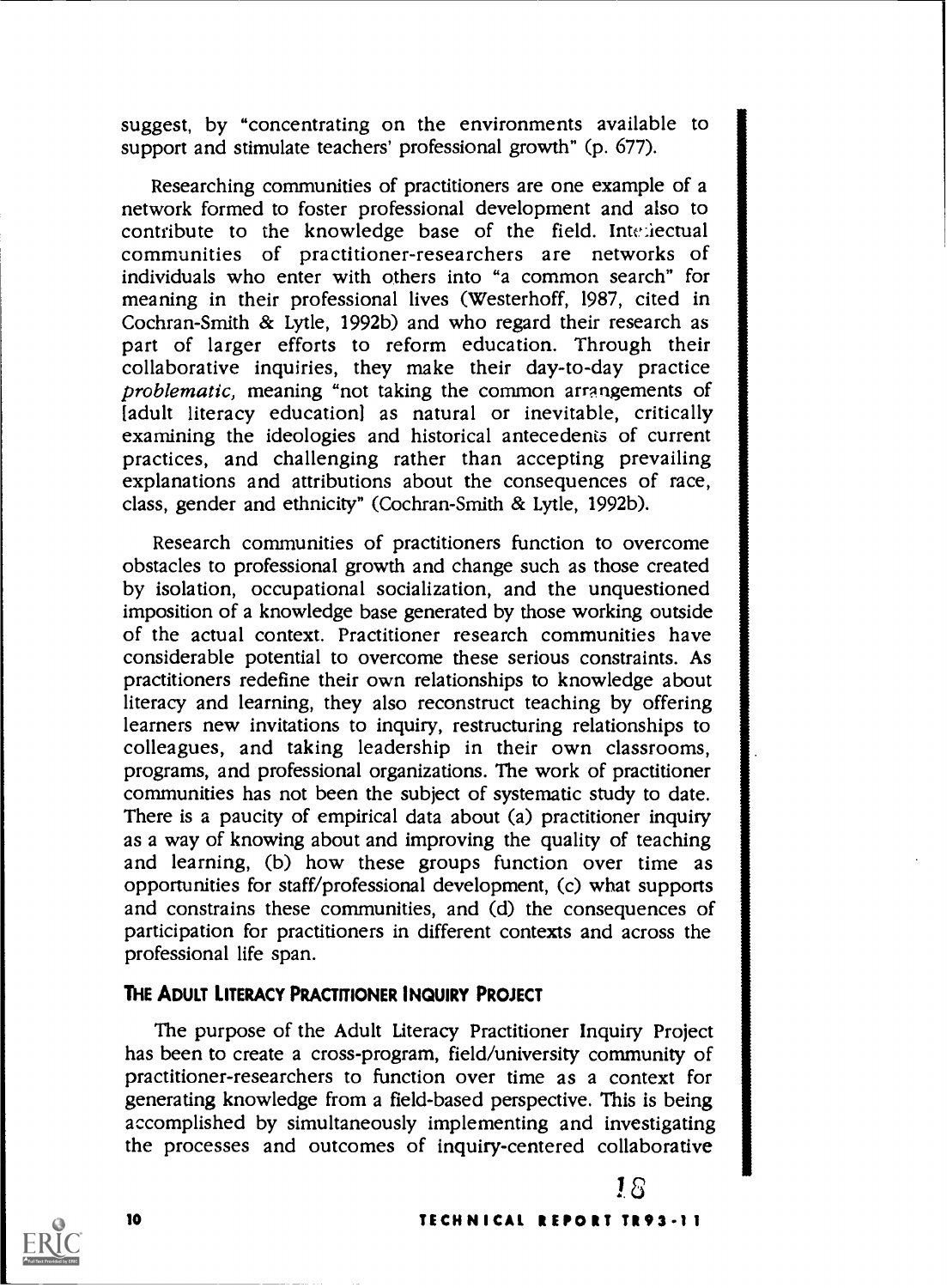staff/professional development over a 3- to 4-year period. A biweekly Seminar, beginning its second year, has provided both a strategic research site and a research method for practitioners teachers, tutors, and administrators in this case-to conduct program-based inquiries into daily practice based on issues related to curriculum, instruction, assessment, program evaluation, and staff development. It has also provided a strategic site for examining inquiry-centered staff development as a promising direction for the field of adult literacy.

### DESIGN OF THE SEMINAR

After a competitive application process and two initial planning meetings, the Seminar formally began in September 1991. From September 1991 to June 1992, the group met biweekly for a total of 17 times. Designed jointly by participants and facilitators, these Seminar sessions provided time for collaborative inquiry and sharing in both large and small group formats. During the fall semester, participants were involved in conducting a common inquiry into adult literacy education by critical reading, discussion, and written response to current research literature in relation to their own practice. The group considered various definitions of literacy and adult literacy education, as well as current theory, research, and practice related to reading, writing, and assessment. In addition, it began to examine the literature on teacher and action research and on process-product and interpretive paradigms of research on teaching. Participants met in small journal groups (4 members) to discuss what they had read and written since the last session. This discussion was then continued and expanded as a whole group activity. Another small group setting, involving job-alike groups, concluded the Seminar meetings and provided participants with an opportunity to meet with others in the group with similar job responsibilities in order to share current work and similar problems.

In the spring semester, small groups were reconfigured as research groups. Each group was made up of participants whose inquiry projects clustered around common themes. Research group meetings were followed by a variety of large and small group activities focused on developing, implementing, and reporting on inquiry projects. A series of five meetings focused on assisting participants in the process of data analysis by creating frameworks and formats for looking descriptively at pieces of data collected by each participant.

Participants engaged in four formal writing activities: reading journals, reaction sheets, portfolios, and inquiry projects. They kept



19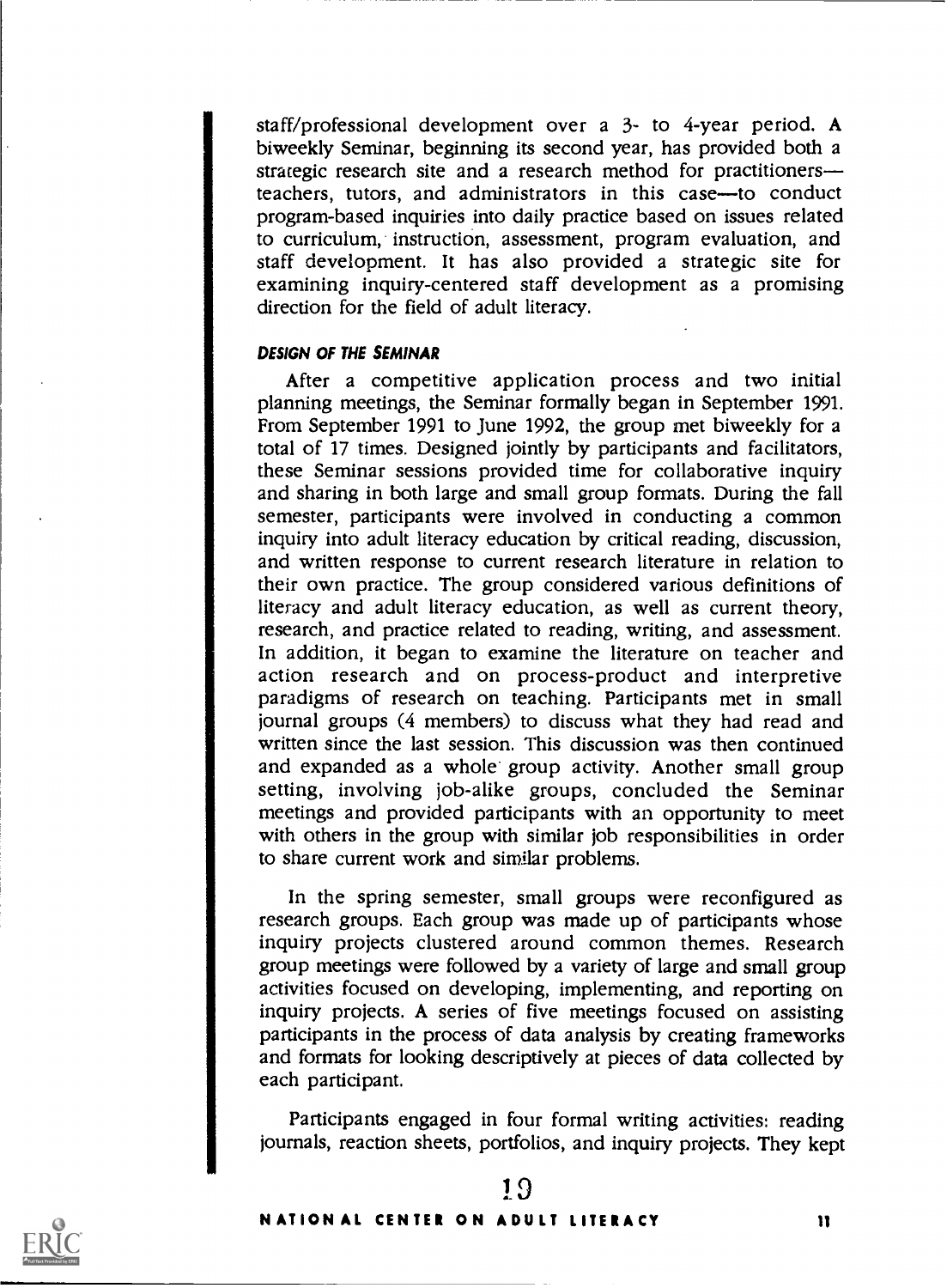reading journals that were intended to provide an ongoing record of participants' responses, experiences, and questions as they read current research literature and related it to their practice. These journal entries were viewed as a potential source for developing an inquiry project research question. At the end of every Seminar session, participants responded briefly to the activities of the day. These reaction sheets gave feedback to the Seminar facilitators and often served as a record for participants of their interests and questions. Between the fall and spring semesters, participants were asked to create a *portfolio* of their work to date, which included journal entries, notes, reaction sheets, and other materials. By reflecting on their work, participants were able to begin to identify dominant themes or questions that would form the bases of their inquiry projects. At the end of the spring semester, participants wrote about their *inquiry projects*. In general, the project write-ups followed a suggested format that named the research question and then described the source of the question, the context and methods of the research, the findings, and their implications.

Although subsequent technical reports will provide more detail about the curriculum of the Seminar and ways that the Seminar functioned as a research community, it is important to note here that the participant-constructed pre-Seminar interviews, the readings, and the design of specific sessions were all intended to provoke questions about assumptions that drive current practices and to raise critical issues from the literature of the field. Readings invited discussion about conflicting conceptions of literacy as well as the nature of reading, writing, and assessment. Participants' experiences and philosophies of teaching, learning, and adult education often differed from each other and from what was read. The Seminar, then, insofar as it included a selection of readings and group activities, was neither a neutral nor a narrowly didactic setting. Rather than engage in problem solving to resolve differences or reach a consensus, the group struggled to emphasize problem posing, observation, and clarification of diverse perspectives on issues and practices. Many of the readings, for example, argued for more participatory rather than traditional approaches. The dissonance experienced by Seminar members was, in part, traceable to the extent to which the ideas forwarded in the Seminar were compatible with the range of philosophies represented in its membership. Data on the evolution of the practitioner Seminar as a critical research community will be analyzed in subsequent reports on the project. Data analyzed will include the Seminar's participatory practices and the nature of the facilitation by field- and university-based leaders, as well as various other conflicts, issues, and problems that were raised.  $20$ 

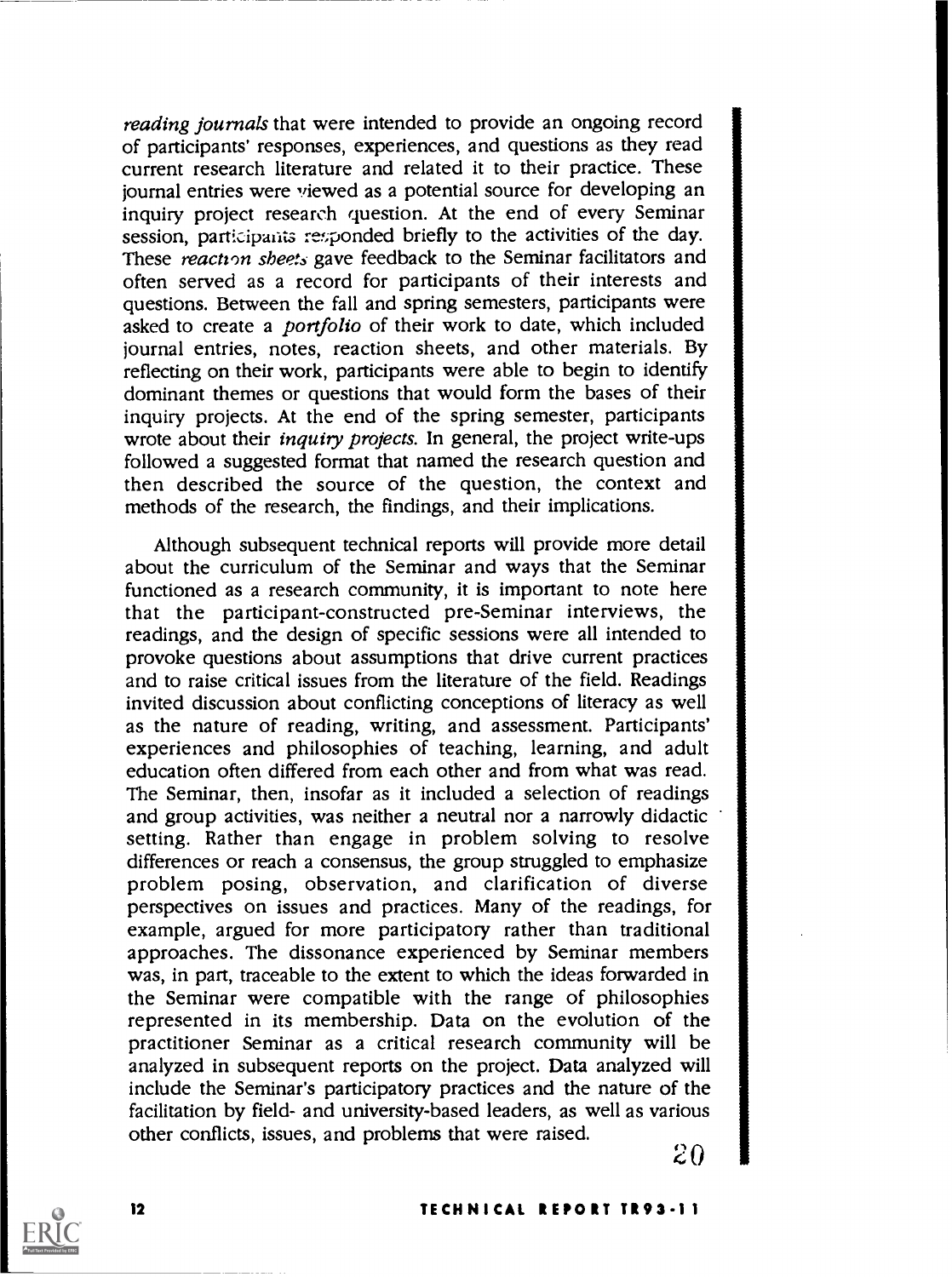### RESEARCH QUESTIONS FOR LONGITUDINAL STUDY

By implementing and documenting the Seminar over a 3- to 4 year period as a research community of practitioners, the longitudinal project aims to address several questions: (a) Through what processes and in what ways does practitioner research or inquiry contribute to individuals' professional knowledge and practice? How does regarding teaching or administering as processes of inquiry affect educators' day-to-day instructional decision making, community involvement, assessment strategies, and so forth? (b) What do field-based practitioner inquiries reveal about what facilitates or impedes adult literacy learning in various program contexts? (c) How do cross-program, field/university communities of practitioner-researchers function as contexts for collaborative staff/professional development in adult literacy?

### DATA COLLECTION

Data to address these questions have been generated and used in two interrelated ways. First, data on teaching, learning, and administering in adult literacy programs were collected at program sites by the practitioner-researchers participating in the year-long inquiry Seminar and then analyzed and interpreted in collaboration with other Seminar participants, including universitybased facilitators. Second, both practitioners and university-based researchers are currently investigating the processes and outcomes of the Seminar as a community of practitioner-researchers engaged in staff development and knowledge generation for the field.

More specifically, the design for data collection includes a case study of the practitioner research group as well as case studies of individual practitioner-researchers. Both have been constructed as co-investigations and models of practitioner research. Collecting data on the Seminar, for example, provides a model for the use of audiotapes, transcripts, field notes, and various artifacts as data for understanding collaborative work. By making the methods of collecting, analyzing, and interpreting data as visible as possible, the stance toward inquiry in the Seminar has mirrored the research conducted in adult literacy classrooms and programs. Furthermore, the Seminar has provided a forum for identifying problematic issues such as beliefs, roles and power, and theory/practice relationships that are also the concern of practitioners in the field.

A critical component of data collection is the use of practitioner research as a method for exploring practitioners' knowledge, questions, and interpretative frameworks. This method



# 21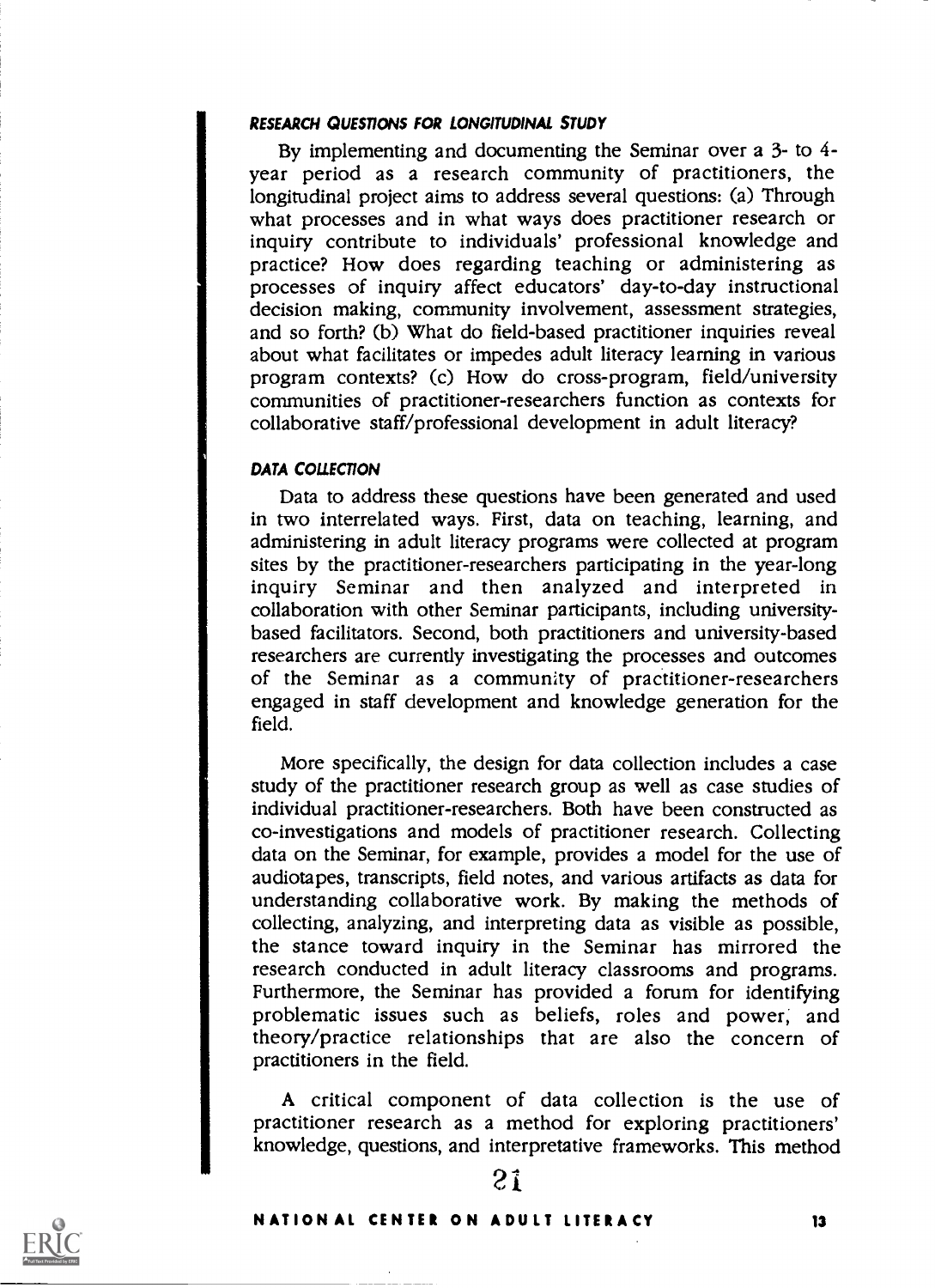contrasts with more common methods of studying practice and practitioners, which typically focus on simplified and researchercreated tasks, constructs, or a priori categories. Consequently, these techniques do not account for the ways in which practice and practitioner inquiry are mediated by, and essentially embedded in, the cultures of classrooms, programs, and research communities. Practitioner research has the potential to be a particularly robust method for understanding staff/professional development because it emerges from practice and attempts to preserve peoples' own words and analyses. It addresses issues such as (a) how practitioners construct and reconstruct their knowledge and theories of practice, (b) how these may change and develop over time, and (c) how they impact on teaching and learning in classrooms and programs.

Data collected in the planning year of the project included documentation of planning sessions and initial interviews of Seminar participants (see Lytle et al., 1992). During the first year of the Seminar, all meetings were audiotaped and transcribed, and field notes were taken at each session. Artifacts of the Seminar meetings include applications, a syllabus, a bulkpack of readings, Seminar meeting agendas, handouts, reaction sheets, and Seminar memos. Memos summarizing the reaction sheets were sent to participants after every meeting. Participant artifacts include portfolios, data presented from individuals' projects, inquiry project abstracts, and project write-ups.

Standard methods of qualitative data analysis were used. Analytic categories that characterize practitioners' concepts, questions, methods, and interpretative frameworks were constructed during successive readings of the corpus of documents, through the process of analytic induction (Erickson, 1986). These categories were used to code document data and to identify typical and discrepant instances. This report draws on a subset of the data described above, including the initial interviews, portfolios, and inquiry projects of the 14 participants who completed the first year of the Seminar and who represented/studied 10 programs. The report addresses the following questions: (a) What do adult literacy practitioners make problematic about their practice? In other words, what aspects of adult literacy education or pervasive themes, issues, and problems do they seek to understand? (b) Where do their questions come from? Specifically, what aspects of their prior or current experience are most salient in formulating questions for inquiry into practice? Why are these issues significant for practitioners? (c) What is the nature of practitioner questions? How do they relate to research paradigms in the field and reflect



14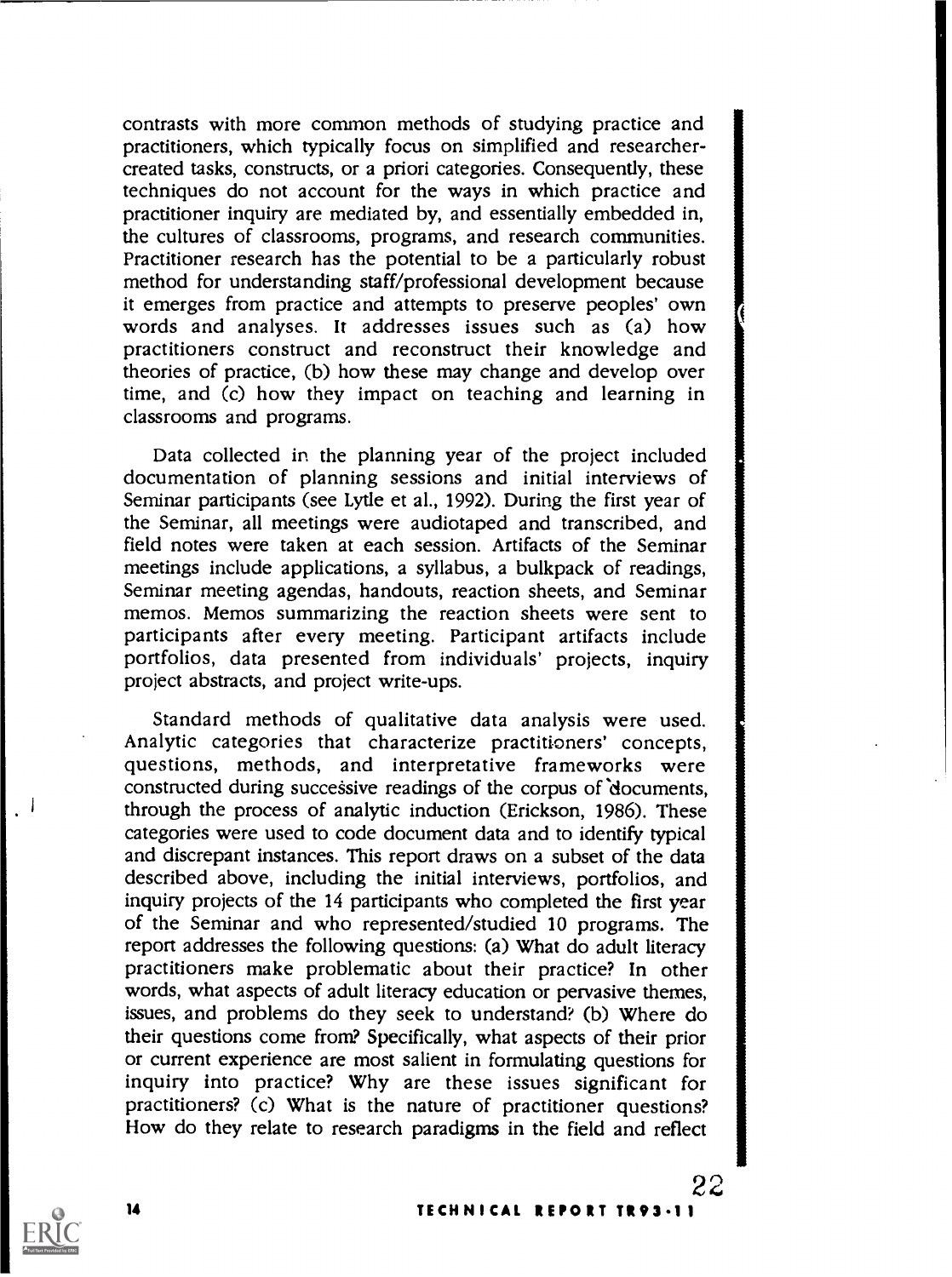theory and/or practice? (d) Where do practitioners look for evidence? For example, what counts as data, and how is it collected?



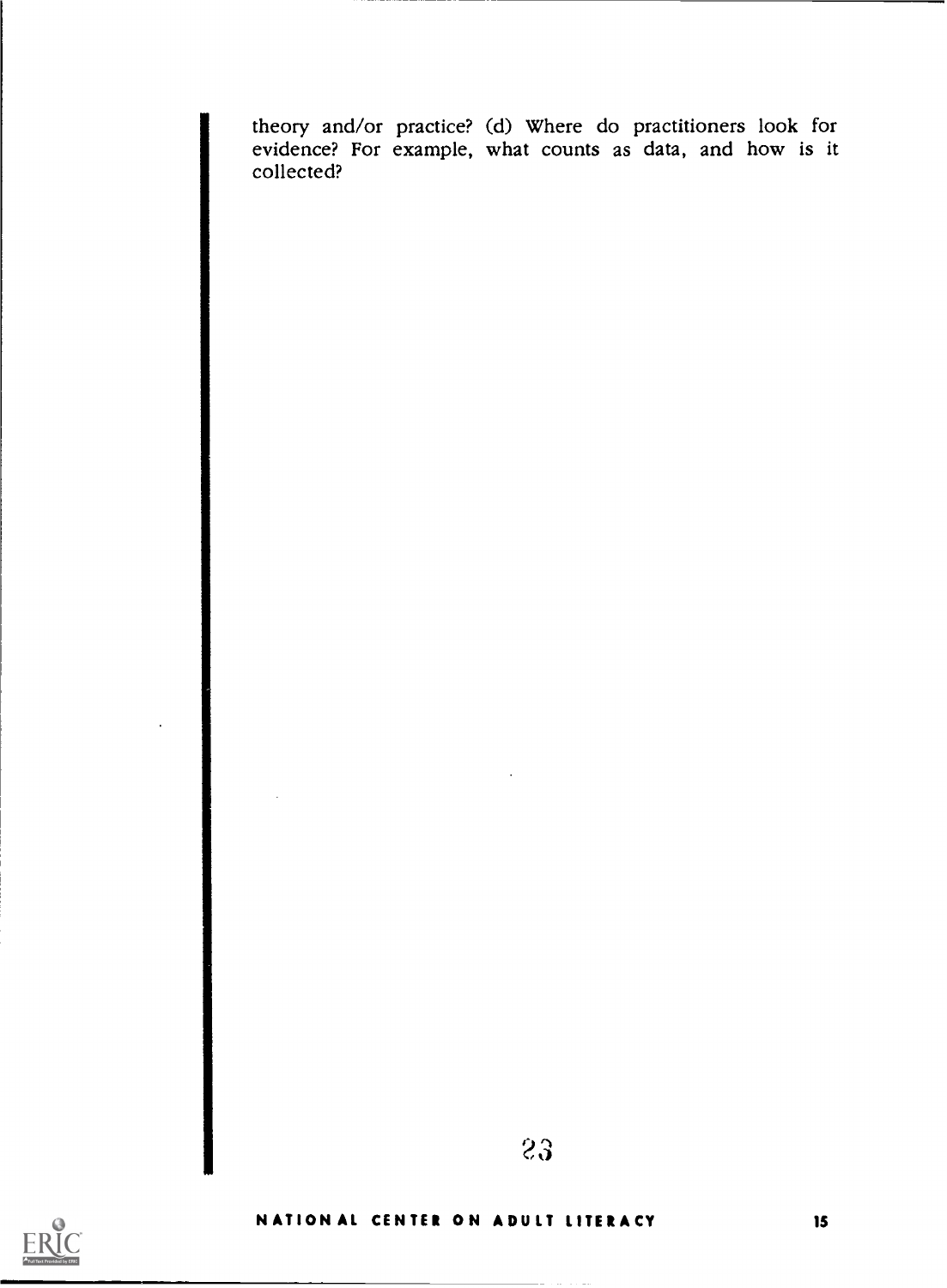# INQUIRY PROJECTS: QUESTIONS IN CONTEXT

In the following sections, we explore the four major findings of the second phase of this longitudinal study on inquiry-based staff developinent.4

### INTENT OF PRACTITIONERS' INQUIRIES

Inquiry projects reveal ways that literacy practitioners are attempting to understand their own situations, often in relation to profound tensions and disjunctions in the wider field of adult literacy education.

Although the data show that each of the inquiry questions developed by practitioners was unique to the particulars of individuals and the context of their practices, two central themes were found to cut across all of the projects. Each of the projects included an underlying, if not explicit, concern with understanding, defining, and investigating the nature of literacy and the power relationships in classes and programs. These concerns reflect the reality in the field: Not only are there competing paradigms of adult learning and literacy, but the wide range of program types often with inconsistent assumptions about literacy learning and the nature of adult learners-can create uneasy and/or ill-defined mandates for teacher roles, appropriate curricula, and classroom and program formats.

While the definition of literacy has long been debated in scholarly literature in the field (cf., Venezky, Wagner, & Ciliberti, 1990), teachers and programs operate with explicit and implicit theories and definitions that guide daily practice. Ideas about the nature of literacy shape to some extent decisions about (a) what materials should be used for instruction. (b) what instructional formats work most effectively, (c) who should teach adult learners, (d) what teachers and administrators need to know to do their jobs, and (e) how learning should be assessed. Lytle and Wolfe (1989) have developed a conceptual framework that, if not comprehensive in its review of definitions of literacy, is helpful in understanding the major views or orientations towards literacy among the ALPIP participants. Lytle and Wolfe identify four views: literacy as skills, literacy as tasks, literacy as practices, and literacy as critical reflection/action. The first two views tend to define literacy in terms of neutral, technical skills that remain essentially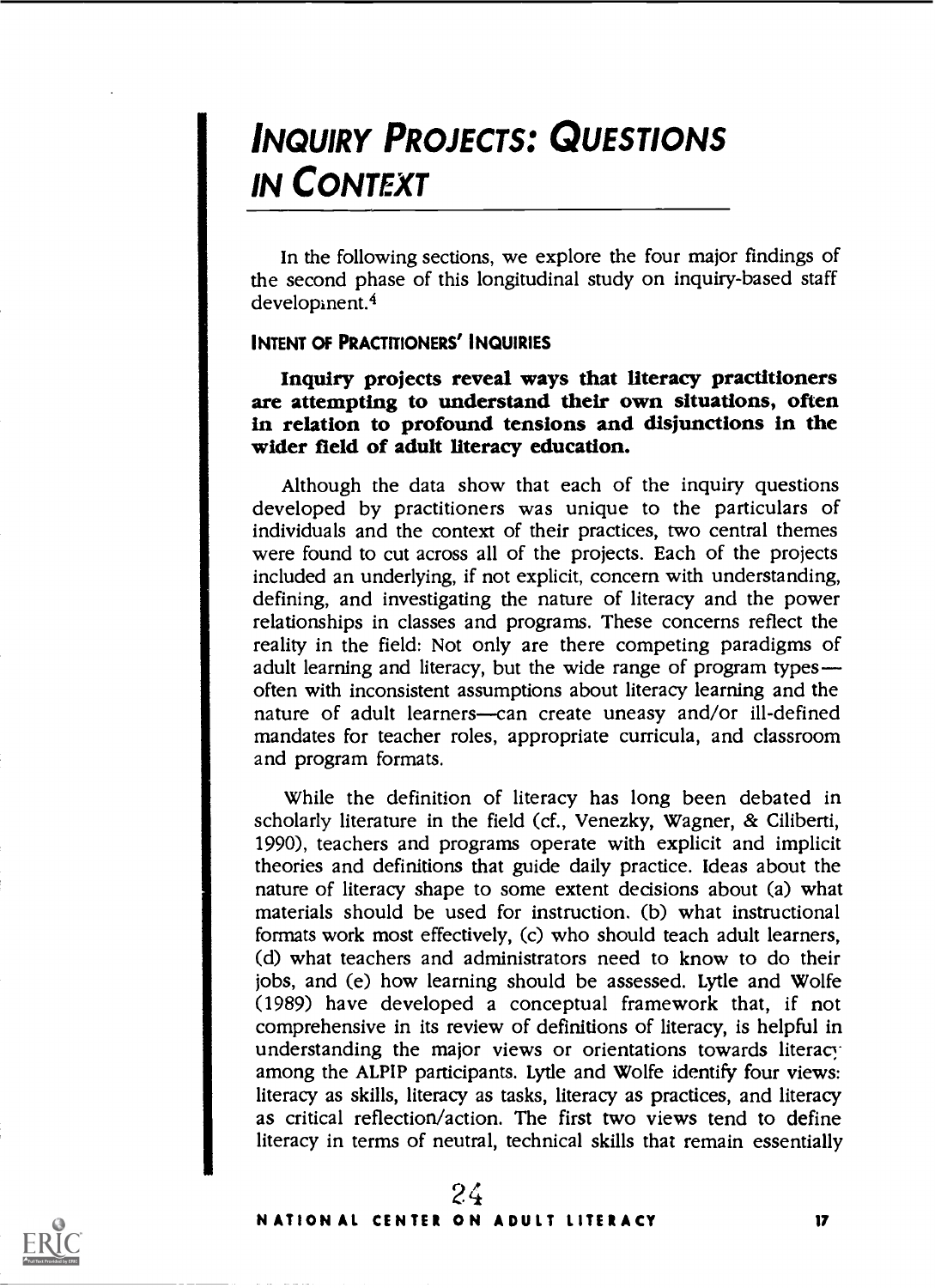the same across contexts. The latter two views take a more sociopolitical stance towards literacy.

The *literacy as skills* view is one in which literacy is defined as a narrow set of technical skills that operate neutrally and independently from the context and purpose of the task. In this view, skills are broken down into small informational bits that can be ordered and taught sequentially. This view is most congruent with traditional notions of reading and writing instruction borrowed from elementary reading programs. The literacy as tasks view is similar to the idea of functional literacy. Sometimes this view signals an intermediate level of reading ability, which implies an adequate ability to take care of the basic real life tasks of reading and writing.

A literacy as practices view, in contrast, assumes that all reading and writing are ideological. This refers to a set of social practices from which context and purpose cannot be separated from the act or the ability to perform the task (Street, 1984). In this view of literacy, a reader's or writer's literacy practices vary depending on who is reading or writing what, with whom, and for what purposes. A literacy as critical reflection view is linked to literacy as practices, but it takes a more explicitly political stance. This view envisions literacy as a process of interpreting the world. Here, issues of race, class, gender, history, and social change are the subjects of literacy as well as ways of interpreting reading and writing tasks. Literacy is a tool for challenging, and ultimately changing, the status quo.

The fact that so many of the inquiry projects were wrestling with the nature of literacy—what should be the content of instruction, how should it be presented, in what ways should learners be involved, and what do practitioners need to know to do their jobs—reflects the ambiguity and tension in the field regarding the nature of literacy. The adult literacy curriculum is obviously far less standardized than that in K-12 classrooms, and the purposes and tasks of adult literacy are also less well defined. Thus, inquiry into staff development, beliefs about teaching and learning, curriculum content, and decision making about it, retention, and evaluation to name a few inquiry project topics—are program and classroom issues rooted in questions about the nature of literacy itself.

The concern of practitioners with power relationships grows out of shifting and sometimes contradictory images of adult literacy learners as they are portrayed in the popular media and in the research literature on adult learners (Lytle, 1991). The images of adult learners range from helpless, nonfunctioning, dependent,

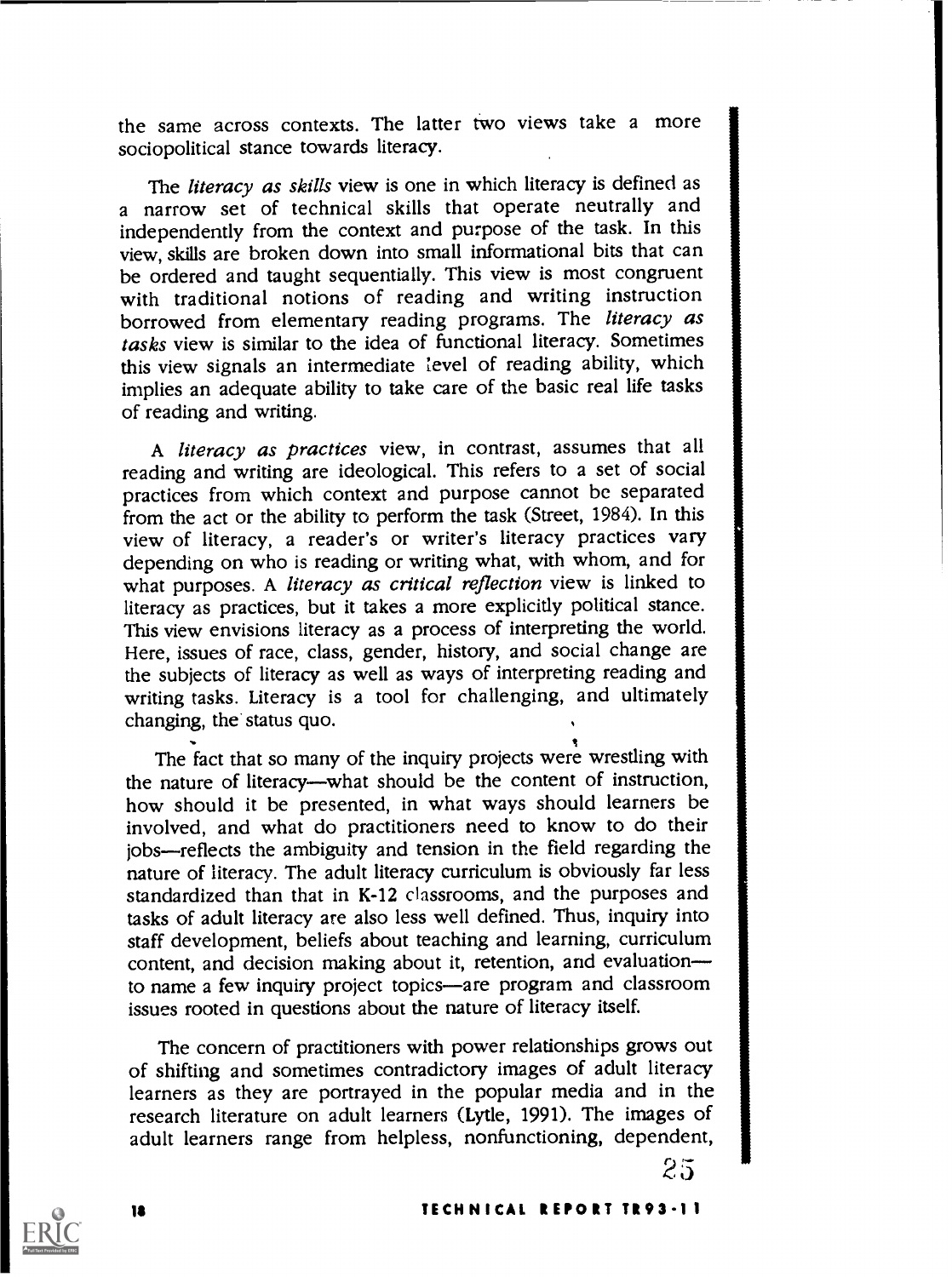and deficient (Fingeret, 1989; Kazemek, 1988) to competent, interdependent, productive, and creative (Fingeret, 1983, 1989; Reder, 1987). There is considerable evidence now to suggest that the latter view matches far better with the reality of adults who come to programs. A view of adult learners that assumes competence and ability raises many questions about the roles that adults can and should play in planning and implementing instruction at both the classroom and program levels.

However, valuing participation in programs by adult learners can create tensions and concerns for practitioners as they struggle to answer questions about sharing power, co-creating the curriculum, and putting learners at the center of decision making. Many of the projects dealt explicitly or implicitly with learnercentered and power-related questions. More specifically, they reflect some of the critical tensions inherent in the notion of learner-centered approaches. For example, practitioners struggled with the contradictions inherent in an instructional approach that invites learners to make decisions to direct their own learning when they have neither asked for nor necessarily want to have this level of control. Many of the projects raised questions about who really makes decisions, under what circumstances, and why. These concerns reflect conflict within the field over whether and how traditional schooling models and teaching fit adult literacy learners. The projects as a set showed that the meanings of teaching, learning, and administering in adult education and the roles of those involved are complex, problematic, and unresolved. Although the inquiry projects did not seek to arrive at definitive answers, the questions, concerns, and issues that they address speak to important issues in the field.

### SOURCES OF PRACTITIONER RESEARCH QUESTIONS

Practitioner research questions reflect dissonances created by complex interactions among factors related to program and Seminar contexts, the policy climate in the wider field, and the demands of daily practice.

These data suggest three dimensions of professional life that interact and, in various combinations, create tension or dissonance for practitioners. These dimensions are (a) person (a person's professional philosophy and role), (b) context (the program and Seminar contexts and the wider field of adult literacy that make up the professional setting), and (c) practice (a person's practice which relates recursively to  $[a]$  and  $[b]$ ). In the following sections, we define the range and variation of these dimensions,



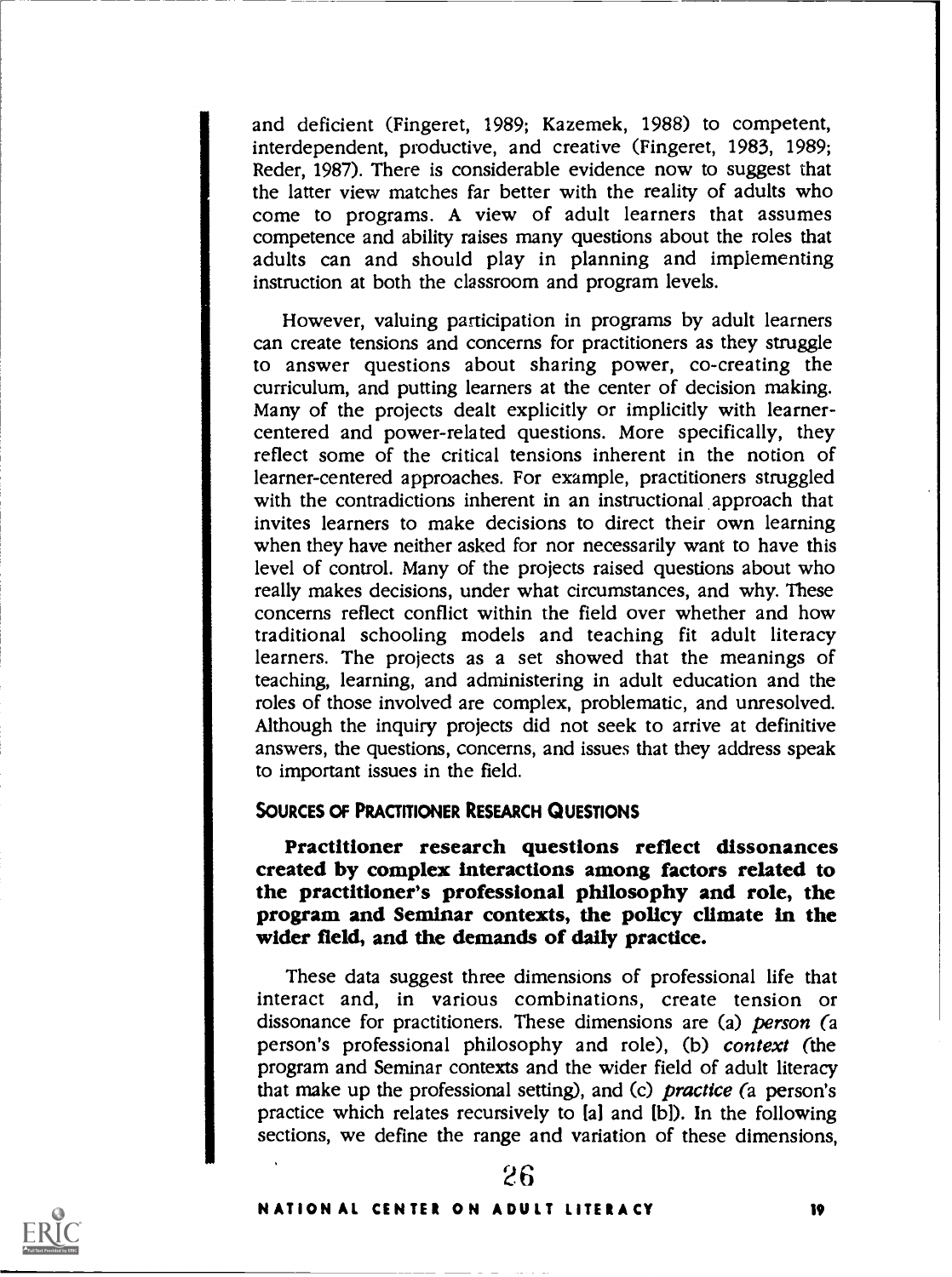describe several different aspects of dissonance, and then provide three examples of the ways in which these dimensions bump up against each other to create dissonance for practitioners. These frictions or discomforts contribute to the formulation of inquiry questions.

### THREE DIMENSIONS OF PROFESSIONAL LIFE

### Person

The practitioner's professional stance or theory of practice is one dimension that may create dissonance leading to a research question. This identity is defined in terms of *professional* philosophy and program role. We learned about practitioners' explicitly stated philosophies through initial interviews upon entry into the Seminar, as well as through the ideas, concerns, and questions that they shared with the group as we discussed current research literature and each other's practice. Although practitioners do not always name and articulate their philosophies, their general orientations to practice can often be inferred from choices of materials, styles of instruction and interaction with learners, and assessment procedures. These general orientations imply assumptions about the nature of literacy, teaching and learning, and adult learners. A professional philosophy is also expressed by how practitioners position themselves in relation to participation in the larger field. These positions are indicated by such things as an individual's level of interest in (a) taking on leadership roles in their own programs or in local and national organizations and (b) working to affect policy decisions made by funders.

Practitioners' roles in their own programs can also contribute to a sense of dissonance. Unlike K-12 education, where a practitioner functions as a teacher or an administrator, adult literacy professionals often wear multiple hats. Practitioners in ALPIP fulfilled a wide range of roles in their programs. While some worked exclusively as teachers, tutors, or administrators, most did both administrative and instructional work. Many teachers and tutors also had responsibilities to develop new curricula or to manage other special projects within their programs. Some practitioners worked at more than one program to create a fulltime job, while others simply worked part time. The amount of professional experience and prior educational training contributes to the practitioners' stances in their programs (Lytle et al., 1992).

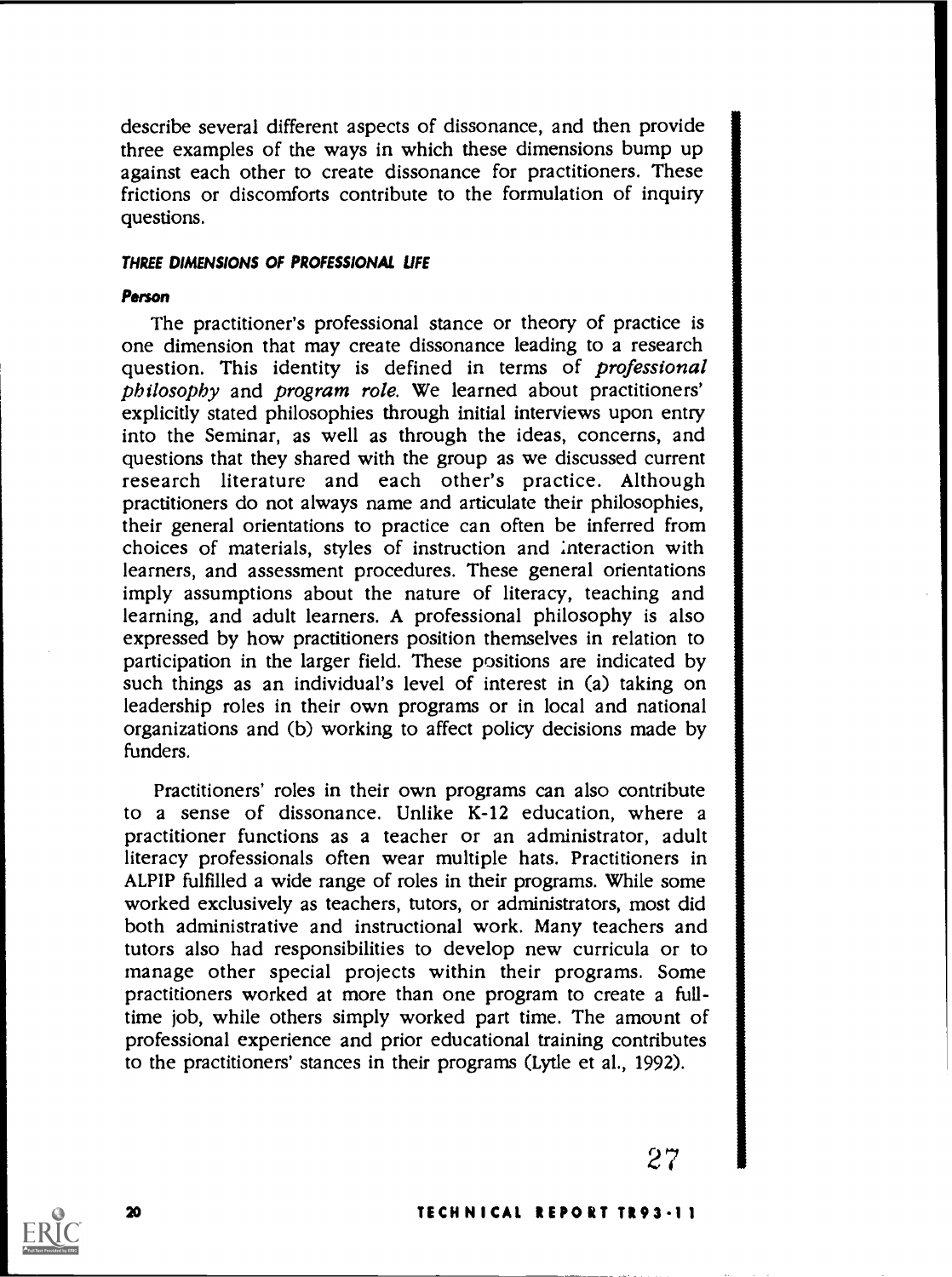#### **Contexts**

We define *professional setting* or context for ALPIP participants in terms of their program's philosophy, the Seminar philosophy, and the wider field of adult literacy education as promulgated by policymakers and funders. Program philosophies ranged from individualistic one-to-one tutoring programs to those that placed a strong emphasis on participatory and learnercentered approaches. Although none of the programs were school based, some were affiliated with other social service organizations. Most progtams describe themselves as community based. Program philosophy can also be expressed in terms of services offered. While some programs only provide literacy instruction, others offer a range of services from child care to counseling. Programs pattern themselves, to a lesser or greater extent, on K-12 models, use a variety of instructional materials, and have varying missions. All of these differences in program features reflect implicit, if not explicit, views of adults as learners and of the nature of literacy, which may be a source of dissonance if program philosophy and professional philosophy are not congruent.

The Seminar itself also functioned as a source of conflict or dissonance for some participants. The underlying philosophy of the Seminar supports a view of literacy as practice and critical reflection and subsumes the notions of skills and tasks. Its approach to learning by both adult literacy educators and learners is participatory and learner centered. By virtue of the fact that learning in the Seminar is inquiry centered, it is assumed that practitioners are both knowers and generators of knowledge. The facilitators attempted to enact this philosophy through invitations to co-construct the curriculum; to engage in critical reading, writing, and discussion on current research literature in the field; and to build structures that support participants in initiating inquiry projects for which their classes and programs become the sites of inquiry.

One important way in which participants' professional settings are shaped is through pressure brought to bear by funders and policyma kers. Most programs represented in ALPIP receive funding through the Pennsylvania State Department of Education or through the Private Industry Council (PIC), Philadelphia's conduit for Job Training Partnership Act monies. Although these funders do not currently mandate standardized curriculum or set credentialing requirements for practitioners, they do exert a great deal of influence. For example, in the last few years, both the state department of education and PIC have begun to require that grantees use standardized tests. Funders are beginning to tie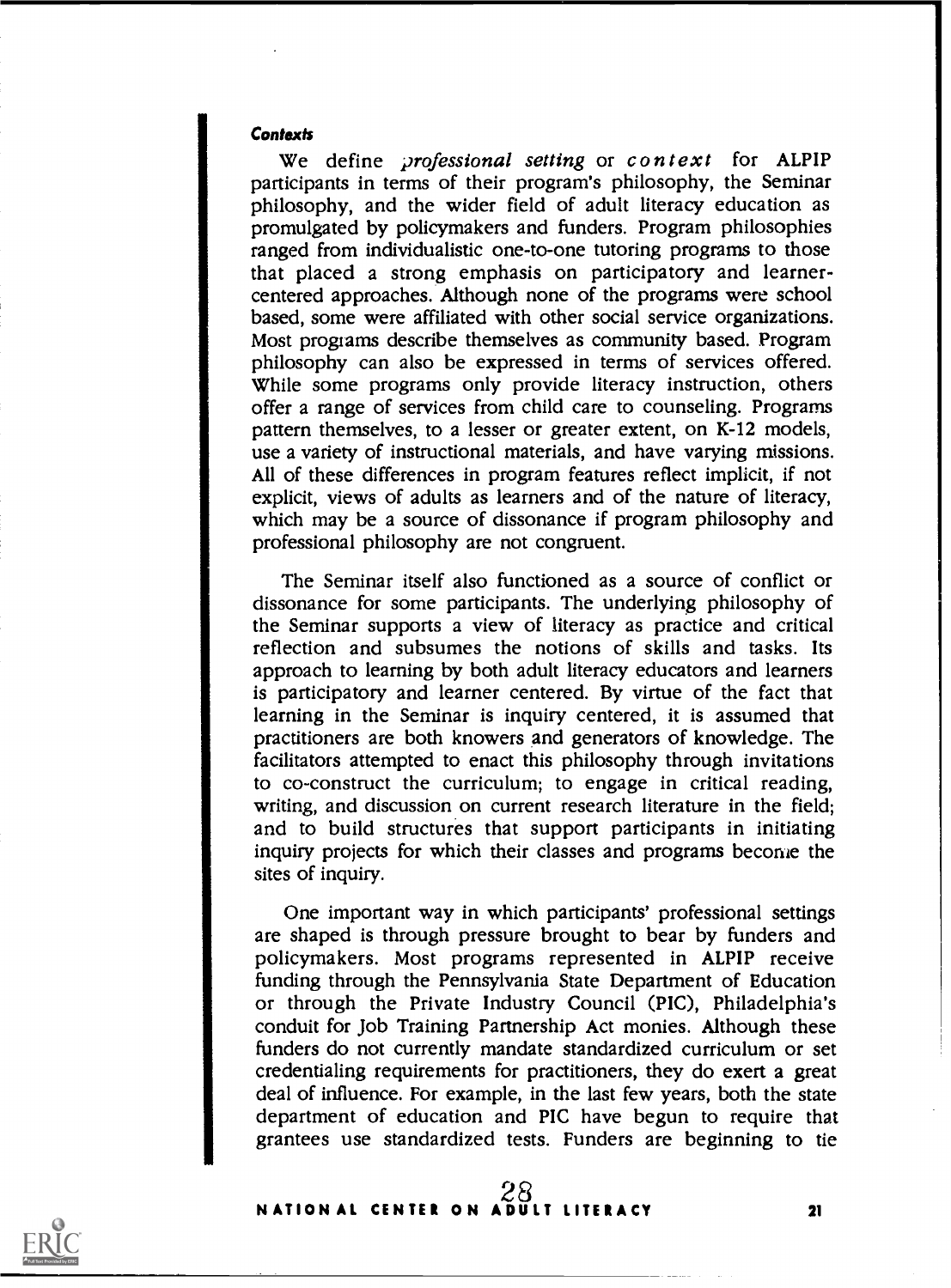continued funding to improved tests scores. While not directly mandating curriculum, this link encourages programs to teach to the test—thus indirectly mandating the curriculum.

### **Practice**

Practice is 'shaped by all of the above dimensions and contexts. It is informed by (a) the role a practitioner decides to play with learners or staff, (b) decisions about curriculum content and instructional methods (in the case of teachers and tutors) or program improvements (in the case of administrators), and (c) decisions about learner assessment or program evaluation. These decisions, in turn, are informed by the practitioners' interpretive frameworks for adult literacy learning and are a result of personal interests and prior experiences. Some orientations are more likely to provide a context for problematizing practice than others; the use of materials and curricula that rigidly prescribe teachers' roles, for example, leaves less room for the infusion of professional philosophy and appears to constrain the possibilities for decision making on the part of the practitioner.

### ASPECTS OF DISSONANCE

For the practitioners in ALPIP, interactions among these factors of person, context and practice led to two sorts of dissonance. The first type is called mismatches, and the second felt needs. Mismatches grow out of conflicts or differences between personal and program philosophy, or between program philosophy and funding policy. Often these differences are buttressed by overlapping and conflicting views of literacy, learning, and adults as learners. Felt needs is a kind of dissonance that grows out of a gap between something the practitioner has and something the practitioner wants, between what is going on and what is intended or envisioned. These felt needs appear as (a) identifiable problems in practice (e.g., retention of students); (b) an uncomfortable disjuncture or contradiction between one's own philosophy and practice (e.g., having a participatory philosophy and being highly directive in teaching); or (c) an interest in making familiar routines, interactions, and methods strange in order to understand more about what is really going on in classrooms and program; (e.g., what happens when learners work in small writing groups). This latter type of dissonance often grows out of a curiosity about implicit assumptions and beliefs that might remain hidden.

To understand the ways factors in professional life interact with each other to create dissonance, we provide three case study examples of practitioners' inquiry questions and highlight the factors in each case that seem to be the primary sources of



 $\boldsymbol{\mathbf{z}}$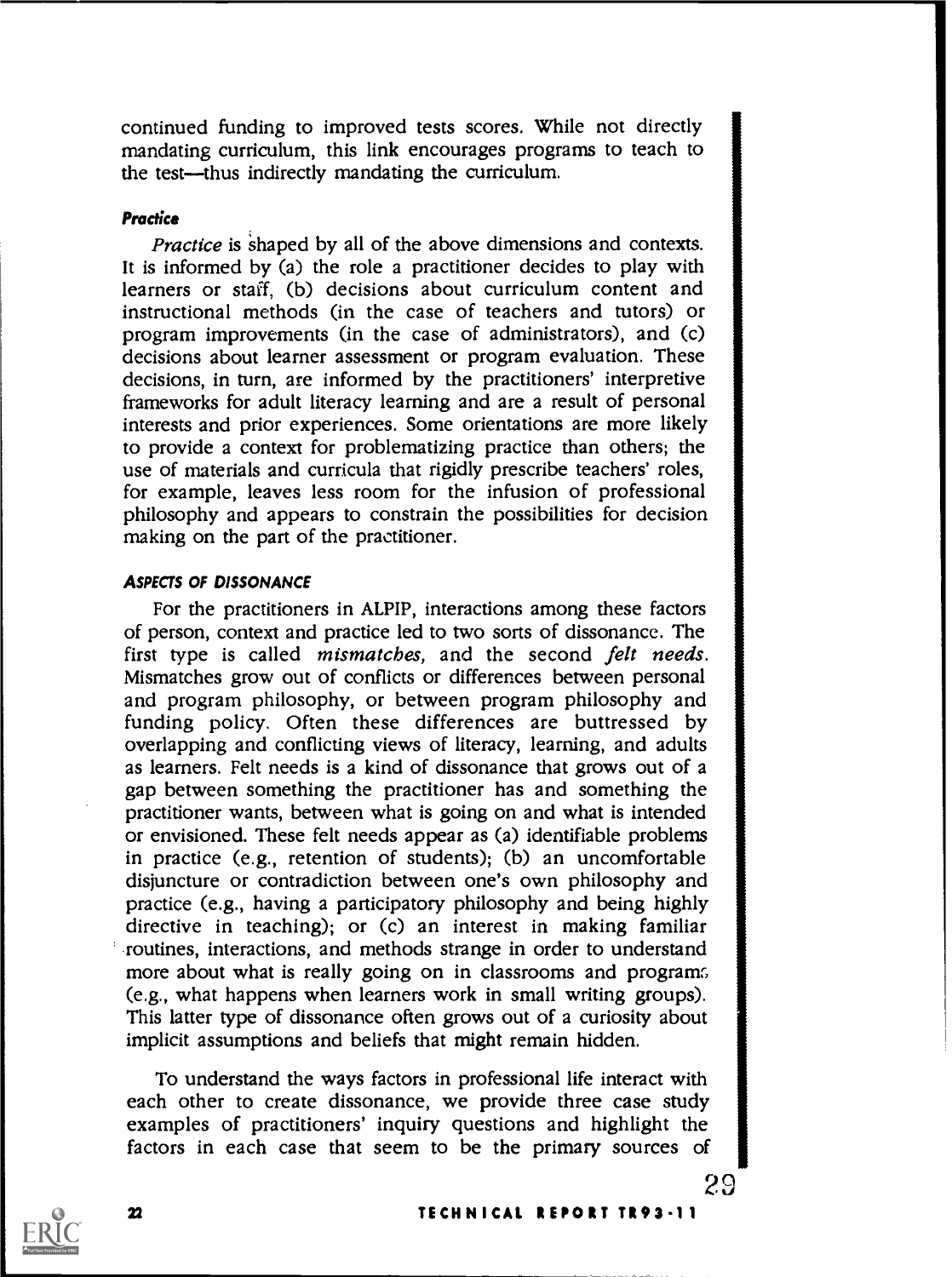dissonance. In each case, the dissonance was created by a different combination of factors. We found that for each practitioner, some factors were of more importance than others, but the data suggest that all of the factors figure in some way in the creation of dissonance.

Example 1: The first example is of an administrator whose question grew out of a mismatch between (a) her own professional philosophy and her program philosophy, which are congruent, and (b) the pressure she feels from funders, which is the source of friction. At the same time, the specifics of her project are in response to a felt need—she feels a potential gap between the program's philosophy and its staff development practices.

Peggy McGuire is the founder and executive director of her program, and therefore, she has been able to shape a program philosophy that fits closely with her own. Committed to learnercentered and participatory education, McGuire's goal is to facilitate the creation of a learning situation that will be truly empowering to everyone involved: learners, staff, volunteers, and board members. In the text of her inquiry project, she defines her role as executive director, however, as being responsible for assuring that the program is accountable not only to participants but also to "funders who keep us going and the policymakers whose policies affect funding decisions" (p. 1). It is here that McGuire reveals her sense of a mismatch. She makes it clear that being accountable to program participants as well as funders and policymakers ia not always a simple task. She explains:

> Part of my job is to develop program guidelines which strike a balance between two (sometimes conflicting, and always dynamic) sets of expectations about what constitutes effective adult basic/literacy education practice. (p.1)

Her project, which focuses on designing a staff development plan for her program, seeks to create just such a balance. Expressing a desire to make the practice of staff development as congruent as possible with program philosophy, she sees a potential gap and chooses, through the implementation of her inquiry project, to work to bridge the distance. She asks:

What should staff development look like in GWEP? The longer version of that question, given the philosophical and environmental context...is this: If we are trying to be an authentically communitybased, participatory and empowering educational

30

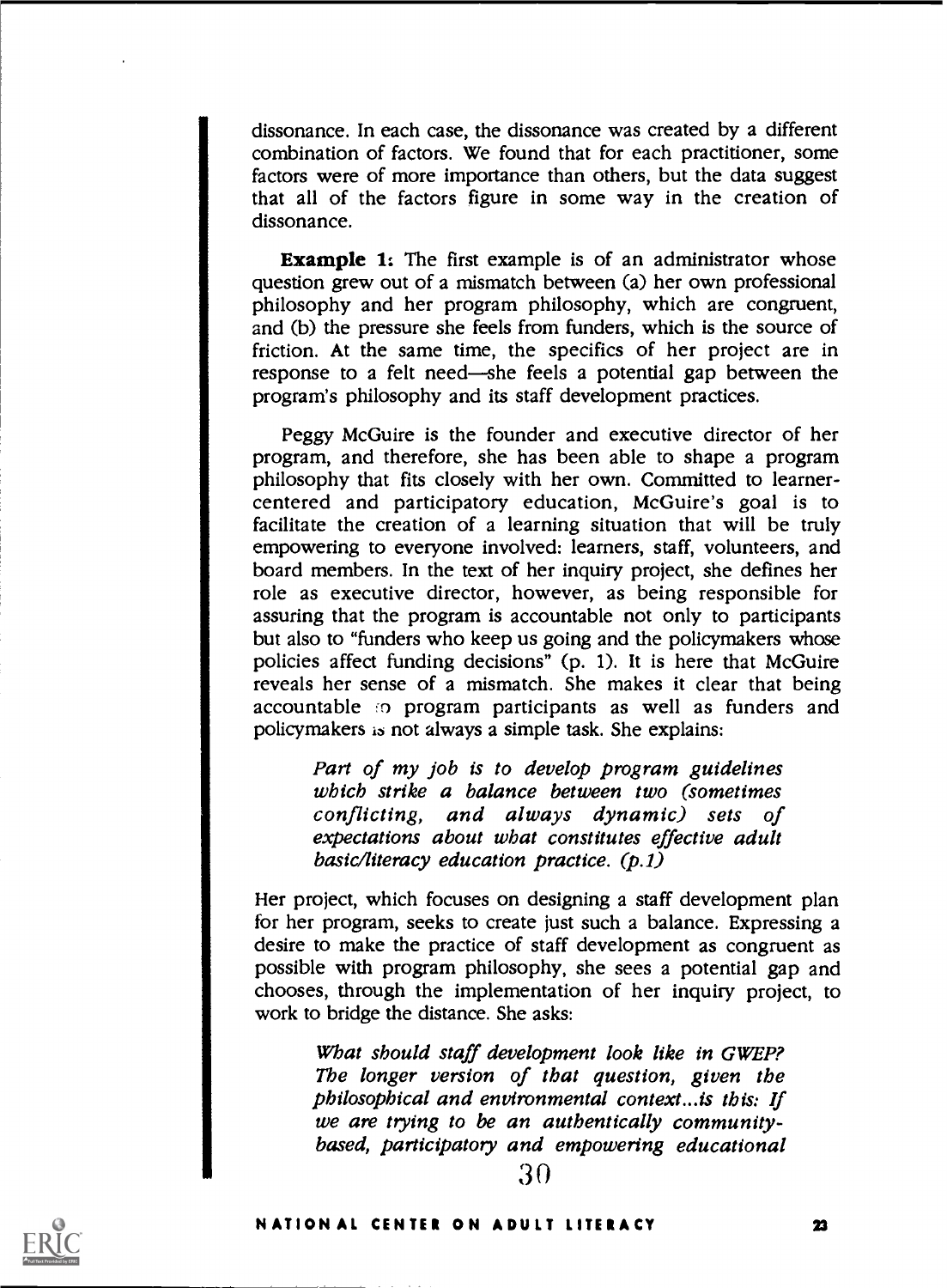effort in all aspects of GWEP, then what constitutes staff development for us, and what is the connection between it and overall organizational development? (pp. 3-4)

McGuire poses this question because new federal money is being made available to states through the federal Adult Education Act of 1991. This act mandates that states spend a designated portion of their federal allocation on developing "principles and standards for effective adult education programs, and use those guidelines to evaluate performance of federally funded efforts" (pp. 1-2). For McGuire, this mandate makes it an especially appropriate time to devote energy to "improving our learner-centered, community- based practice; and then, to challenge state and federal policymakers to seriously consider our experience and expertise as they develop indicators of effective adult education programs" (p. 2). She identifies staff development as a crucially necessary area for improved practice and seems to imply that she hopes to use what she learns from her project to participate in the state and national debates on this topic.

**Example 2:** The second example is of a teacher whose question is expressed both in terms of mismatch and felt need. For Sandy Harrill, a mismatch was created through interaction in the Seminar and her role as a quasi-new teacher. Although Harrill was not new to the field, she had been doing administrative work at another agency until two months into the Seminar, when she switched programs and started teaching two classes.

Harrill clearly articulated the ways in which ALPIP contributed to a sense of dissonance between her own professional philosophy, which developed in part through her graduate training in secondary education, and what she was experiencing in the classroom. She writes in her midyear portfolio reflection:

The Seminar has made me more critical of my own practice, more apt to make my assumptions about teaching and learning explicit and conscious. If I had not been in this Seminar I believe that I would be much less uncertain about my teaching. I don't see my uncertainty as a drawback, but rather as a stage of my growth and development....Essentially, the Seminar has caused me to question almost everything I do in the classroom. It is a wonderfully terrible place to be.  $(p, p)$ 



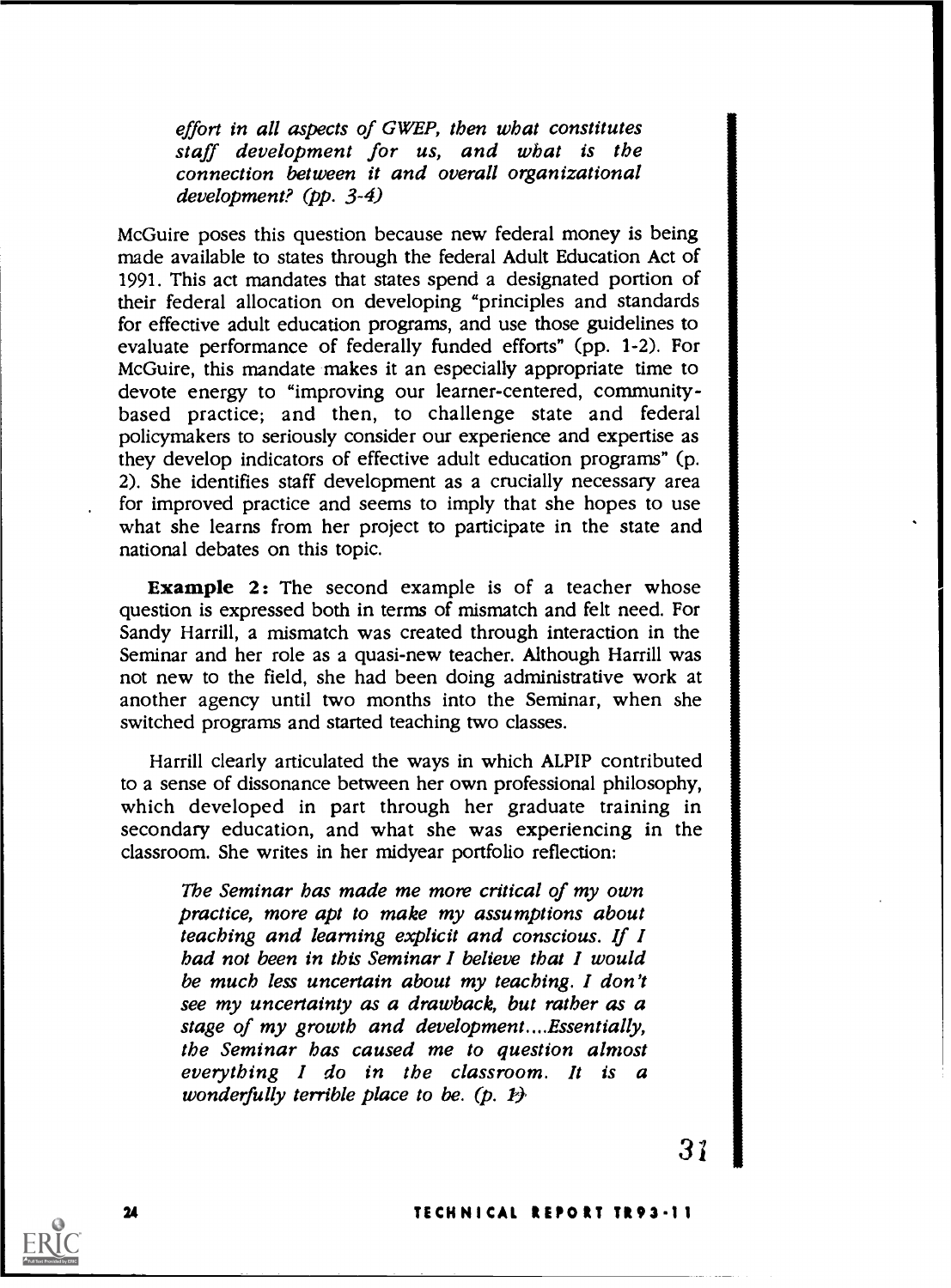Harrill finds herself in this uncertain place because of the juxtaposition of her new job, the Seminar, and her return to teaching which made "this place" very different from what she expected based on her previous graduate education. She explained that her training "drilled [her] in a model of teaching that was supposed to work all the time" (p. 1). Harrill tries to find a question that would help sanction and ameliorate her discomfort. She writes:

> The furious pace of job change was matched by the pace of intellectual change that I was going through as a result of ALPIP. I was discovering new methods of improving my own practice; methods which differed wildly from those that  $I$  was taught in graduate school. I had thought at the beginning of the ALPIP year that one of the things I had to offer [the group] was the graduate school educational philosophy in which I had been drilled. Although I was skeptical and reluctant the ALPIP inquiry methods that I first thought were "flaky" and "politically correct" began to revolutionize my teaching practice. I came to find these inquiry methods deeply empowering; the validation of my experience and knowledge and learning tools that I could use to explore my own questions was a professional metamorphosis. My vocabulary is not large enough to express the significance of the change. (p. 2)

In this passage Harrill refers to "flaky" and "politically correct" inquiry methods by which she means qualitative research methods. She feels skeptical of them because they were incongruent with her preseryice training, which emphasized a technical and mechanistic approach to teaching in which the teacher is positioned as expert imparter of knowledge. Harrill's inquiry question, however, is based on a very different view of teacher. She explained that the premise of her question emerged from a belief that she was learning from her students and wanted to understand more about what this really meant. She writes, "I was interested in this question because I was consumed with anxiety about my teaching....I felt confused and distraught most of the time" (p. 3). Harrill, feeling overwhelmed, was seeking a project that would help give her a better sense of who was learning what, from whom, and how in her class. After quite a bit of turmoil over what her question really was, she articulates it as, "I want to know what and how I learn about teaching from my learners" (p. 5). She reports that once she discovered what her

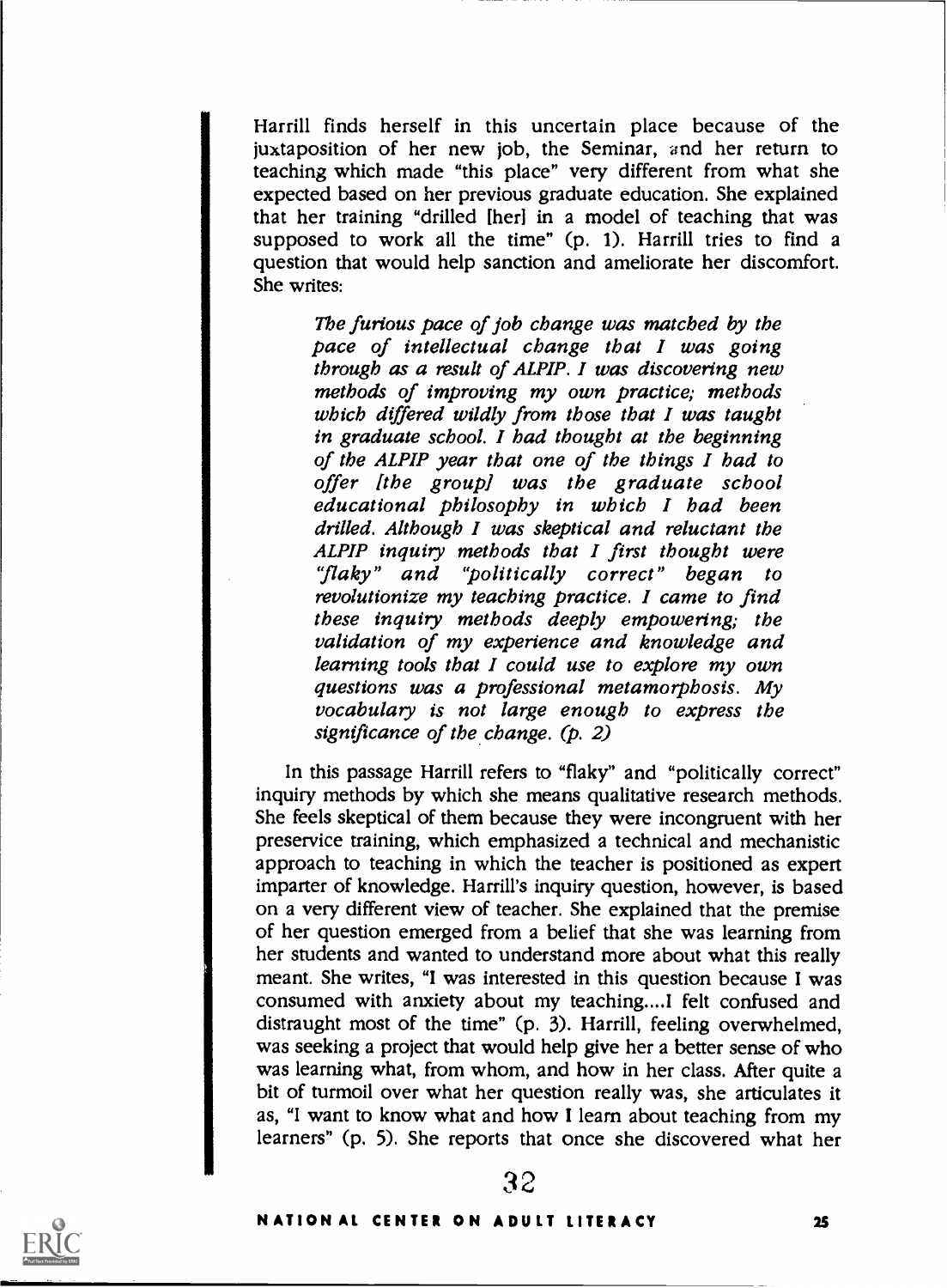question was and used that to focus her energy, "suddenly I wasn't a mess anymore" (p. 5).

Example 3: The third example focuses on Martha Merson, who is a teacher and curriculum developer. By acting in these dual roles she identifies a gap between program philosophy and practice. Her program is considered a leader in the field as an innovator in assessment and tutor training. Its philosophy is to offer goal-related reading, writing, and math curriculum using a whole language and learner-centered approach. The program is contracted to teach some classes with a specific curriculum. These are typically job readiness, job training, or workplace literacy classes. For the most part, however, the program's curriculum is unspecified for the majority of its classes and for all of its one-toone tutoring pairs. Tutors and teachers are encouraged to follow learners' needs and interests.

Although Merson also subscribes to this philosophy, she raises questions for her inquiry project about some of the contradictions inherent in learner-centered practice and about the appropriateness of following exclusively the interests of the learner. She explains her dilemma in this way:

I felt dissatisfied with the general mission of improving reading and writing and the specific charge to teach reading and writing using student goals. When I practice learner-centered instruction the emphasis is on taking the lead from the students, which means teachers and tutors like me ought to put aside our thoughts about what it is important for a student to know. Instead we work from the learners' interests and goals....I set out to explore in theory and practice some of the issues surrounding content specific teaching.  $(p, 1)$ 

By choosing to focus on curriculum, Merson is attempting to wear the two hats of teacher and curriculum developer and raising critical questions about the purposes of literacy and the inherent contradictions in learner-centered instruction. On the one hand, she feels that adults should direct their own learning, but on the other, she worries that their choices might be limited by their own experiences. She wonders what role a teacher's own interests, background, and beliefs about literacy should play in decisions about the curriculum.

Merson uses the idea of cultural literacy (Hirsch, 1987) as a way to discuss the question named in the subtitle of Hirsch's book-

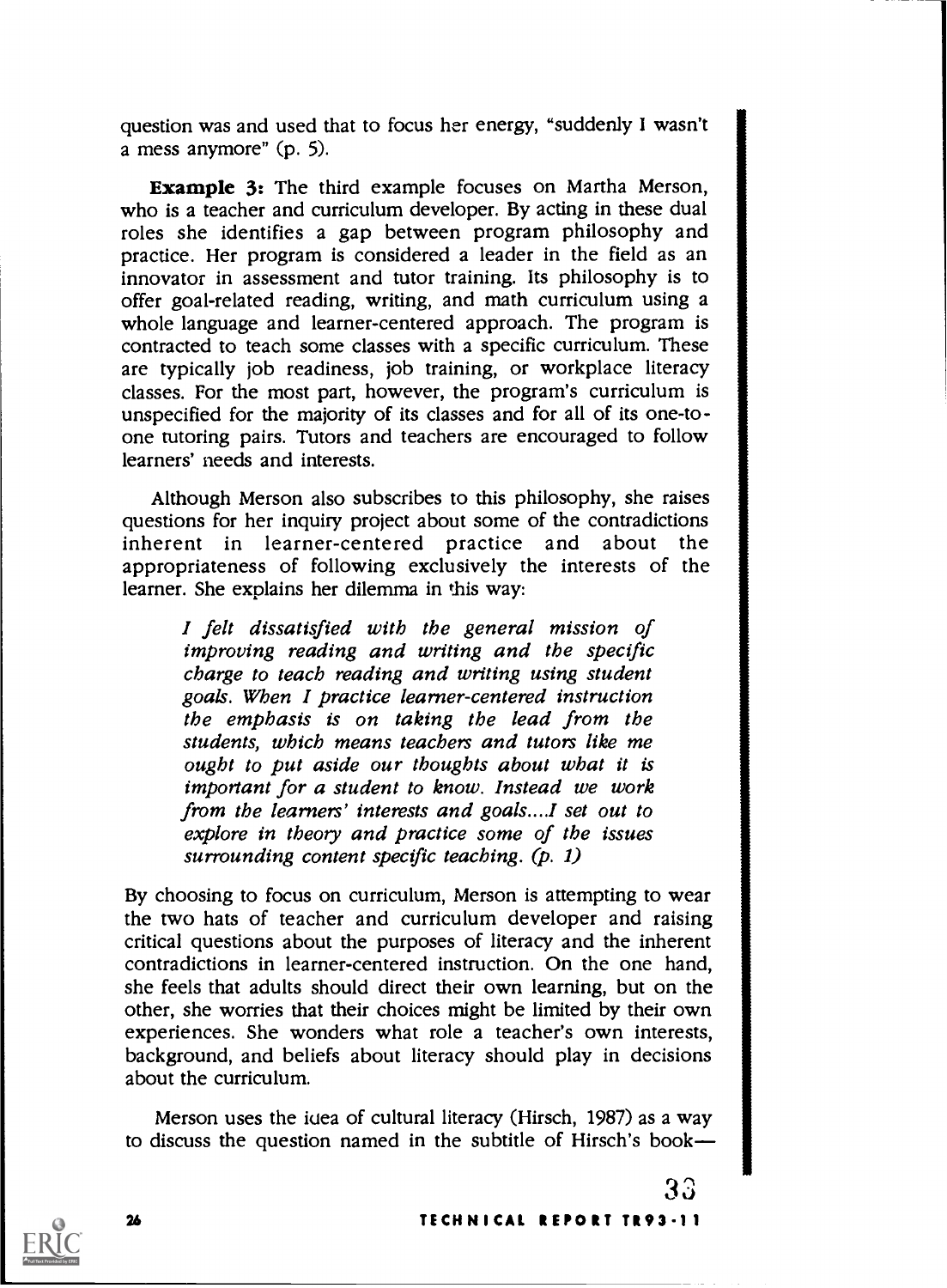Cultural Literacy: What Every American Needs to Know-and as a jumping off point for a conceptual inquiry into what she as a teacher should be teaching adult learners. She feels that part of her job as a teacher is to help learners "become better-versed in the (albeit fluid) body of knowledge that would ensure their participation as equals in conversations or as readers on a range of topics" (p. 1). She suggests that without specific kinds of mainstream knowledge about politics, government, history, geography, and culture adult literacy learners may have to bluff their understanding of conversations at work and in the community and will have a limited understanding of many newspaper and magazine articles. Merson explains that the kind of knowledge, which she calls content-specific, "would facilitate comprehension of texts produced for a white male readership by building a reader's background knowledge, but would not necessarily invalidate knowledge about other cultures' poets, history, and accomplishments....I am in no way calling for the subordination of multicultural knowledge" (p. 5). With this approach, Merson is trying to find a way to be both learner centered and to teach something about what she believes every American needs and has a right to know.

The question Merson raises makes explicit that there can be a mismatch between personal and program philosophy and practice when she attempts to follow the learners, as well as to value her own instincts as a teacher about what she should be teaching. Her project is an attempt to mediate the gap between these two positions. It also raises questions about practice as she wonders how to give learners access to knowledge that will give them more cultural literacy and a greater ability to read critically. Merson is free to raise such questions about her own practice, in part, because she teaches in a program that does not mandate a specific curriculum. These questions involve the content of the curriculum, techniques for making particular reading material accessible to readers with a wide range of abilities, and objectives of literacy programs. It is this very freedom that creates dissonance for Merson.

Not every member of the ALPIP Seminar, however, readily identified a question. One participant, Germaine Branch, did not seem to have a question that was particularly burning or emerging from some felt dissonance in her work. From her long career as an elementary public school teacher, she brought clear interpretative frameworks and expectations that guided her work. In her paper, she does not write that she had a question when she describes initiation of her project. Instead she writes:

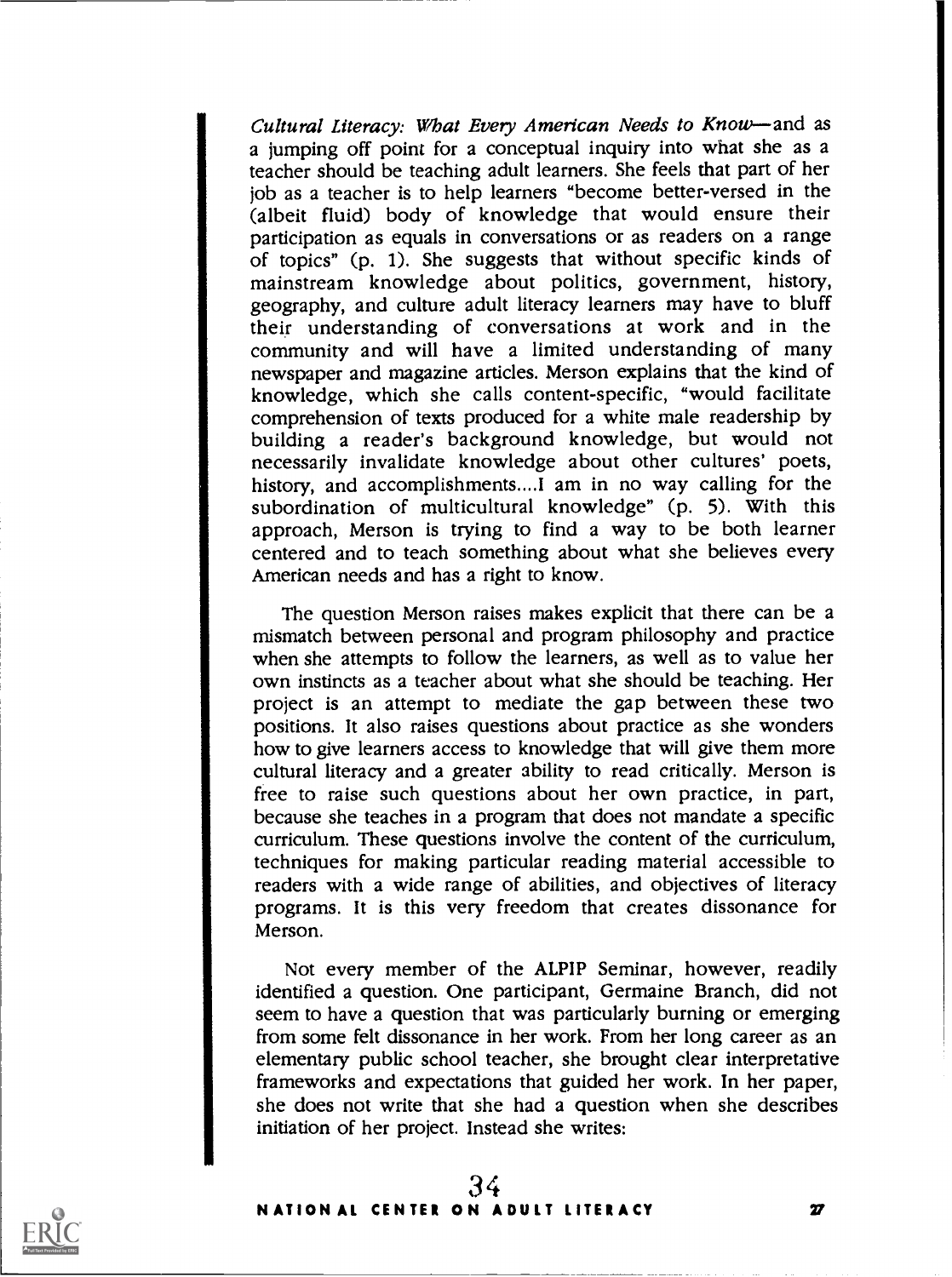During one of our conferences, Marci asked if I had any suggestions for a writing activity that she could use with her students. I had read several of the Seminar papers on the dialogue journal and shared them with her. We discussed using the journals with her students and she felt that she could involve her students in the activity. (p. 2)

Later, she states that when she read the journals she was "curious to see what skills needed instruction" (p. 3). Although this was her interest at the time, this statement does not appear to reflect a particular research question. At the suggestion of one of the teachers facilitating the Seminar, Branch begins a dialogue with the teacher, Marci, and says that she "found that this was a good way to give Marci support without seeming to pry into her teaching" (p. 3). Branch was extremely interested in and committed to the students and to her new role as supervisor, and her inquiry project hovered between these two levels. Her primary intention seemed to be to support her colleagues' efforts and to find out what worked rather than to identify mismatches or gaps that might lead her to adopt an inquiry stance toward her own practice.

We have presented only three examples of the ways in which factors in professional life interact to create various kinds of dissonance. In every case, however, ALPIP practitioners developed inquiry questions that would in some way help them mediate their own particular combination of tensions, either by making them explicit and known, bringing focus, offering a set of strategies for dealing with them, or providing opportunities to try new things. It is perhaps the nature of any creative profession such as teaching to face moments of dissonance, expressed as uncertainty, curiosity, tension, need, and desire for change. Capturing those moments and turning them into inquiry questions provides practitioners with an empowering way to learn and develop in their fields.

### THE NATURE OF PRACTITIONER RESEARCH QUESTIONS

Practitioner inquiries address interpretative questions that not only reflect their distinctive contexts and their immediate, consequential relationships to particular learners and programs, but they also speak to the concerns of multiple audiences in the field.

An analysis of the content and type of questions posed demonstrates that practitioners' research questions are relevant to both local and more public audiences (Lytle & Cochran-Smith, 1992). Practitioner-researchers are obviously their own first



### 2\$ TECHNICAL REPORT TR93-11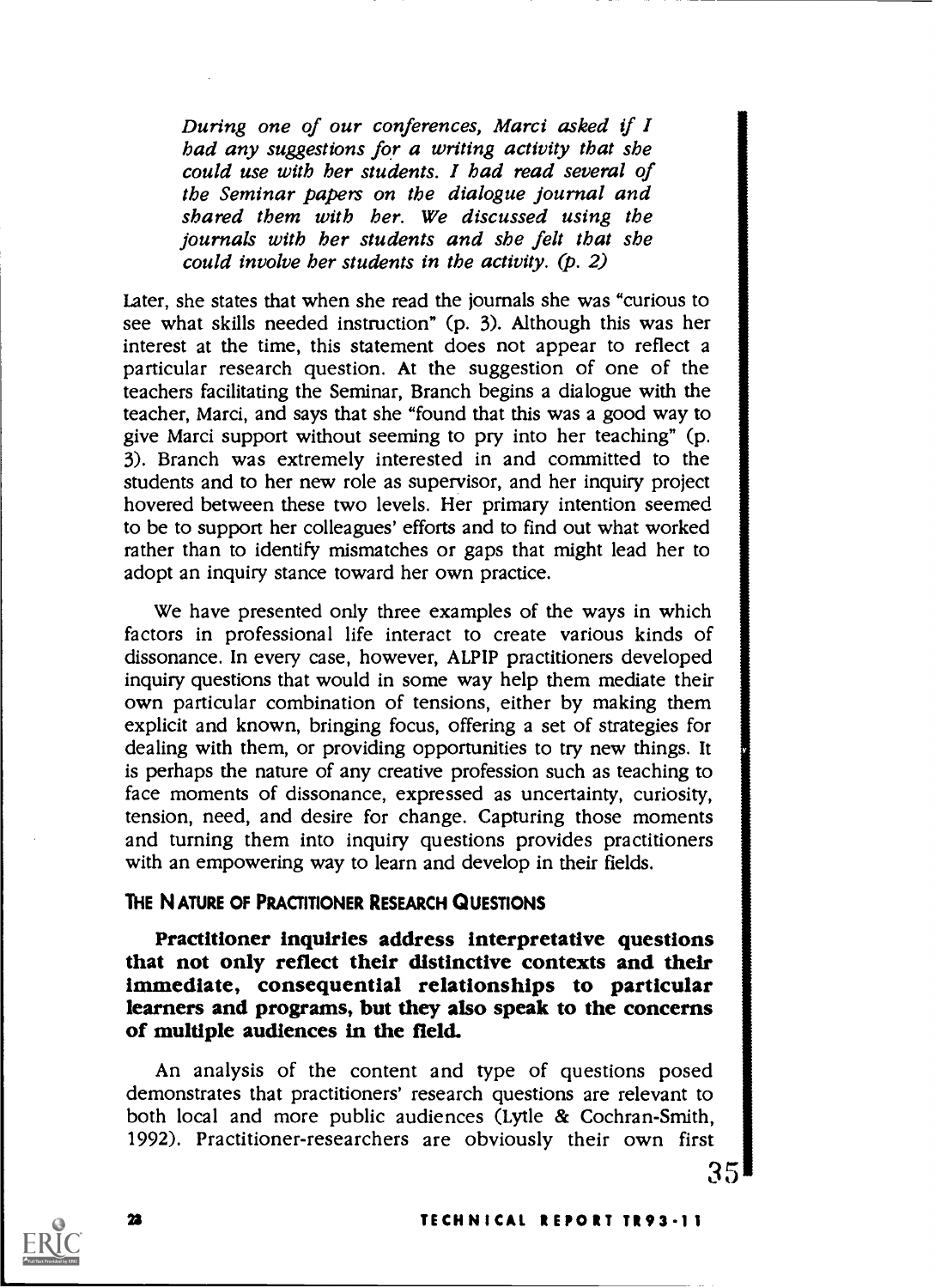audience. As we have shown above, inquiry projects grow out of specific contexts and practice, and those who are doing them define their foremost purpose as helping practitioners themselves teach or administer better. Through their research, practitioners come to know their own knowledge and field experience more deeply and in new ways.

The deeply contextualized questions raised in practitioner research can, however, speak to the concerns of fellow participants in local practitioner research communities. Through a year-long process of dialogue and exchange about readings in adult literacy education and related issues in their practice, and through the development of research questions and the eventual sharing of data, practitioners build knowledge together. This community is an important audience for all stages of the research project, from inception, through data collection and analysis, to writing and dissemination. (The third technical report on the ALPIP project will focus on a case study of the community and its implications for staff development curriculum.)

If one envisions the possible audiences for practitioner research as concentric circles, with the practitioner-researcher as the innermost circle, and the research community as the next circle, the outermost circle would encompass the varied public audiences for practitioner research. These public audiences include other adult literacy administrators and teachers, universitybased teachers and researchers, policymakers, and funders. In the following examples, we show the ways that practitioners' questions reflect particular contexts and relate to the concerns of the wider community of practitioners, university-based researchers, policymakers, and funders.

Example 1: As indicated in the previous section, practitioners' research questions grow out of dissonance stemming from the complex interaction of a range of factors. Such was the case with Pat Haff, a curriculum developer at a community-based literacy and job readiness program for women. Her program emphasizes participatory, learner-centered pedagogy and is restructuring its administration in order to become more participatory. At the time when she was in the process of identifying her research question, the agency was working on how to involve learners in program management and decision making and how best to develop learner leadership in the agency. Philosophically, Haff also had a strong belief in the importance of making the agency and the classroom as participatory as possible and in facilitating learner leadership. She writes:

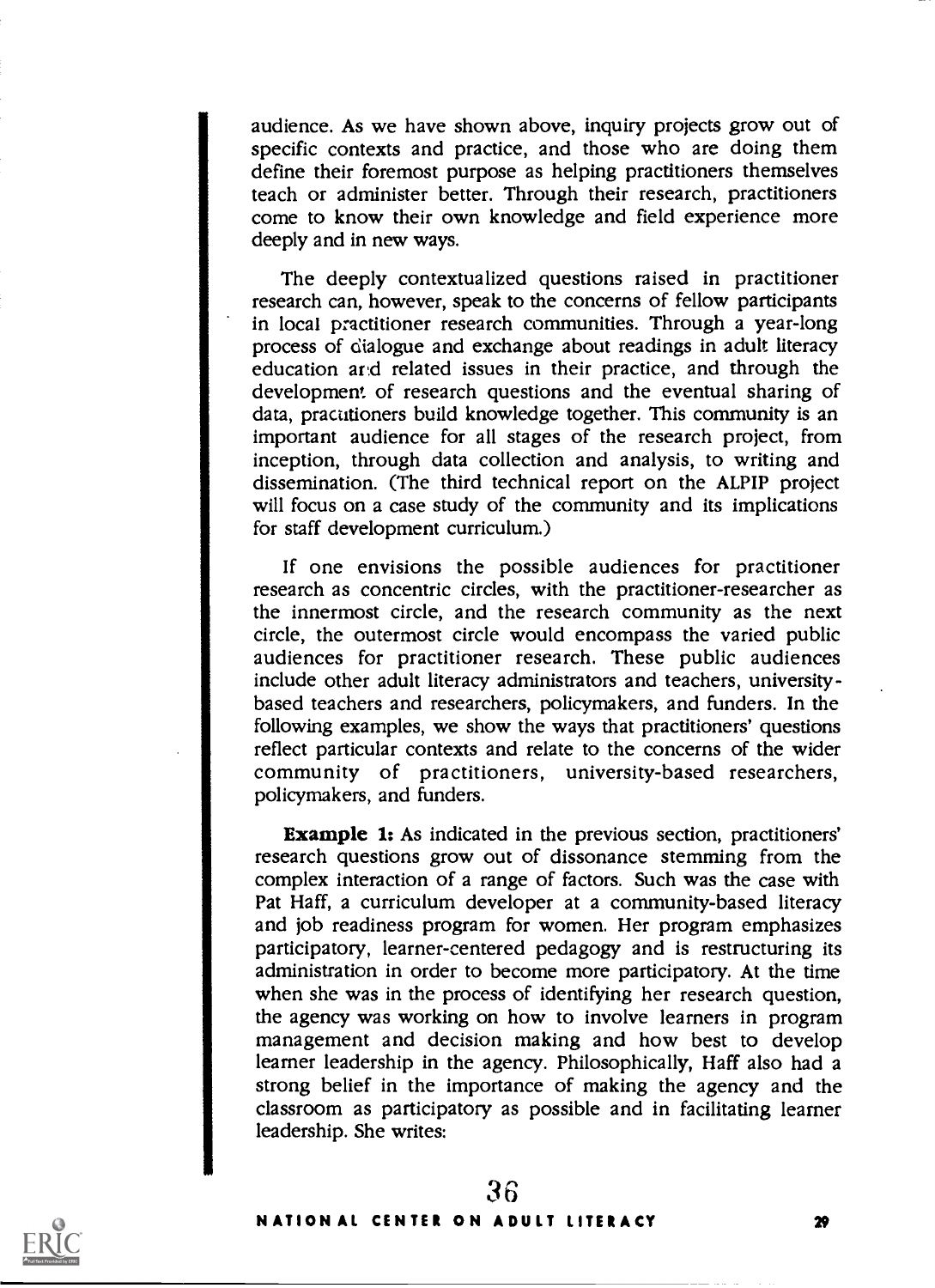Because [the program] is in the middle of this restructuring process, it seemed to be a particularly timely and useful area for my research. As I began to think about the possible areas for exploring learner leadership development, I realized that I might be assuming some definitions of learner leadership that others in the agency may not share and that this would be a good place to start. (p. 2)

Haff wanted her questions to inform her and her program about issues vital to the life of the program. Her question was: "What is learner leadership at [my program]?" (p. 2). Later, she expanded the question to include: How has learner leadership looked in the past? How could it look in the future? Haffs questions were very much rooted in the state of practice in her program, in her professional philosophy, in the program's philosophy, and in a desire to facilitate the process of change in which the agency was involved. She hoped that gaining <sup>a</sup> deeper and richer understanding of learner leadership would help to facilitate that process. This deeper understanding has the potential to give Haff more insight into her own interpretive framework for learner leadership, into the frameworks of others, including learners, teachers and administrators, and, ultimately, into the program's assumptions and actions regarding the issue.

Embedded in Haffs specific questions, however, are a number of more general questions that reflect her project's relevance to her local practitioner research community. The more general question about learner leadership embraces questions such as: (a) What difference does it make for learners to be involved in leadership roles in adult literacy programs? (b) What is the relationship between leadership experience and learners' ability to meet their literacy and other goals? (c) How can learners be more involved in a variety of aspects of adult literacy programs? and (d) What are some of the challenges in involving learners in leadership roles? While other programs and those who staff them will be working in other contexts (e.g., they are not in the midst of a restructuring process), many literacy programs and practitioners in the Seminar struggle with questions about learner leadership and how to make programs more participatory. Throughout the year, the topic of learner-centeredness ran through the ALPIP Seminar. Participants reflected on the meaning of the term-in theory and in practice—and on the tensions and possibilities of learner-centered approaches. Learner involvement in decision making in the classroom and the program was discussed. Haffs project contributed to that ongoing conversation and provided

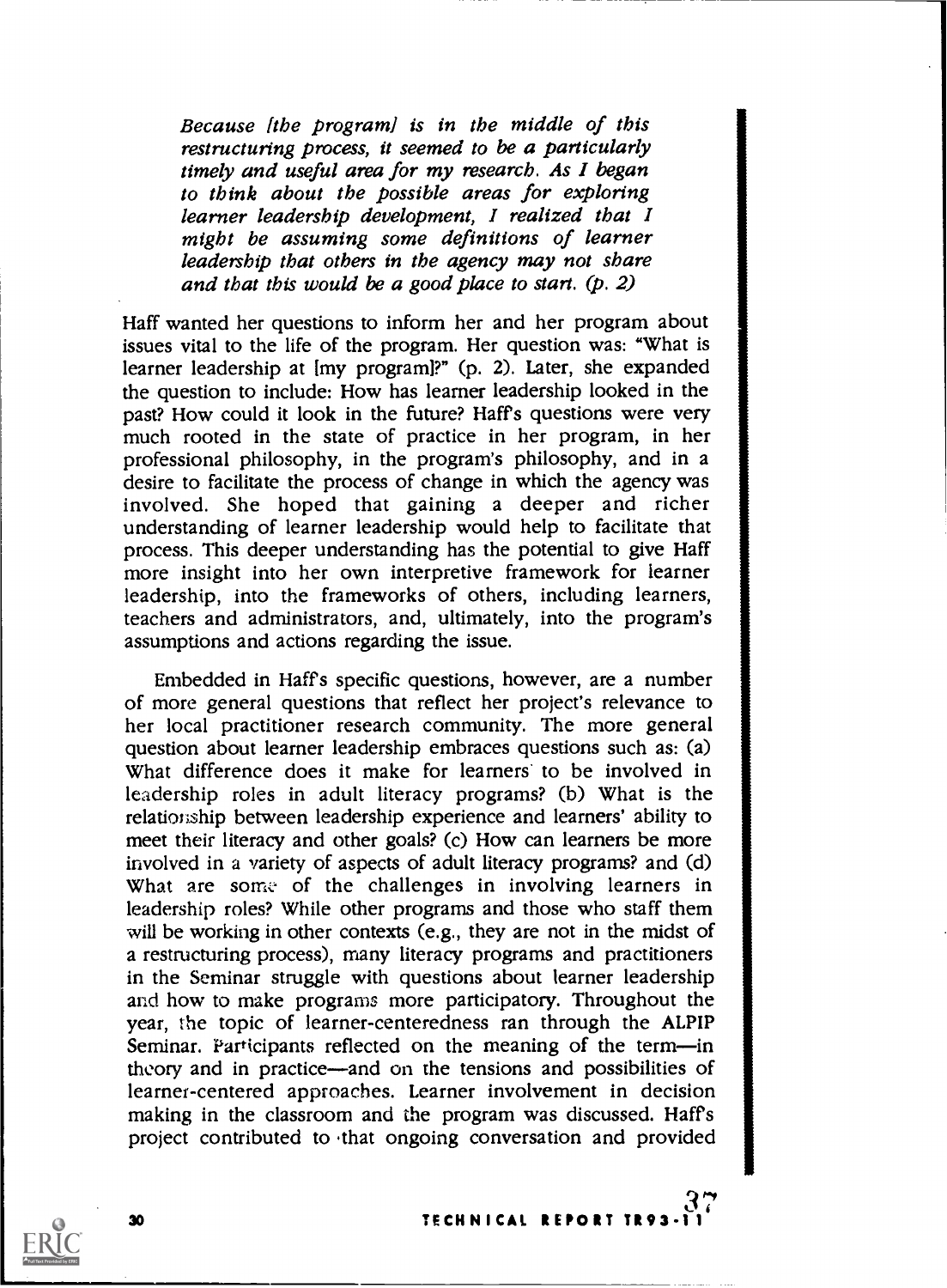another opportunity for learning in the mutually educative process of the Seminar.

In the domain of public knowledge and, more specifically, academic research, there is a paucity of research on adult literacy in general. The existing body of research on participatory literacy education is also small and there is a scarcity of models for programs to follow (Fingeret & Danin, 1991; Jurmo, 1989). As Jurmo states, "Participatory theory and practice remain scattered and isolated across the literacy field" (p. 81). We know little about how such programs work. Haft's project, and others like it, have the potential to make a contribution in this underresearched area. Similarly, policymakers, funders, and program teachers and administrators could also learn from this research. Although their concerns would likely be different from those of academic researchers, they, too, could benefit from access to investigations into questions of participatory practice.

Example 2: A second example concerns Jean Fleschute, a European American teacher and administrator, who asked: "What happens when I use African American literature as the focus for lessons with three classes, each one culturally diverse from the others?" (p. 1). When Fleschute asked this question, she was working with three different classes: One was all African American, another largely European American, and the third about half African American and half Latino. Each of the three classes, and the three different inner city neighborhoods in which they were located, had "its own distinctive culture" (p. 1). When the African American class requested to use African American literature as the focus of the curriculum, Fleschute was "curious to know what would occur if <sup>I</sup> did the same in the classes in the other two neighborhoods" (p. 2). In addition to the practice-related impetus for the project (the class's request), elements of Fleschute's previous experience and philosophy also made it an interesting project for her. "This was exciting to me as I enjoy Black literature and so looked forward to the opportunity to read works unfamiliar to me and to read, discuss, and explore with my learners pieces that I had already read and enjoyed" (p. 1). Weaving together these various aspects of practice, philosophy, and experience led Fleschute to raise a number of other questions:

> How would my white students...react to my bringing in stories of Black culture and having discussions which would look at both the universal and also the cultural issues that would come out of the stories? What would my students learn about others, themselves, their beliefs? For my white

> > 38

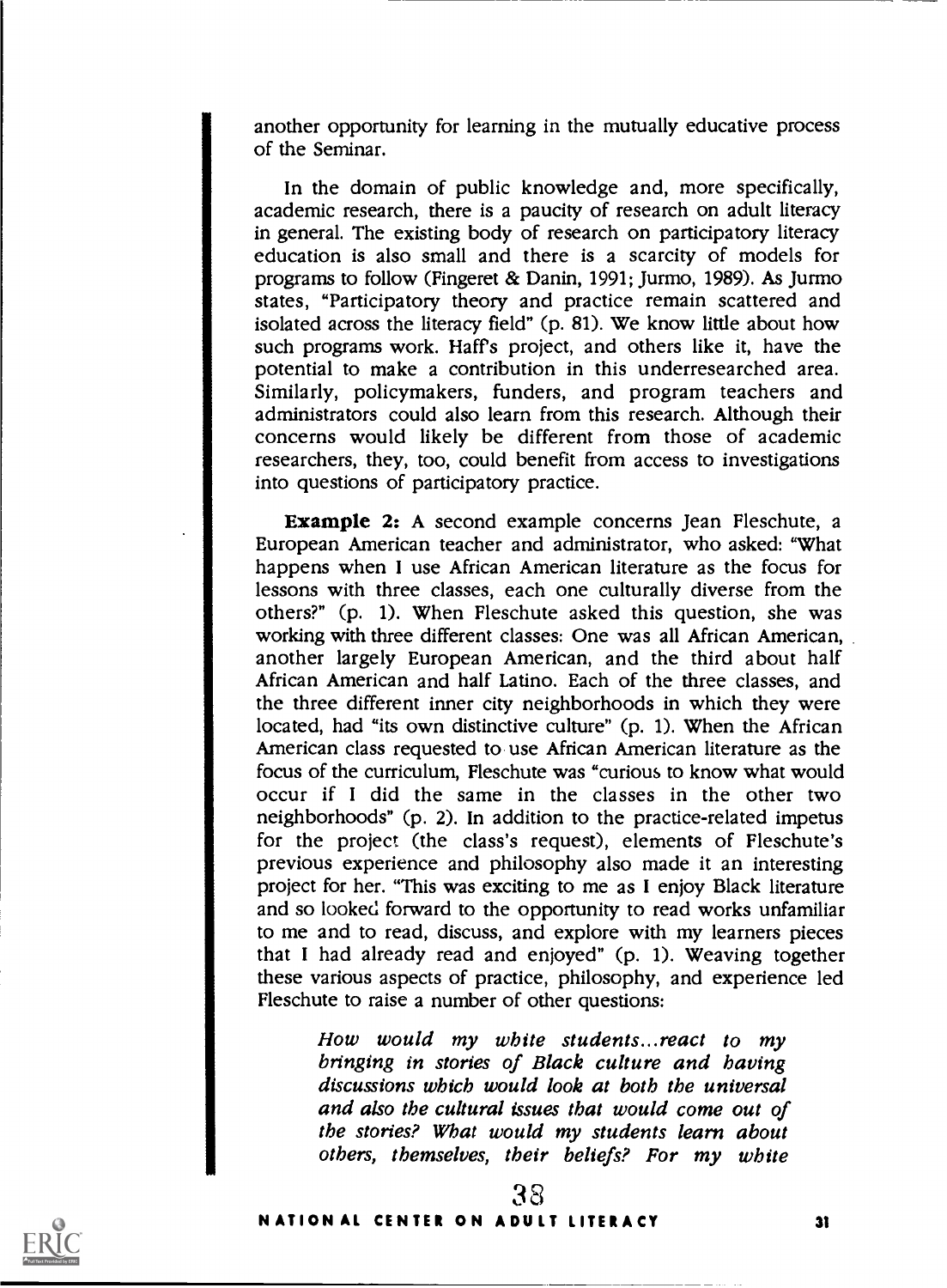learners, would reading and discussing this literature do anything toward dismantling stereotypes and racism? Would learners see themselves and their own issues and problems in the stories? How would my mixed race class...react? How would my black students react to my trying to facilitate discussions about their culture? (p. 2)

Fleschute's intimate knowledge of these three classes and their contexts enabled her to pose a number of emic, or insider, questions about the different classes. Fleschute already has a strong sense of some of the differences between her classes and the learners in them, as well as of some of their interactions with literature. This research could enable her to expand her knowledge in order to understand more deeply some of the implications of race, culture, and response to texts in the classroom, as well as student-teacher and student-student dynamics.

Embedded in Fleschute's specific question are a number of other questions, including: (a) In what ways does using various texts for instruction influence reader response? (b) In what ways do learners' cultures influence their responses to various kinds of literature? (c) Of what importance is race in classroom interactions? and (d) In what ways are learners diverse? Members of her local practitioner research community come from contexts different than Fleschute's; no one's teaching or program situation mirrors the particular ethnic and racial make-up of her three classes. Yet, her questions relate to issues about which many practitioners in the group wonder, including the role and impact of culture and what it means when the teacher is of a different race than the learners. Fleschute's project is relevant to the two themes that run through many of the projects: the nature of literacy and issues of power and role. In addition, her project raises questions about the nature of the curriculum, a subject raised in many readings and Seminar discussions. Participants discussed what the content of the curriculum should be and what co-construction of the curriculum should look like. Questions about race, class, and gender also ran through the group's consideration of many of these topics. Fleschute's project has the potential to contribute to a number of continuing conversations in the Seminar and to the knowledge-building process of the group and individuals within it. Although both Fleschute's and Haft's questions are specific and local, they also immediately thrust the practitioner-researchers into a wider conversation and enable them to generate knowledge useful to the wider community.



32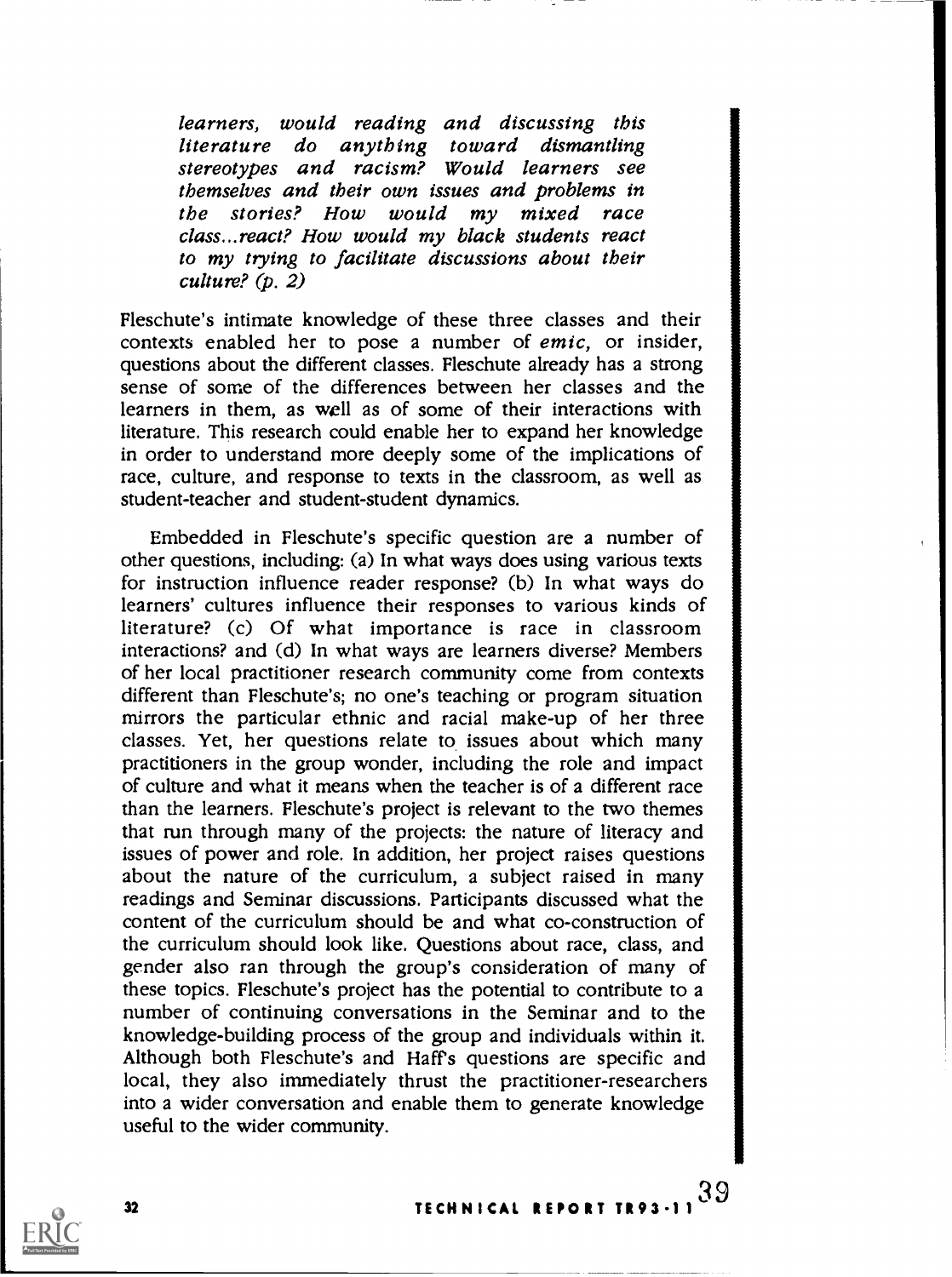Lastly, Fleschute's questions relate to topics in the domain of public knowledge. Work like Fleschute's can lead to new directions for research in adult literacy education. Despite the pervasive use of literature in adult literacy programs and the racial and ethnic diversity of teachers and learners, there has been little exploration of what occurs when groups of adults read together. Fleschute's questions touch on issues such as reader response, teaching of culturally relevant texts, and multicultural literature and literacy. Adults' responses to literature have been little studied, particularly when the adults are low income and/or people of color and the literature is nonmainstream, such as that written by African American authors. Studies like Fleschute's have the potential to broaden the fields of reader response and multicultural literacy because of the identity of the study participants and the kind of literature used. Her research is grounded in her vantage point as a teacher in three different, particular contexts. This unique vantage point enables her work to make a different kind of contribution to these fields than research implemented by university-based researchers. Her research could give a contextualized view of how issues of race and multiculturalism are played out in the classroom that would be of interest to funders, policymakers, and other practitioners.

Generic solutions to problems in adult literacy are inadequate for the range of contexts and constraints; therefore, rethinking practitioners' relationships to knowledge generation and use is critical. Practitioner research enfranchises teachers, tutors, and administrators as knowledge makers. The questions posed in this set of inquiry projects are at once unique and somewhat universal; their processes and outcomes (to be reported in the third technical report in this series) can stimulate a deeper and more widespread dialogue among practitioners, researchers, and policymakers in the field. This dialogue problematizes the notion of a knowledge base for practice by bringing practitioners into the conversation about what counts as knowledge in the field.

Rather than focusing on the technical aspects of being a teacher or administrator, the questions posed by practitioners in the ALPIP project (see Table 1) raise issues about the critical and epistemological aspects of practice. As explained above, several projects directly addre3s issues related to race, class, and gender, while others implicitly interrogate current practices related to difference and diversity by virtue of the topic selected for inquiry. All of the practitioners involved seemed to be seeking to alter some aspect of the existing structures and power relationships by examining such issues as (a) what texts are taught; (b) how teachers,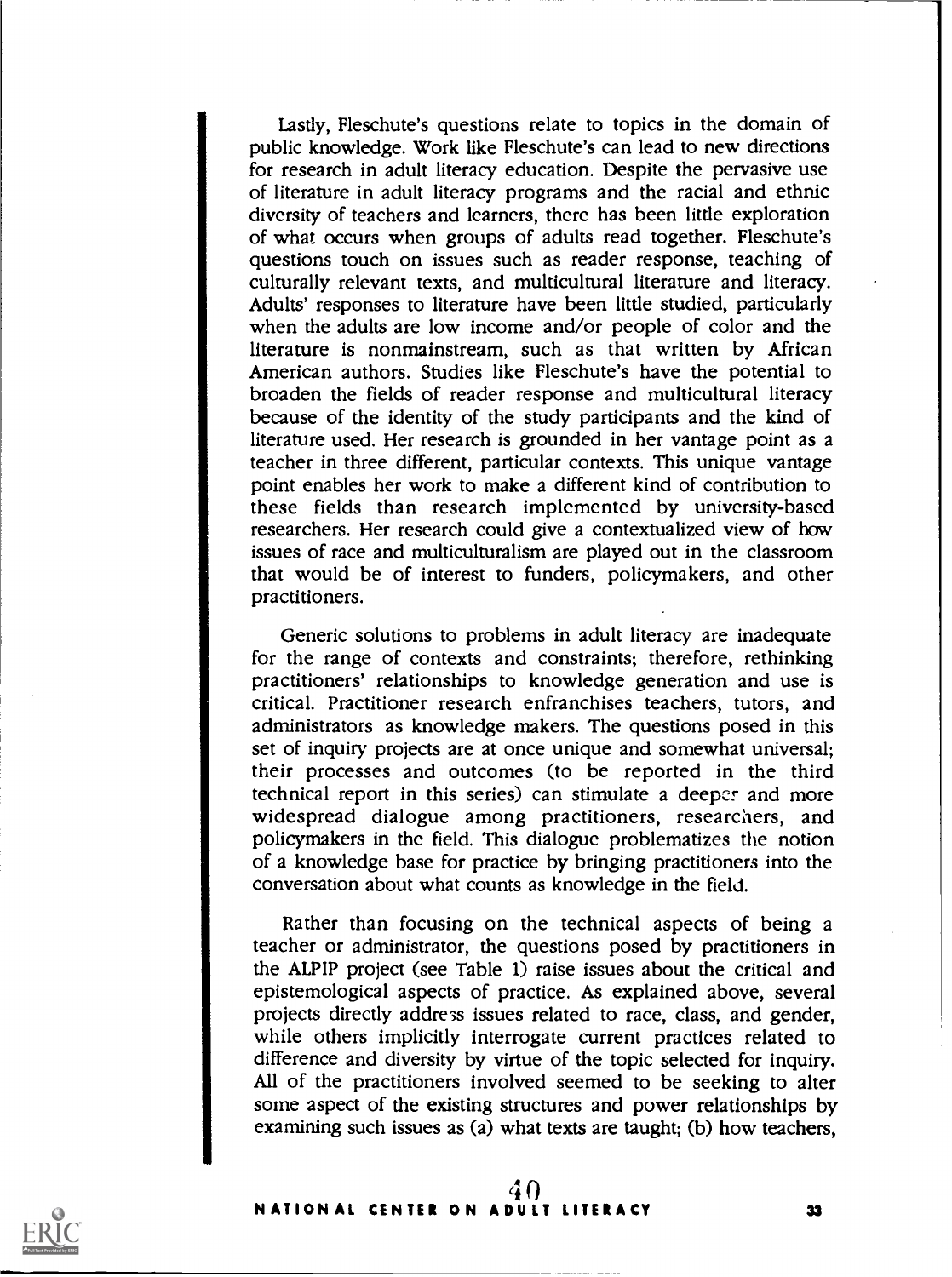administrators, and learners share power; and (c) the extent to which program management and leadership represent participatory processes. Most of the participants brought some knowledge of participatory, learner-centered, and critical perspectives to the Seminar from its inception.

In the group discussions and the designs for inquiry projects that emerged, participants took a critical stance. They questioned common practice, deliberated about what they regarded as expert knowledge, and examined the underlying assumptions, arrangements, and structures of adult literacy education in order to understand their sources and impacts. Each of their individual projects has the potential to stimulate some form of systemic change, first through its implementation and dissemination on site and then through the Seminar as a research community. The participants' collective work (to be presented in subsequent reports) suggests that they regarded educational problems and issues not solely as individual matters but also as social and political matters that may require, at some time, a form of collective action.

### RELATIONSHIP OF RESEARCH DESIGN TO PRACTICE

# Practitioners select research methods that are congruent with, and that often intensify or extend, their day-to-day activities as teachers, tutors, and administrators.

Practitioners' research methods reveal distinctive ways of wedding research processes to practice. Practitioner-researchers are situated differently in relation to the field than are universitybased researchers. Their research, therefore, is always intimately connected with and generally reflexively related to practice. As was described above, practitioners' research questions grow frominteraction between their professional and program philosophies and the contexts and issues in practice. Practitioners' research methods are distinctive because the methods can, in effect, become practice and vice versa; research and practice stand in a reciprocal, recursive, and mutually informing relationship. Research methodology becomes not simply an add-on or an extraneous project superimposed on already large workloads, but it becomes embedded in teaching and administering.

#### TYPES OF DATA

In the ALPIP group, practitioners systematically collected various types of information in ways characteristic of qualitative

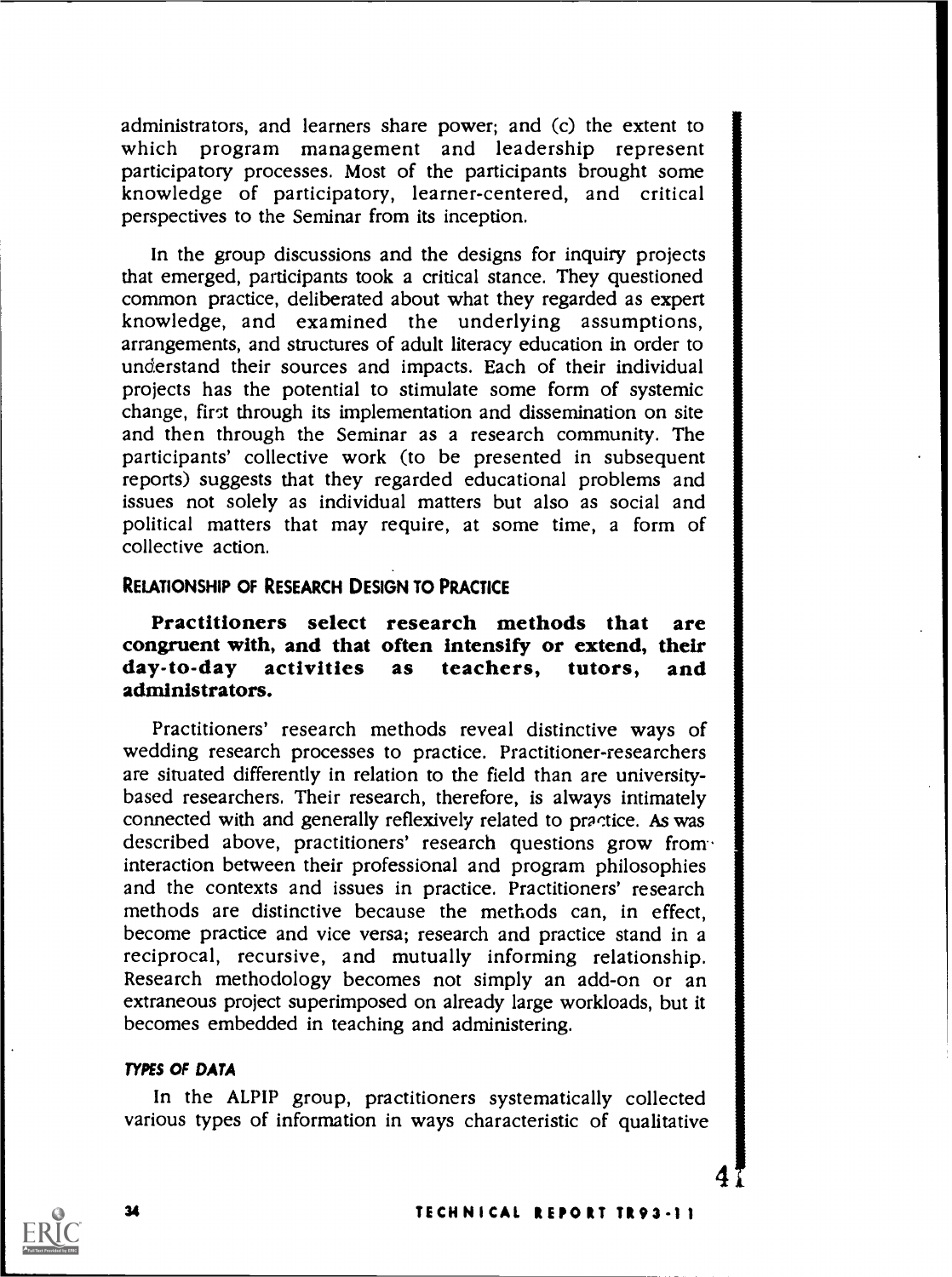research: document review, interviews, and observation with fieldnotes and audio/videotapes.

#### **Documents**

Documents were used to gather data about topics such as policy, student performance, and student-teacher interactions. These documents fell into three main categories. When practitioners reviewed documents, some chose to first ground themselves in an outsider view of topics that they were investigating. For example, they read state reports and academic papers on staff developme at in adult literacy education or reviewed literature such as E. D. Hirsch's Cultural Literacy: What Every American Needs to Know for an essay on the content of adult literacy curriculum. The practitioners then analyzed their own experiences and gathered data from other adult literacy educators in order to see the tensions and resonances between outsider and insider perspectives.

Most of the other documents reviewed, including student writing, a formal reading assessment, and other class materials, were actually created in the classroom or used there. In the third category of documents, the researchers themselves actually created the documents, either alone or with learners. These included teacher journals, teacher plans, and teacher-learner dialogue journals.

### Interviews

Practitioners used interviews, both individual and focus group, to gather data on the perspectives, knowledge, and experiences of teachers, administrators, and learners in adult literacy education. The researchers' positions as insiders also affected researcherresearched relationships in this kind of data gathering. While one practitioner interviewed teachers around the city and country, most of the other researchers focused on people involved in their own literacy programs. The scope of perspectives sought was determined by the research question.

Martha Merson, whose question dealt with the content of the adult literacy curriculum across programs, interviewed the broadest spectrum which included a number of teachers from various cities. Her  $\text{col}$  is estions with other teachers were shaped by the fact that they wei talking as colleagues, rather than as university expert and teacher in the field. As a teacher, Merson shared many of their concerns and questions. These, in fact, motivated her study. Peggy McGuire, who wanted to explore what staff development should look like at her agency, used a questionnaire, group discussion, and

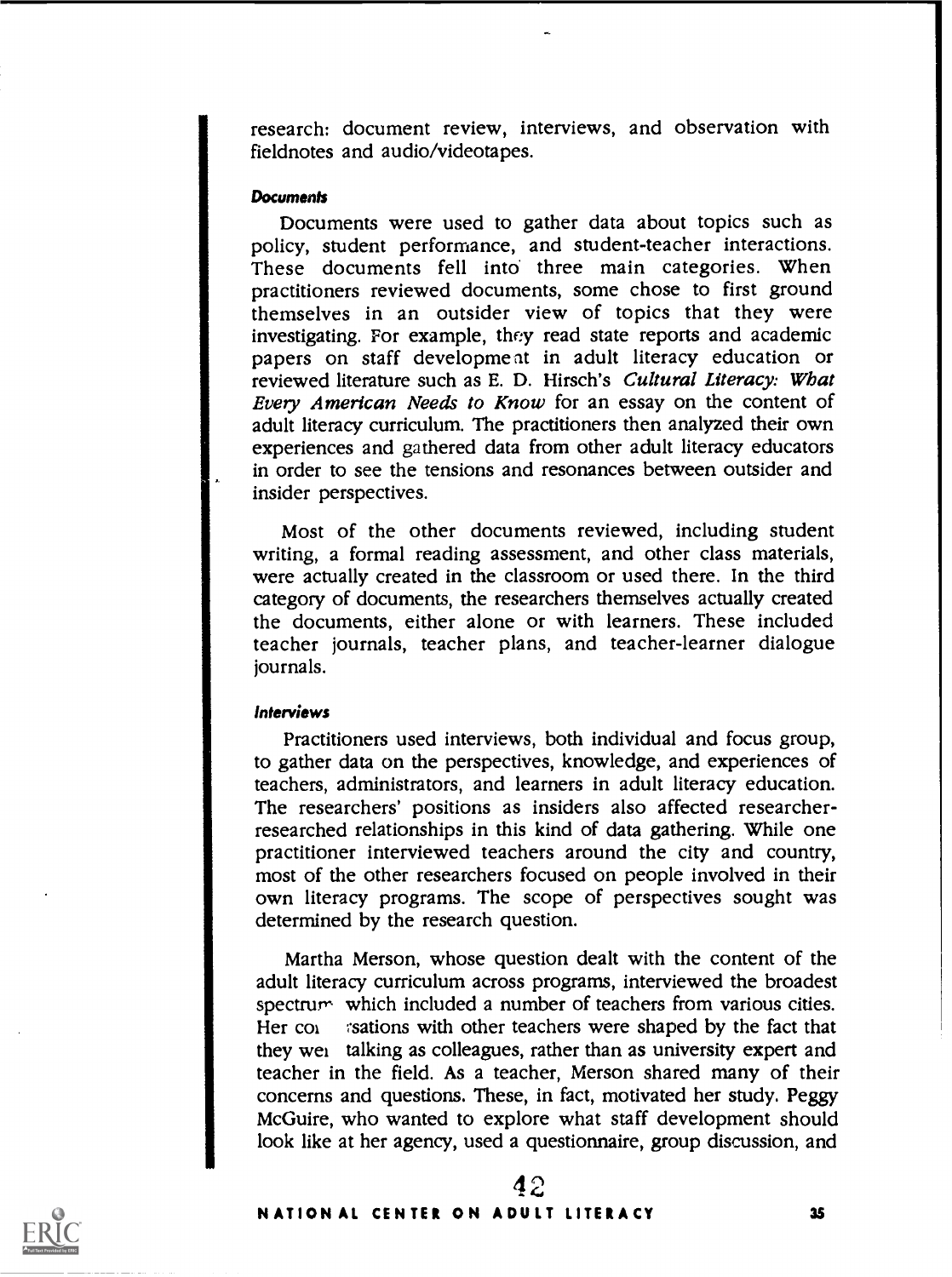subsequent individual interviews to gather data from all of the staff members at her program. The group reflected on the data in initial and follow-up meetings, generating knowledge that the executive director-researcher worked with and then brought back to them for further input. Jean Fleschute, whose question dealt with what would happen when she used African American literature in three ethnically different classes, planned lessons focused on African American literature. She then documented the discussion of the texts and collected learners' writing generated in response to the texts. Fleschute involved the students as knowers in the research project by involving them in some of the initial analysis and coding of data. The array of methods employed by practitioners included individual interviews with other staff, tutors, and learners, focus groups, a questionnaire, and a survey

### **Observations**

The third method employed by practitioners involved observations to gather data on the nature of teaching and learning. Teachers and tutors, focusing their observations within the context of their research questions, observed tutoring sessions, writing workshops, reading and discussion of texts, and ongoing teacherlearner interaction. Practitioners documented observations and interviews by taking fieldnotes and sometimes by using audiotapes. In one case, videotapes were used. Joan Prior, who tutored a deaf adult learner, studied 10 individual tutoring sessions with the learner. She videotaped seven of the sessions, focusing her observations on miscommunications between hearing tutor and deaf learner and on the use of the learning experience approach with a deaf adult who must translate back and forth between two languages (American Sign Language and written English). As part of a project focused on involving current learners with the student retention problem, Janet Sigler observed and took notes on class discussions on this issue and on learners' involvement in planning and implementing activities meant to re-involve students who had already left the program.

### DOCUMENTATION IN PRACTICE

Practitioner-researchers do not, and perhaps cannot, separate research from practice. ALPIP participants incorporated data collection into their practice in different ways. Sometimes they examined an existing class or program activity more closely by documenting particular aspects of practice. Sandy Harrill, for example, did not introduce any dramatic innovations; she simply observed learners' responses in a more systematic and intentional way. More often, inquiry projects provided an impetus for



 $\beta$  and  $\beta$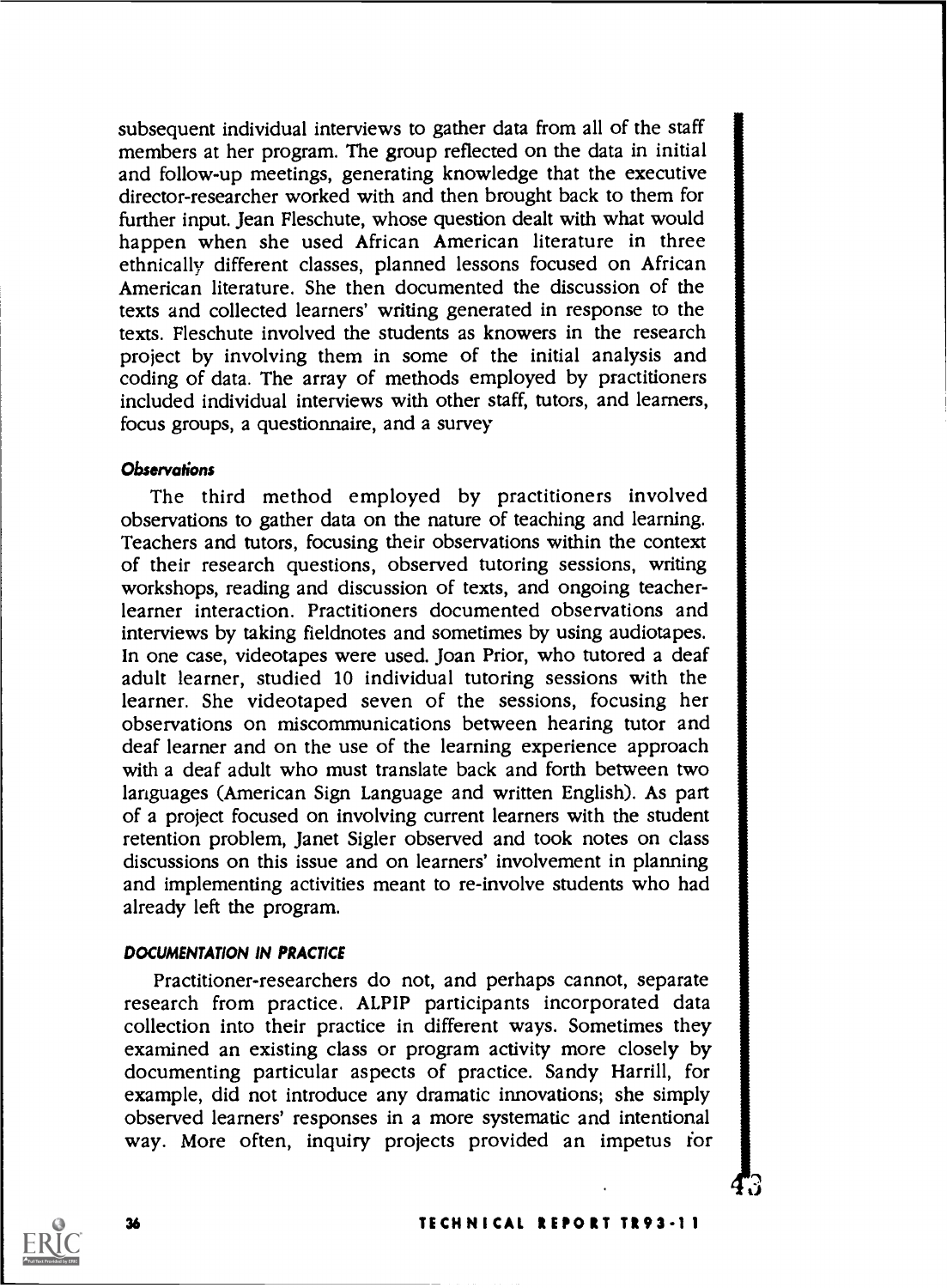practitioners to try something new using existing class or program structures. For example, Marie Knibbe and Daryl Gordon introduced a new kind of writing workshop into their classrooms. Richard Drucker used his existing initial interviews with tutors to learn about tutor beliefs. Peggy McGuire used the structure of the annual staff retreat to facilitate group reflection on her research topic. Research took place during class or as part of regularly scheduled meetings or events. Another way of braiding together research and practice involved introducing new formats that wete not part of the regular program or class routines, such as focus groups or dialogue journals between teacher and administrator. These new formats always grew out of existing program issues or staff and learner concerns, thus representing insider perspectives and offering the possibility of providing information or insight needed by program participants. The following brief descriptions further illustrate practitioners' systematic and intentional research methodologies.

Example 1: Richard Drucker's questions grew out of his experiences working with tutors. An important part of the process of orienting tutors and matching them with students at his program involves an initial interview between the tutor and the coordinator (Drucker). During these interviews, he observed "a wide range of responses from tutors concerning their beliefs about how adults learn, about what strategies learners use to develop reading skills, and about what activities would help adult learners develop successful reading behaviors" (p. 1). Drucker posed the questions: "What are tutors' beliefs about learning and learning to read? How might these beliefs influence the ways they teach reading, interact with learners, and accomplish their goals?" (p. 1).

Drucker notes that his research interest and the interview he developed grew, in part, out of readings in the ALPIP Seminar on topics such as participatory education, teaching English language arts, curriculum and instruction, and teacher inquiry (Bloome, 1985; Fingeret, 1989, Lytle & Cochran-Smith, 1991). In particular, reading and discussion emphasized the importance of making the beliefs of teachers, tutors, and learners about literacy, teaching, and learning explicit, and they presented a conceptual framework for assessing literacy development that included beliefs, practices, processes, plans, and goals (Lytle,1991). Convinced of the importance for his work of a deeper understanding of the beliefs that tutors bring with them, Drucker identified the areas he wanted the interviews to address: "tutors' expectations about who their learners were, tutors' beliefs about teaching learners to read...[and] tutors' own literacy practices" (p. 5). He then formulated specific

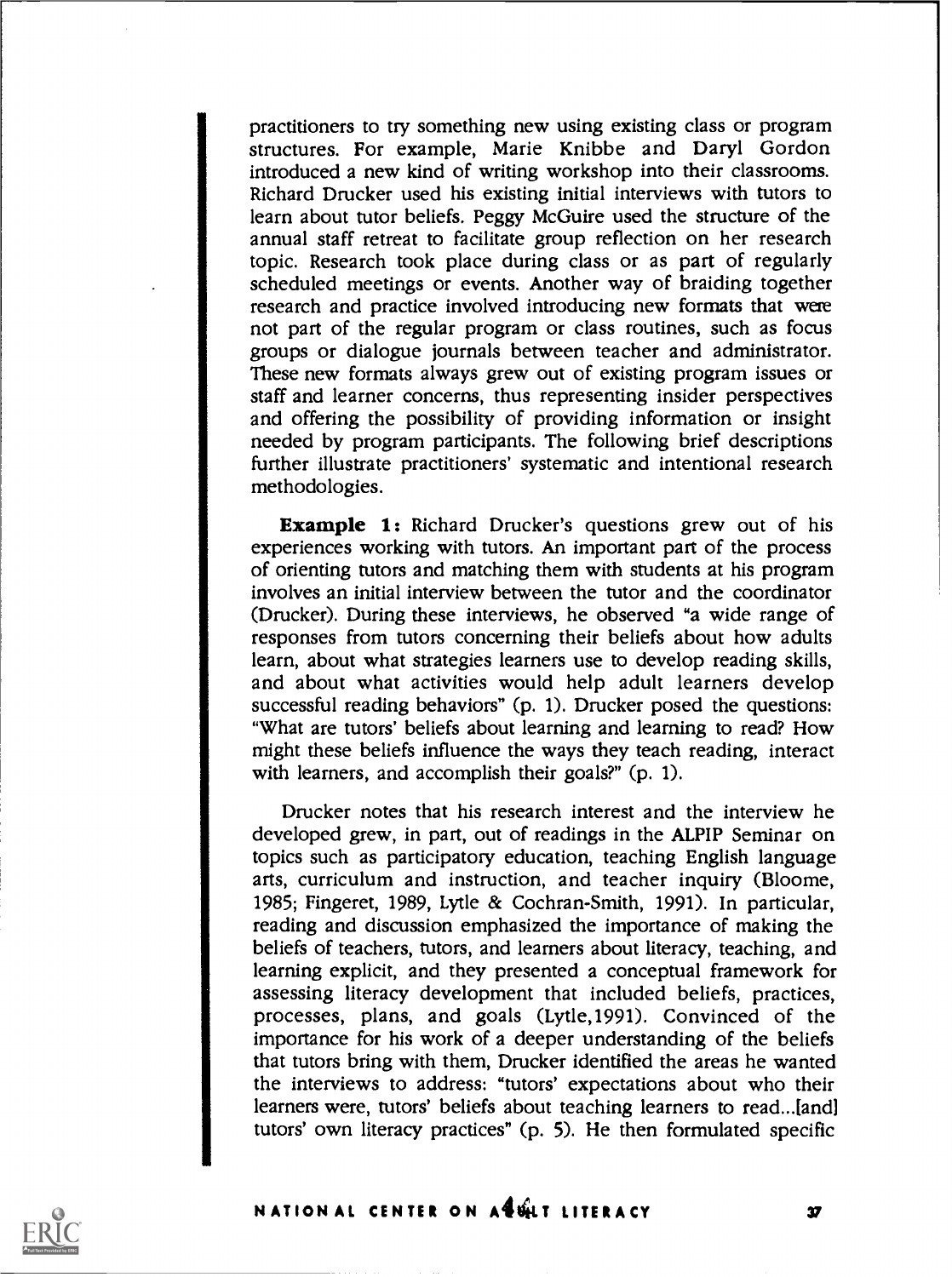questions that corresponded to these areas and performed 20 interviews with tutors over a period of several months, recording responses in a log. An ongoing and central aspect of his practice also became the tool for data gathering. Drucker hoped that learning more about tutors' beliefs would inform his thinking about matching tutors and learners as well as about his work as a resource for such pairs and for small learning groups.

In the course of his research, Drucker found that tutors were more comfortable when he described his project as an intensification of practice than when he used words like research and data. He writes:

The most difficult aspect of introducing inquirybased research into my program involved data collection. When I mentioned to a tutor that I was collecting data for my research, he made a face. I<br>decided to mention this event in my dialogue<br>journal with a co-member of the ALPIP Seminar. She suggested that I avoid the terms data and research and focus on the fact that I was trying to collect information from tutors so that I could learn more about how the program works: what questions tutors might have about their learners, which strategies they would use in tutoring and which ones they would avoid, so that I could improve the overall program. This procedure seemed to work very well; I explained the kind of information I was interested in and what I might do with it. When new tutors gained a sense that I was asking questions so that a specific outcome might take place, the interviews became less tense.  $(p. 2)$ 

When Drucker, whom tutors were just getting to know, seemed like the researcher and, by extension, tutors perceived themselves as subjects, interviews seemed stilted and strained. By explicitly positioning himself as a practitioner who was seeking to learn more in order to make the program work better, he was able to change significantly the tone of the interviews. This restatement of his own role repositioned the tutors, who moved from subjects to participants, and also shifted the roles of researcher and researched. In the course of his research, Dmcker sharpened the focus of his already existing practice of conducting interviews, extended it into new areas, and included systematic data collection.



45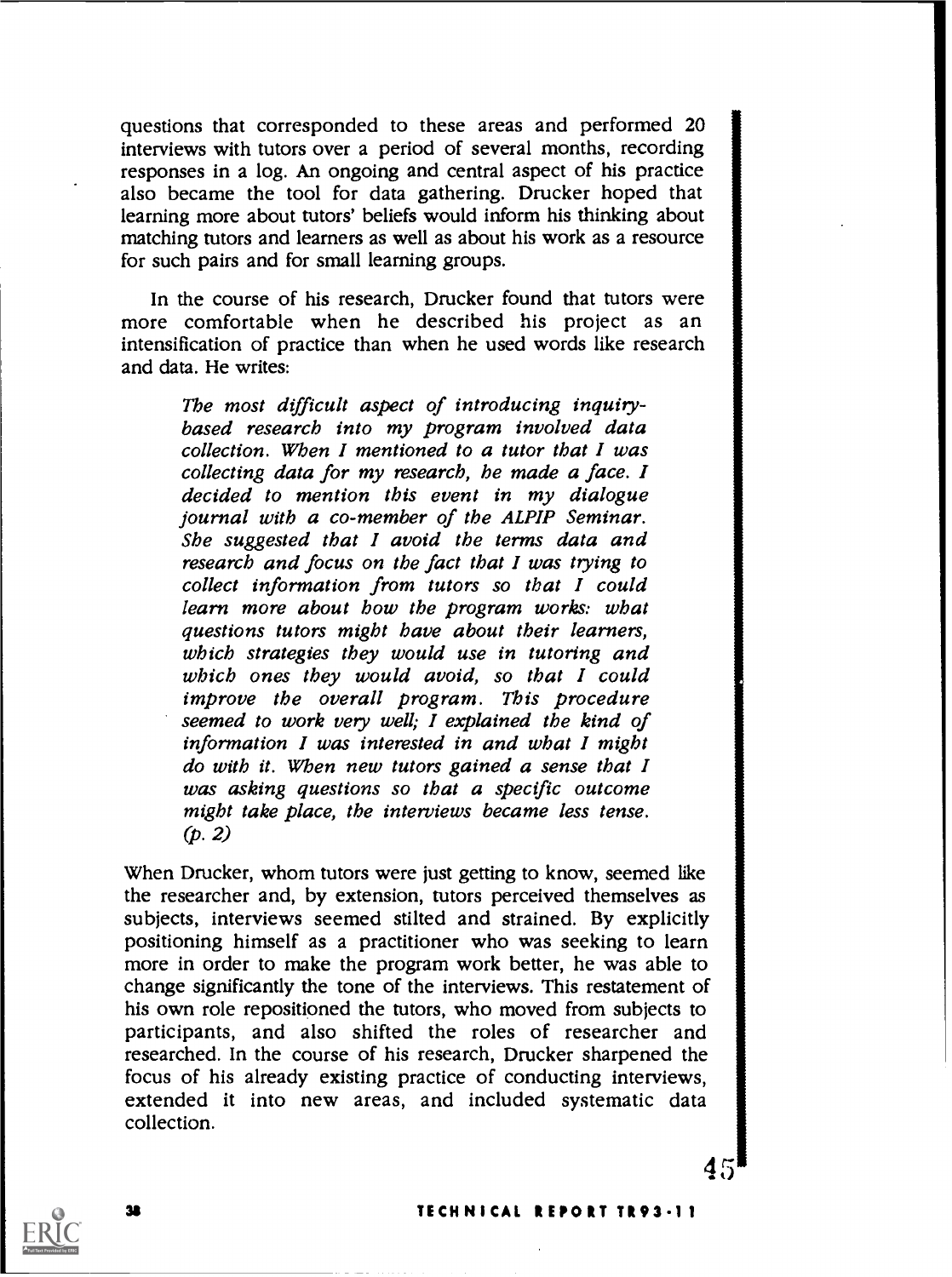Many adult literacy programs offer one-on-one tutoring with volunteer tutors, and Drucker's research is linked to concerns within that subfield of literacy. Practitioners and researchers debate what constitutes a good match, and how coordinators like Drucker can use their information to create tutor-learner pairs that will help learners reach their goals and tutors stay involved. Another relevant debate involves the importance of beliefs about reading and writing as well as teaching and learning in the match process. Should tutors and learners have the same beliefs? What happens when tutors' beliefs are in conflict with the ideology of the tutoring program where they have volunteered? Drucker's research provides an emic view of how these issues play themselves out in one particular program.

Example 2: Marie Knibbe is a teacher at a community-based GED program for women. She describes how her practice, her own beliefs and questions, and her program philosophy intertwined in the process of identifying her question:

Part of my interest in this question arose from a perceived need in that I felt there was not enough focus on writing in my class to help the group meet<br>their goals. This concern was coupled with wondering bow best to balance and integrate<br>traditional writing expectations (e.g., bow to write an essay for the GED exam) with writing as a means of self expression and critical reflection. I also felt that while other aspects of our class were a collaborative endeavor, writing still seemed to be the area where I remained clearly the teacher and the students remained clearly the students. Lastly, my interest also stemmed from previous experience indicating that opportunities for sharing and response had a positive impact on group dynamics and individual self-esteem...In the context in which<br>this question arose there is a great priority placed on participatory learning and concern for individual goals and interests. (p. 1)

Knibbe raises a number of concerns about teaching writing because of her philosophy, her program context, and the learners with whom she works. These concerns include balancing various kinds of goals for writing (e.g., traditional/GED writing instruction and writing as self-expression and critical reflection); questions of control, role, and power; and effects of collaboration and sharing on the group and on individuals. Thus, Knibbe's question became "What happens when I facilitate collaborative writing workshops in

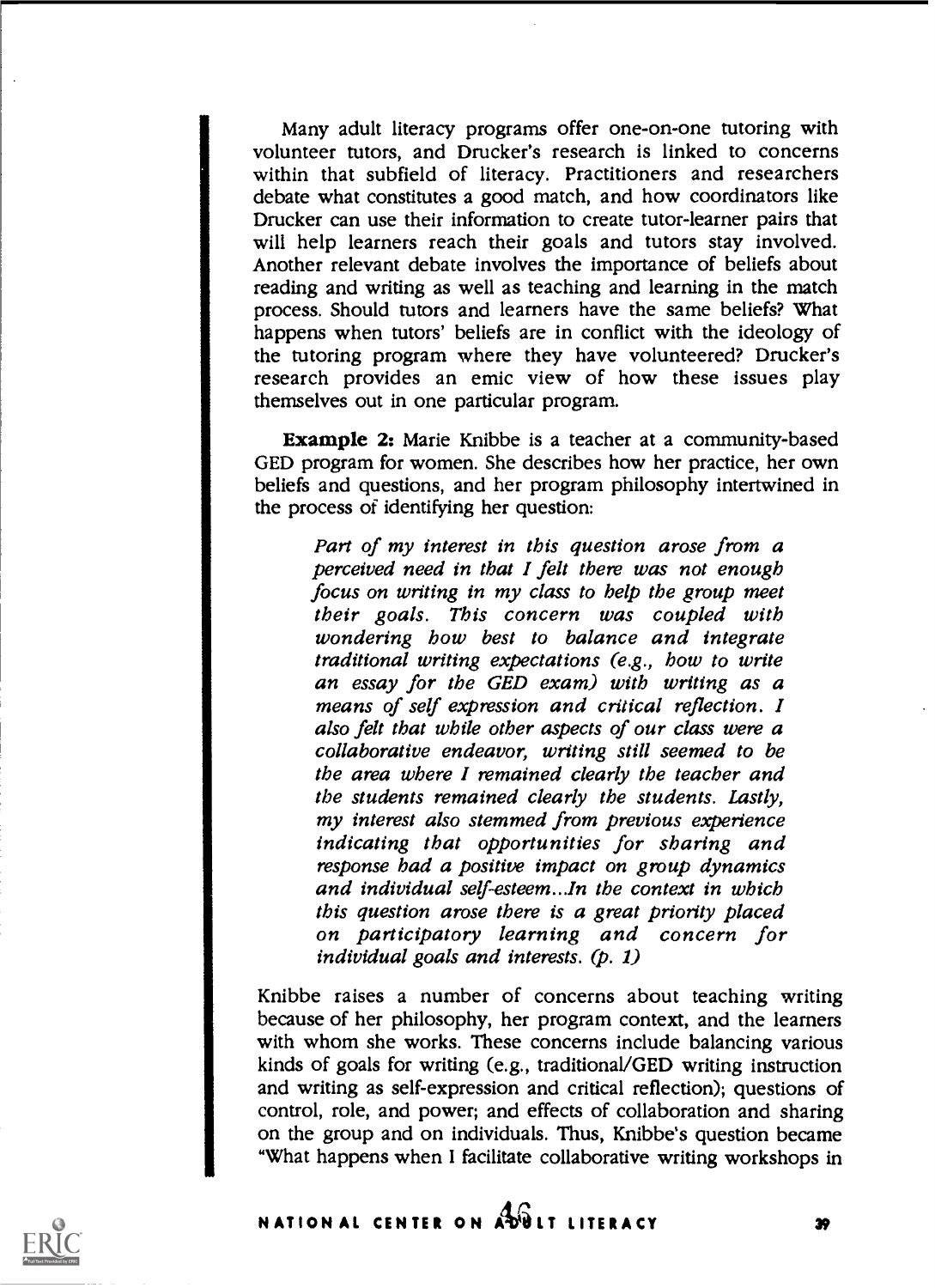my class?" (p. 1). This question was intimately connected to her philosophy, her program's philosophy, and gaps or tensions that she saw between those philosophies and her practice.

Knibbe's research and practice stood in a reciprocal and recursive relationship. By facilitating a discussion of good writing, she in effect enlisted her students in pursuing one of the subquestions of her research. Existing class components, such as learner-teacher dialogue journals, and new ones, such as writing workshops and reflection on the workshops, were important sites of data collection, and they also constituted the work of the class during that period. In her pedagogy, Knibbe sought to change traditional teacher-learner relationships and to position the learners as knowers (e.g., she did not want to be the sole or main writing critic, and she created opportunities for learners to critique each other's writing). Knibbe sought similar ends in her research, which fit her pedagogy. In her research, she tried not to re-enact traditional researcher-researched relationships and again saw the learners as knowledge builders.

Artifacts in Knibbe's data included audiotapes and transcripts, notes on newsprint from group discussions, learners' journals and written responses, and teacher's notes and journal. Again, the intimate connection between research and practice is clear: All of the artifacts of research were also the material of instruction. Knibbe's research was embedded in existing concerns of both teacher and program. It represented an intensification of her work in that she drew on existing practices in new and systematic ways. It also represented an extension of her work in that it led to innovations (such as the various forms of the writing workshop) as she attempted to explore collaborative writing with her class.

As with the other practitioner research projects examined, Knibbe's work clearly relates to ongoing conversations in the larger field. Practitioners and researchers discuss and research how best to teach writing and composition. Those who value participatory and learner-centered philosophies explore how to teach writing in a way that draws on and respects what learners bring with them and that does not simply re-inscribe traditional teacher-learner power relations. Another ongoing debate within the field examines how to integrate preparing students for the GED and other similar exams with teaching different kinds of writing and giving students the tools to go on to other settings (e.g., work, training programs, and college). Knibbe's study outlines how one particular community of teacher and learners struggled with some of these issues; other studies of similar issues by practitioners could further extend the dialogue.

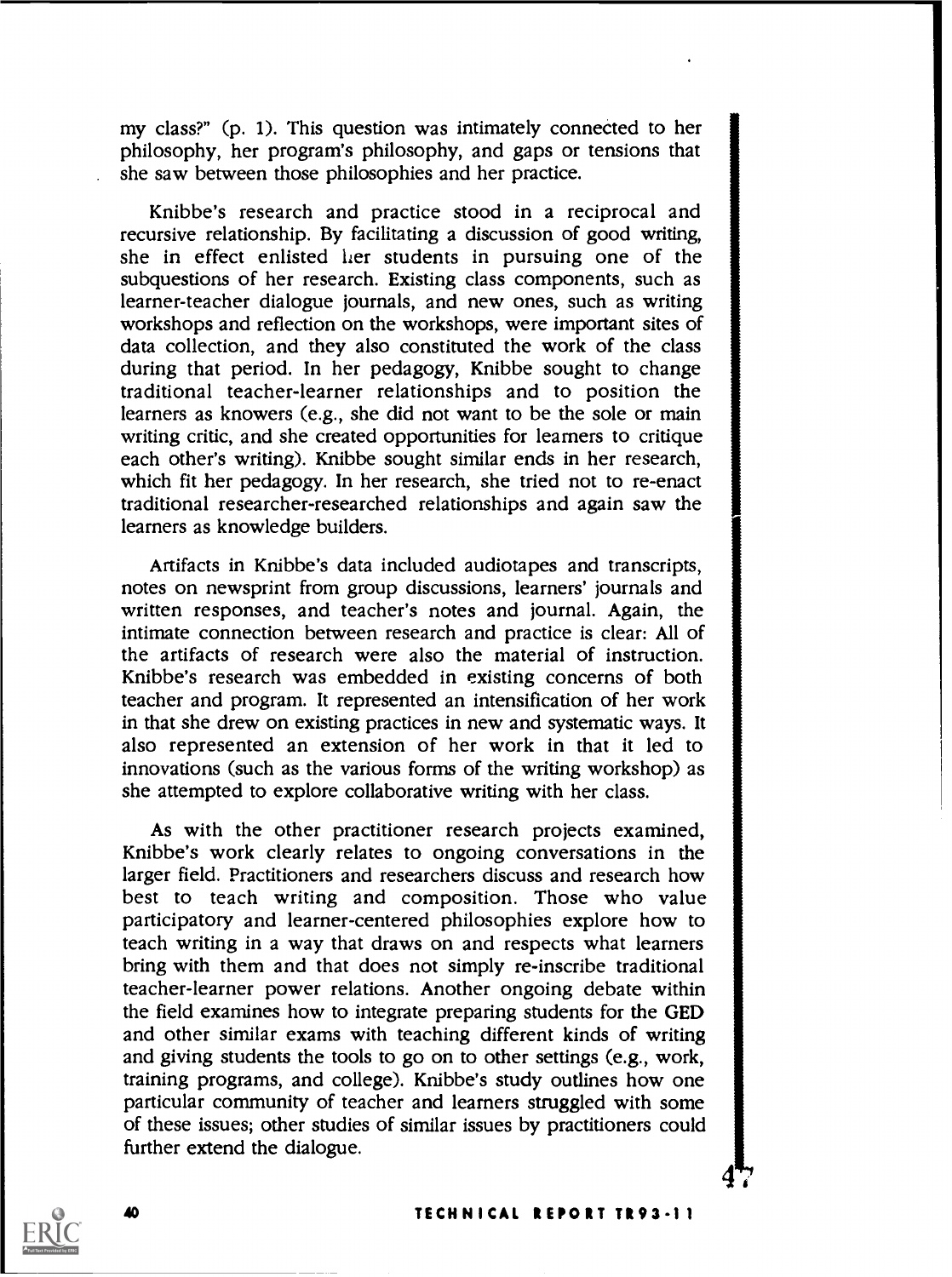For cne participant, however, research was not well integrated into practice, and, in fact, it began to seem an impediment to her practice. Lore Rosenthal, a teacher of deaf adults, points out that perhaps the context of her work made her research especially challenging. She writes:

> These new ideas (from the Seminar and about involving learners in directing their own learning process and about self-assessment and informal assessment) were very exciting but also somewhat threatening. Teaching deaf learners brings with it many unique challenges with which I continue to play. For many teachers, these challenges would be enough, without also adding additional considerations. In retrospect, I can say that my desire to "try it all" made my year more stressful than it might otherwise have been.  $(p, 1)$

Her research questions ask:

(a) What prompts my decision to teach a certain topic or lesson and how much learner input (conscious or unconscious) is involved? (b) What types of informal peer literacy instruction is taking place "under my nose" and "behind my back," that is perhaps going unnoticed or unrecorded? (p. 2)

During her research, she became "painfully aware of how few students were willing or able to direct their own learning and take control of their own situations" (p. 2). Two months into the project she writes:

I was completely frustrated with examining my own teaching practice. The process of analyzing myself so closely and holding myself up to such a<br>high standard of expectation was taking all the fun out of teaching. I was totally frustrated that 'reality' was in no way matching my `idealistic' vision.  $(p. 3)$ 

Rosenthal chose to deal with this frustration by shifting her focus from her original research questions to look at what was going well in her class. Although research seemed foreign and even negative during her attempts to work with it during the first year of the Seminar, Rosenthal is participating in the second year and plans to continue her research efforts in that context. Her experience raises questions about whether practitioner inquiry is well suited to everyone and about when and why it becomes paralyzing for some.

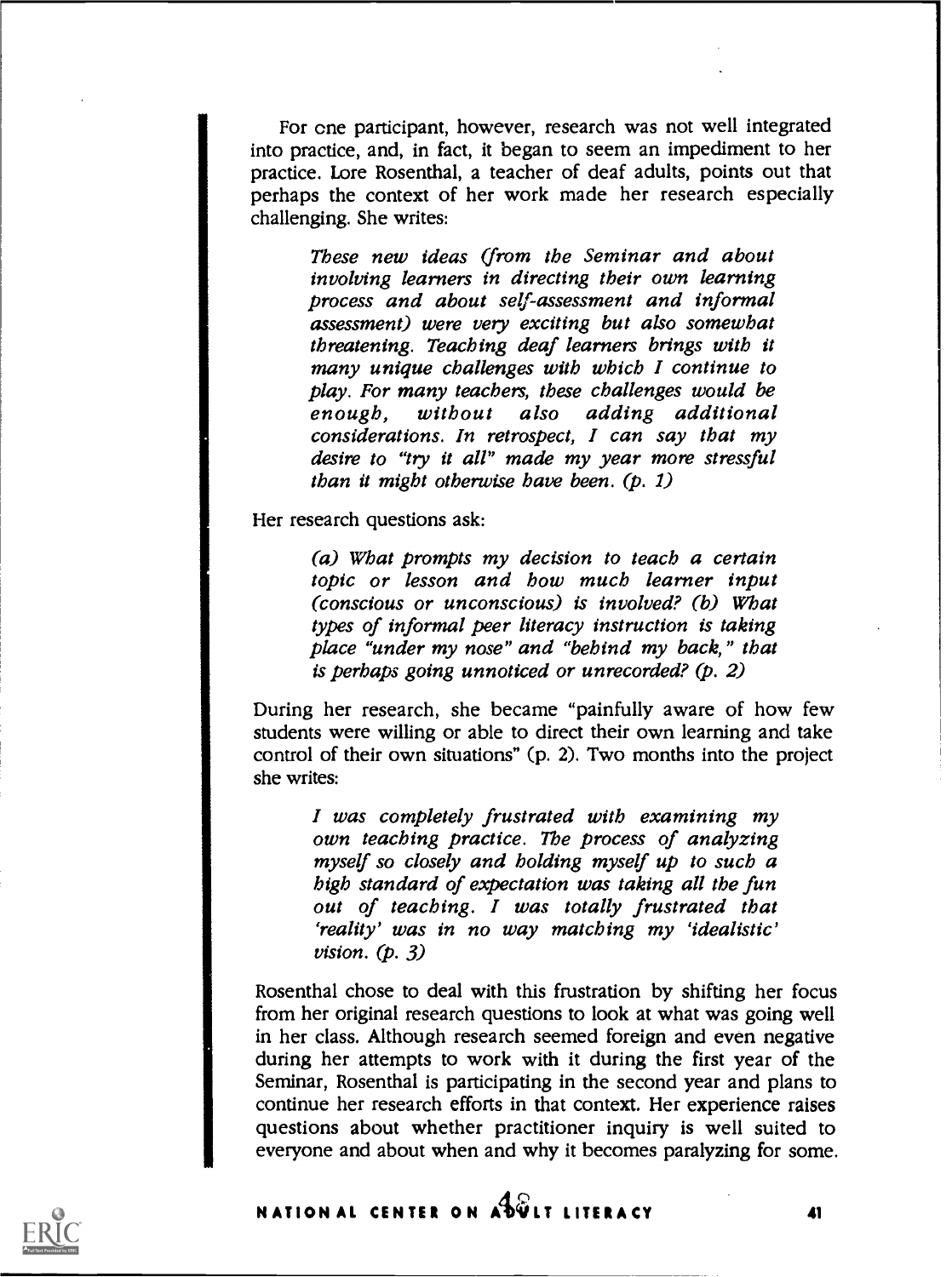It also invites further study into what facilitators and other participants in practitioner research communities can do to help their colleagues having this kind of experience.

One strong finding in the study to date relates to the ways that practitioner inquiry interrupts traditional relationships between the researcher and the researched. The data so far would suggest that the processes of initiating inquiry deeply embedded in one's practice as an adult educator lead naturally to some form of coinvestigation with those researched--whether learners or other staff members. All four of the program administrators' projects, for example, involved explicit collaboration with program staff, and, in two cases, this went beyond sharing purposes and methods to collaborative analyses and interpretation of the data. Only two of the completed projects by teachers seemingly did not involve a co-investigative stance, and this choice appeared highly constrained by the practitioners' particular questions and contexts. The extent to which this stance on collaboration is simply reflective of a style of teaching or administering and the extent to which the experiences of working in a practitioner research community affected this stance will be explored in future reports on the project.

The fact that practitioners develop distinctive ways to wed research processes and practice leads to a caveat that will be explored more fully in forthcoming reports, which will analyze relationships between inquiry and changes in professional practice and knowledge over time. The point here is that practitioner research can be a bounded universe; practitioners research what they identify as questions amenable to inquiry. They study what is already somewhat within the scope of their practice. The activity of inquiring into practice is not necessarily a good in itself; it needs to be informed by some meaningful purpose so that research questions and methods strengthen and/or transform what is already going on in classrooms and programs. Making distinctions among the different takes on practitioner research is important since each reflects various roles individuals, groups, and institutions play in its invention in particular contexts. These differences are likely to have radically different consequences for adults' learning, for the cultures of teaching and programs, and for the professionalization of the field.

 $49$   $\blacksquare$ 

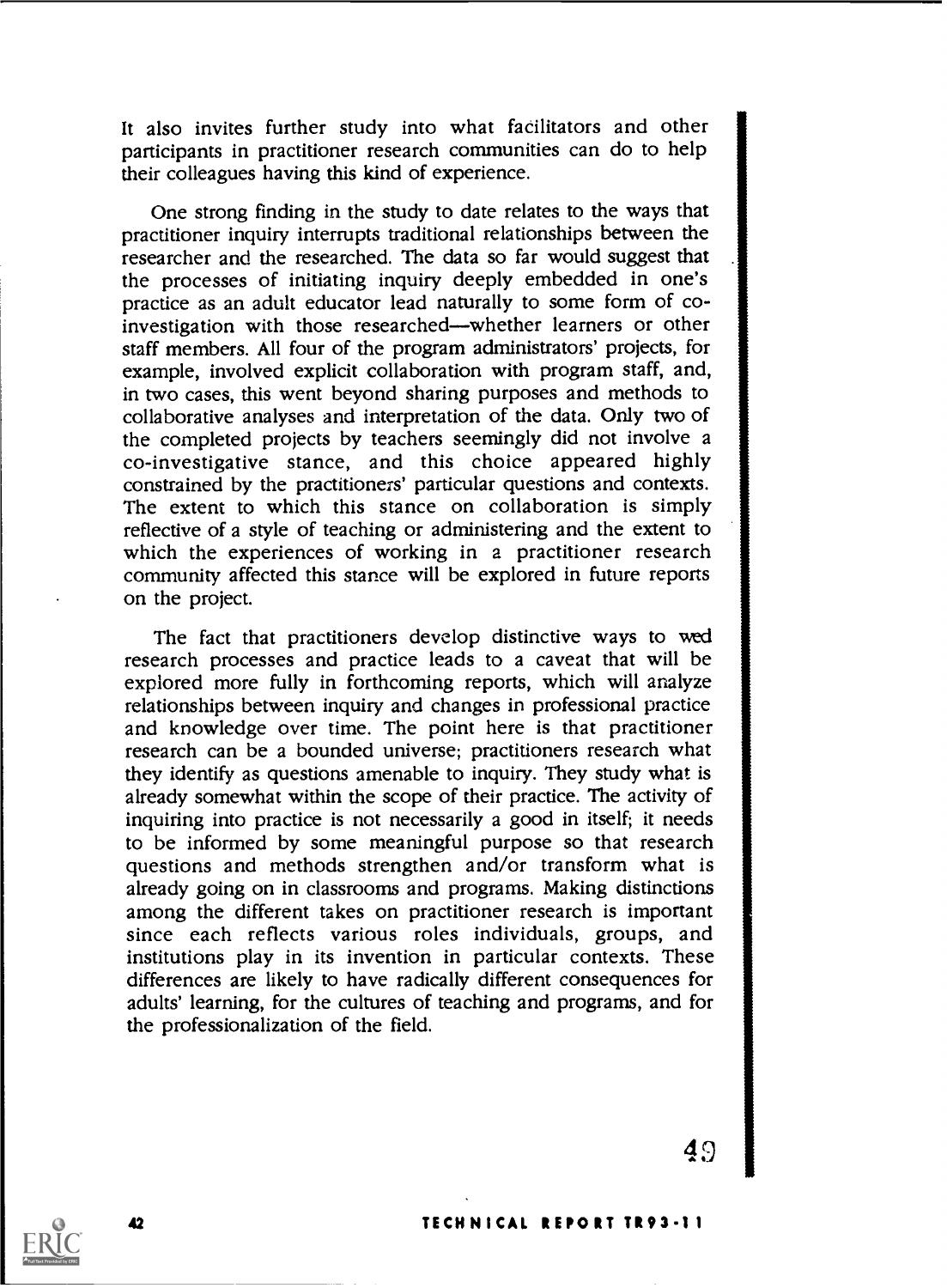# SUMMARY AND DISCUSSION OF FINDINGS

The findings of this report suggest that inquiries conducted by teachers, tutors, and administrators that are based in practitioner work reveal substantial and pervasive tensions and disjunctions in the field. The specific questions that drive these inquiries reflect dissonance created by complex interactions among factors related to the person, the context, and the demands of daily practice. These questions are distinctive and useful, in part, because they are situated or tied to particular contexts. The particular questions and the inquiries that evolve from them, however, are related to concerns of other practitioners, researchers, funders, and policymakers in the field. To conduct inquiries based in their own classroom and program sites, practitioners select methods that are uniquely connected to and embedded in practice, thus making it possible to have the time and incentives to inquire. Furthermore, through intensifying practice as a form of inquiry, practitioners reinvent conventional relationships of teachers and learners, research and action, and the researcher and the researched.

The questions and methods selected by adult literacy educators in this project emerge neither from theory nor practice, but from the critical intersection of the two. As Cochran-Smith and Lytle (1993) explain it:

They demonstrate that when teachers do research, they pose neither the generic process-product question of "What works?" nor the broad interpretative question of "What's going on here and what does it mean?" Rather, teachers' research questions seem to take a different form, one that reflects their inescapable responsibility to the here and now as well as their ongoing need to construct and reconstruct intellectual perspectives for understanding their work. Hence, in a certain sense, teachers do ask "What works?" but they mean, "What works in the complex contexts of particular classrooms?--what works for whom, under what circumstances, and in what ways--as well as what 'working' means for various participants in their classrooms, schools, and communities." (p. 120)

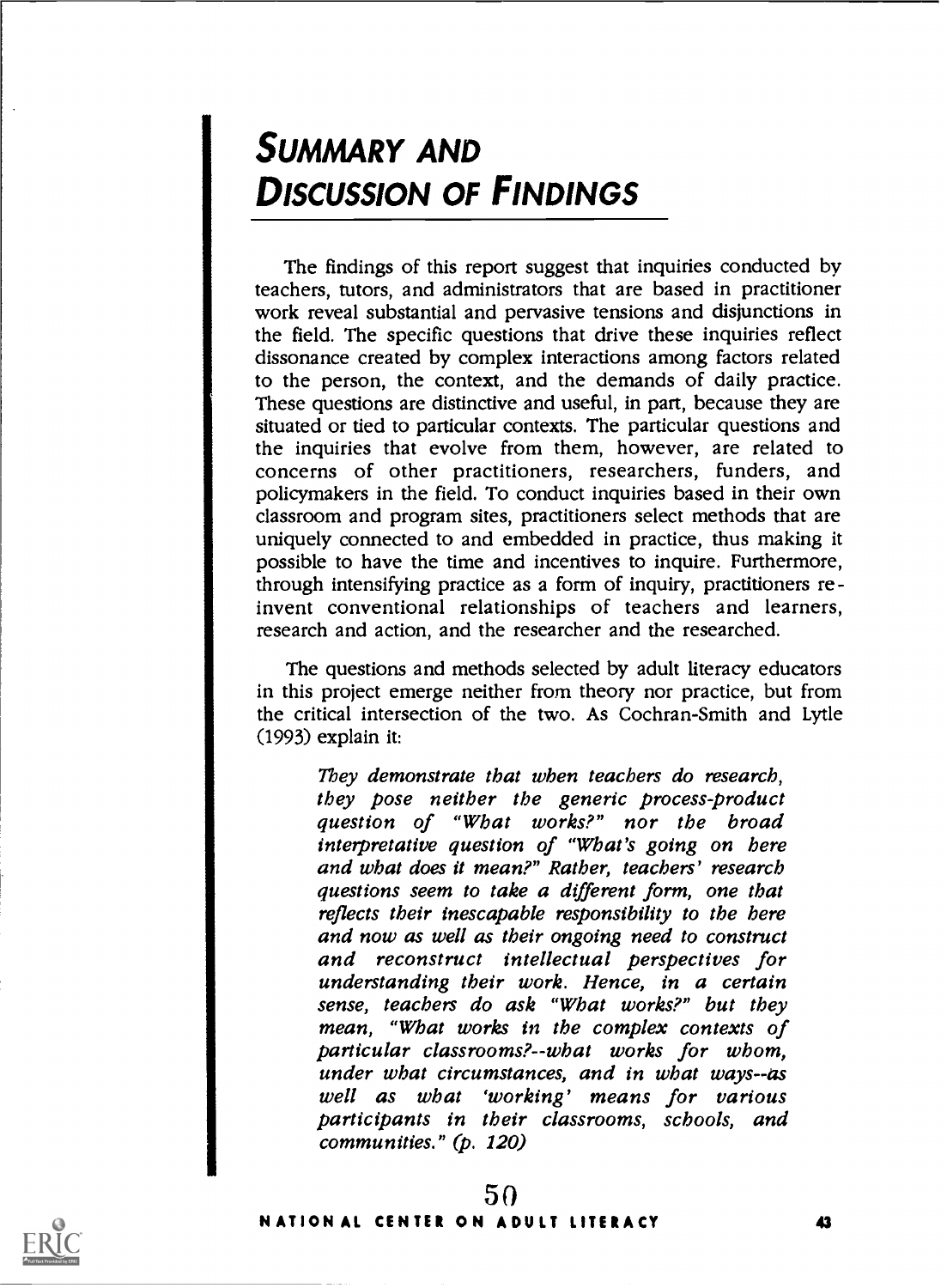Thus, a major contribution of practitioner research is that it identifies and investigates a distinctive set of problems in practice and demonstrates that understanding practice cannot be accomplished by university researchers alone.

The findings presented in this report show how practitioners initiate inquiry in their own settings. The data reported here is a subset of a larger study of practitioner inquiry as staff development that is being conducted over a period of 4 years. Subsequent reports will explore in more detail the relationships between the research community of practitioners and the activities of individual researchers. We will also provide more detailed findings that relate to an emerging model for curriculum in staff development that is inquiry centered and collaborative. Several important implications for inquiry-based or inquiry-centered staff development may be derived from this subset of the data, which focuses on the ways that practitioners initiate inquiry in a variety of classroom and program sites.

### INQUIRY AS A STANCE ON PRACTICE

In <sup>a</sup> recent discussion of feminist and poststructural perspectives on educational research, Lather (1992) cites a distinction made by Sandra Harding, feminist philosopher of science, that seems relevant here. Harding (1987) distinguishes between research method and research methodology as follows:

Method refers to techniques for gathering empirical evidence; methodology is the theory of knowledge and the interpretative framework that guides a particular research project. (p. 2)

In the projects initiated as part of ALPIP's first year, participants took an inquiry stance on their practice. They saw their own individual projects not simply as activities or methods but more as indicative of validated or emergent methodologies that position them as learners from their own practice. This represents a stance on their own knowledge and agency as well as a stance on collaborating with others. In a recent essay, Cochran-Smith and Lytle (1993) argue that learning from teaching or administering (i.e., learning from practice itself) ought to be the primary educational task across the professional life span:

By "learning from teaching," we mean that inquity ought to be regarded as an integral part of the activity of teaching land administering programs] and as a critical basis for decisions about practice. Furthermore, we mean that classrooms and

5 1

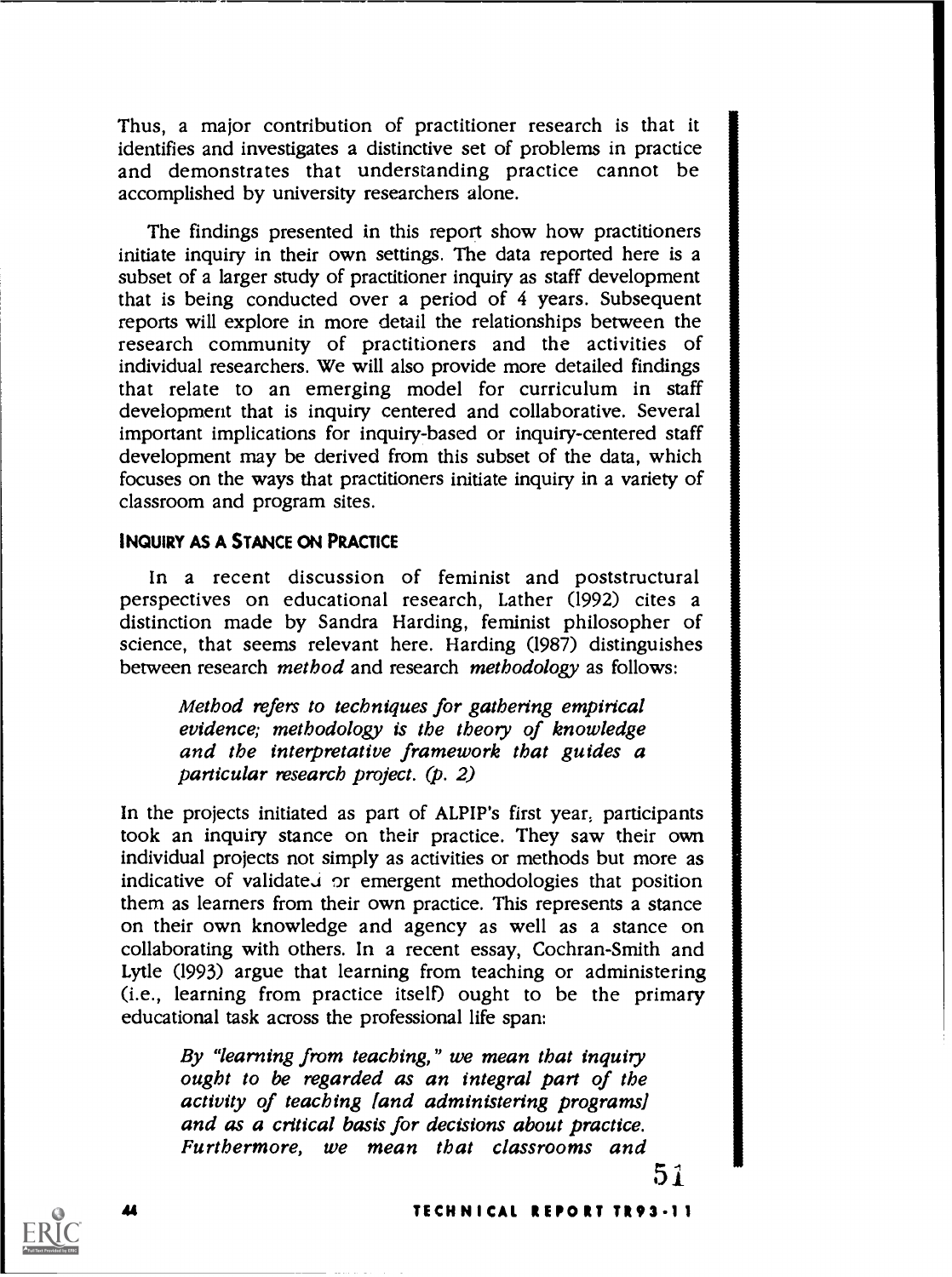(programs] ought to be treated as research sites and sources of knowledge that are most effectively accessed when teachers land administrators] collaboratively interrogate and enrich their theories of practice. (p. 63)

When practitioners themselves conduct research, they make problematic what they think they already know, what they see when they observe their adult students or staff members as learners, and what they choose to do about the disjunctions that often exist in their classrooms, programs, and communities. The point here is that practitioner research is not a staff development technique or activity but rather a radically different way of positioning oneself as a generator, not merely a consumer, of significant knowledge for improving practice.

### CONTRASTING MODELS OF STAFF DEVELOPMENT

Traditional staff development models do not provide the social and organizational structures supportive of learning for practitioners across the professional life span. In inquiry-based or inquiry-centered staff development, learning is integrated with practice and occurs over time. The processes build on each person's distinctive experiences of practice, and the experiences of inquiry, in turn, feed back into practice. Rather than confronting the problems of providing follow-up from workshops or other offsite activities, inquiry-based staff development is grounded in the daily work of programs.

Recent research on conceptions of teacher learning suggests that teachers must be able to situate new knowledge and understanding within the contexts of their classrooms. When knowledge is acquired outside of these contexts, teachers have difficulty bringing this knowledge to bear on actual practices (Grossman, 1992). Literacy programs, like most schools, are not currently structured to support the capability of teachers and administrators to learn from experience. In order for learning to occur, Grossman argues, teachers must have opportunities to get feedback on what they are actually doing and to understand fully the consequences of their actions. Contributing to the norms of collegiality and collaboration are what Little (1982, 1993) calls non routine tasks, defined as opportunities for practitioners to engage in new tasks that support the development of collegiality and, in turn, provide the collaborative environment that supports practitioner learning. Practitioner inquiry communities form such contexts to foster collegiality and collaboration; practitioner inquiry projects function as nonroutine tasks that affect the agency

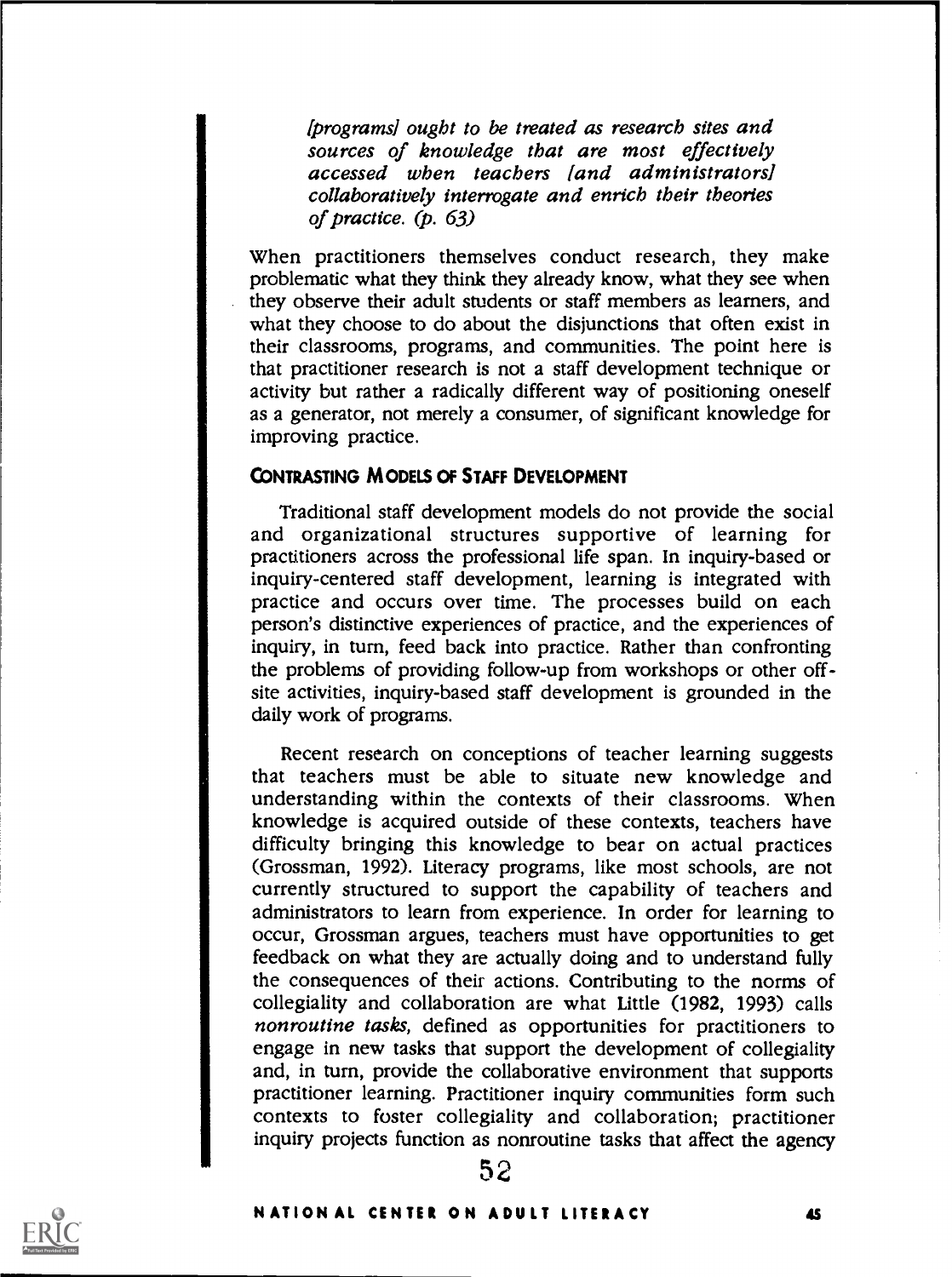of practitioners who empower themselves through knowing and sharing knowledge.

The literature on change argues persuasively that people are impelled to alter their comfortable routines and behaviors when there is a meaningful context and sustained support for investigating underlying assumptions and experimenting with new strategies. Rather than cast reform as increased roles and responsibilities for field-based practitioners (the prevalent model in K-12 education), structures for investigation and experimentation strengthen the intellectual foundations of practice-both in the classroom and in the program-by validating the prior knowledge and experience of those most responsible for enacting policies at the grass roots level. By privileging emic, or insider, questions and knowledge, inquirybased staff development creates conditions in which practitioners can impel their own growth and change.

### FORUMS FOR DISSEMINATING NEW KNOWLEDGE IN THE FIELD

A final implication that can be derived from the project so far relates to the need for new forums for disseminating practitioner research. Practitioners need opportunities to present their inquiries to different audiences. Although both emic and etic knowledge of practice is certainly needed, the etic, or outsider, perspective has dominated conferences, training programs, and workshops intended to upgrade the knowledge and skills of practitioners. Workshops that have been based on the traditional knowledge transmission model can be transformed simply by having the presenter be a practitioner whose data are shared with others in order to look for patterns and implications. Rather than simply presenting findings and interpretations in the hierarchical fashion typically used by university-based researchers, practitioners can engage others in a close examination of the data using more or less structured forms of oral inquiry (cf. Lytle & Cochran-Smith, 1991; Cochran-Smith & Lytle, 1993 for a description and examples of research as oral inquiry). Some of the methods used in practitioner research communities over time can thus be adapted for more short-term encounters. By presenting these studies to a variety of audiences, practitioners can contribute to dialogues between audiences of practitioners, researchers, policymakers, and funders who do not often come together to share perspectives. To date, there have been relatively few forums for the presentation and publication of practitioner inquiry, and even fewer have focused on adult literacy educators rather than primarily or solely on K-12 teachers.

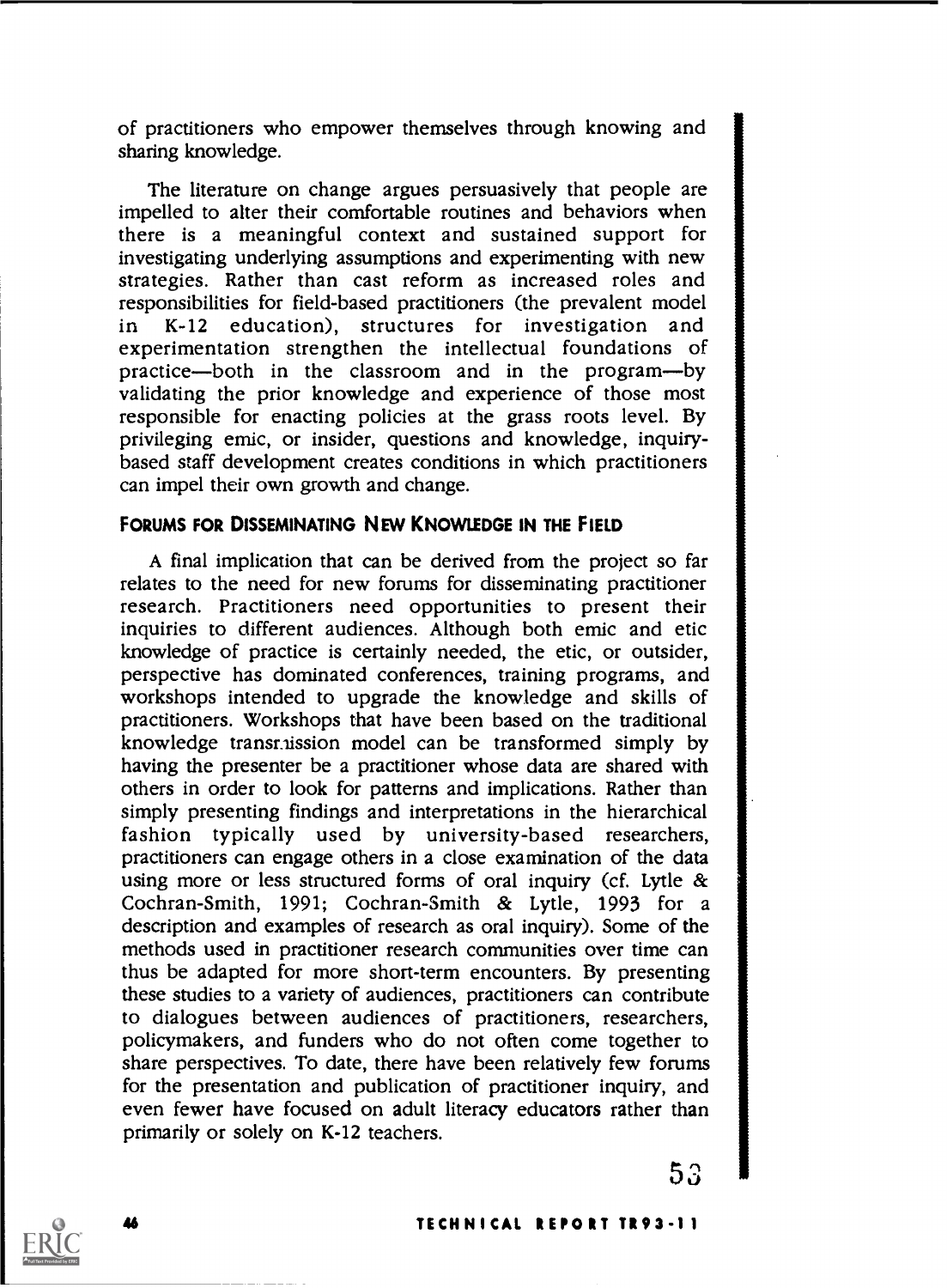It is important to note that practitioner-researchers are not doing what Calkins (1985) referred to as field-testing research, in which practitioners test out new ideas that they are already convinced are exemplary. The goal of practitioner research is not field-testing but "the development, assessment, and revision of theories that inform practice" (p. 143). As Lytle and Cochran-Smith (1992) have pointed out, practitioner research is almost by definition case study; the unit of analysis is typically the learner, the classroom, or the program. Exploring the question of whether and how case studies contribute to the knowledge base of the field, they cited the work of Elliot Eisner (1991). He argues that knowledge growth in the social sciences is "more horizontal than vertical," not at all like building with blocks but more like linking multiple conceptual frameworks that others may use to try to understand their situations. Research studies, Eisner argues, create their own "interpretative universe." In practitioner research communities, and more generally in the field of adult literacy, knowledge will accumulate as program-based and university-based practitioners read and critique each other's work, document and disseminate their responses, and begin to create new kinds of "interpretative universes."

The goal here will not be to discover monolithic solutions to complex problems or to discover what works across all contexts but rather to build systems of communicating knowledge so that distinctions about what works in particular communities and for particular and diverse groups of learners and purposes will be more accessible to wider audiences. Practitioner research has much to contribute to the formation of a discourse community that includes as generators of new knowledge those who practice daily in the field.

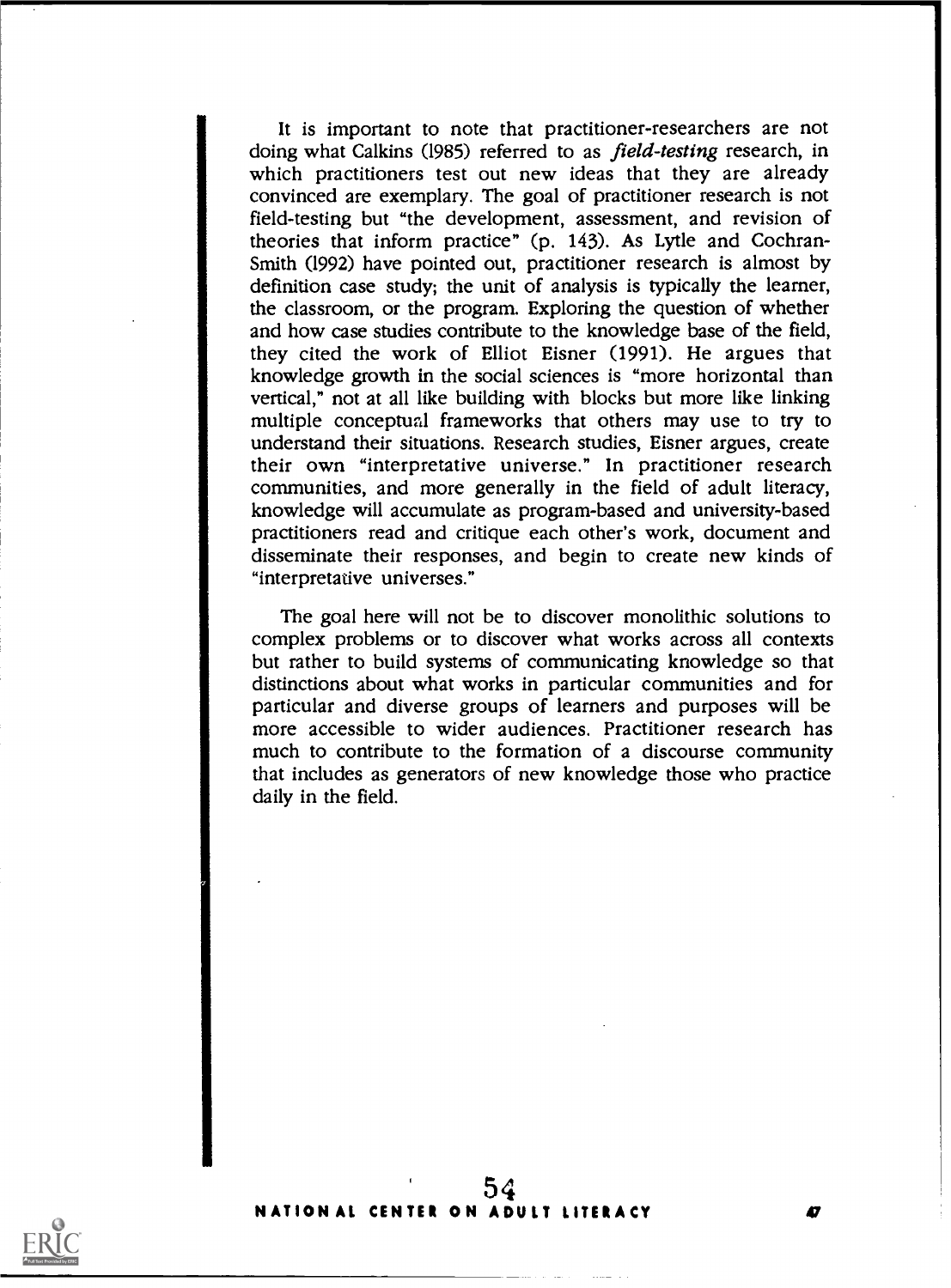# **ENDNOTES**

- 1The discussion of the historical roots of teacher research and its various iterations is adapted from Cochran-Smith & Lytle, 1991 and 1993.
- <sup>2</sup> This framework is presented in a series of publications (Cochran-Smith & Lytle, 1991, 1992a, 1992b, 1993 and Lytle & Cochran-Smith, 1991, 1992).
- <sup>3</sup> This definition is based on the work of Lawrence Stenhouse who defines research in general as 'systematic, self-critical inquiry" and on an ongoing survey of practitioner writing.
- <sup>4</sup> Projects cited include R. Drucker (1992), An inquiry into tutors' beliefs; G. Branch (1992), Untitled manuscript; J. Fleschute (1992), Untitled manuscript; J. Gordon (1992), Collaborative editing workshops; P. Haff (1992), The leadership link: An exploration of learners and leadership at Community Women's Education Project (CWEP); S. Harrill (1992), I wouldn't let you fall: What I learned about learning and teaching from my students; M. V. Knibbe (1992), Using collaborative writing groups with adult learners; P. McGuire (1992), Experts and learners: Toward staffdirected staff development in a community-based adult education agency; M. Merson (1992), Literacy programs and the nature of curriculum; J. E. Prior (1992), Reading and writing with Gloria; L. L. Rosenthal (1992), Research summary, J. Sigler (1992), Untitled manuscript.

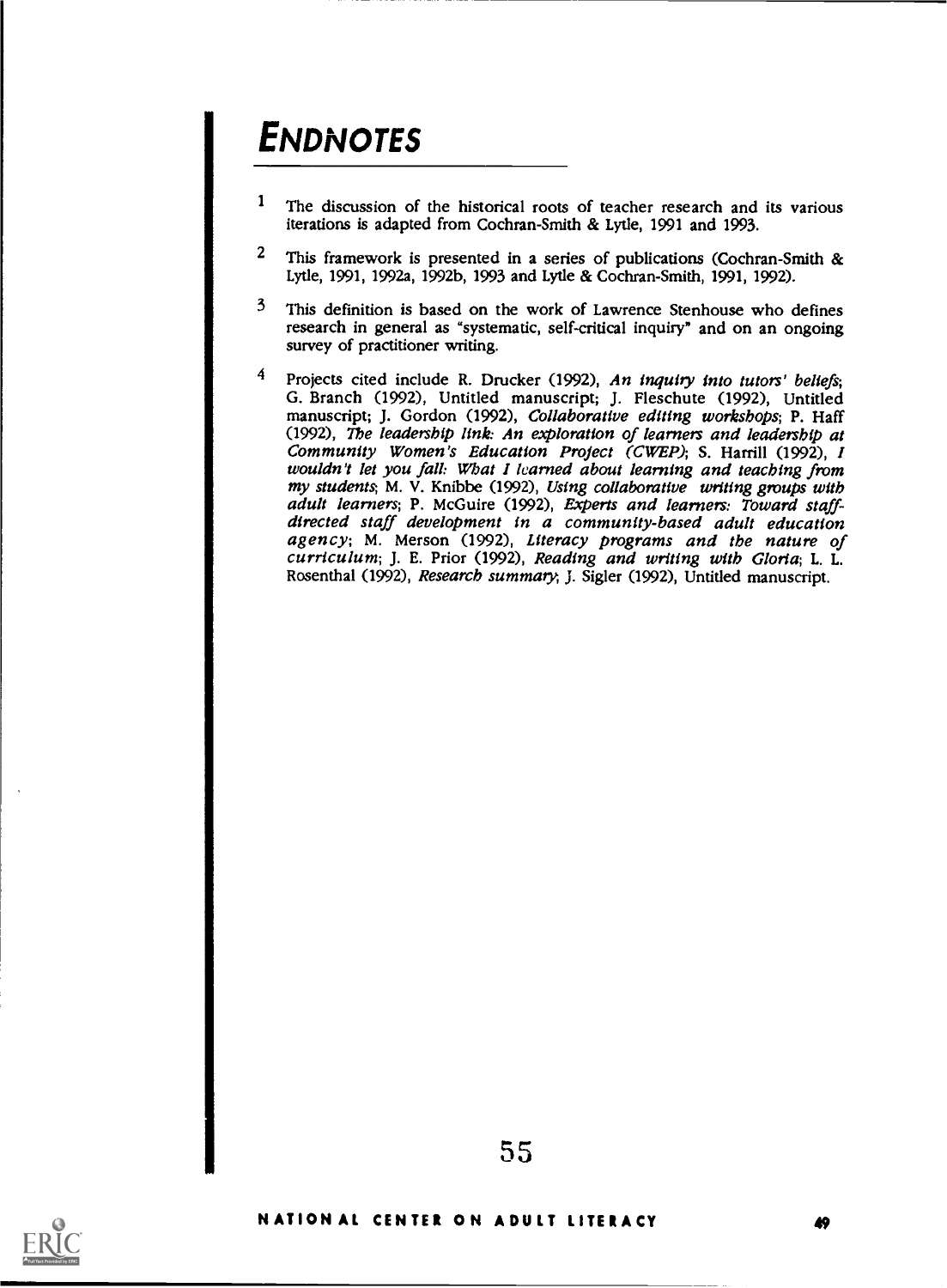# **REFERENCES**

Bissex, G., & Bullock, R. (1987). Seeing for ourselves: Case study research by teachers of writing. Portsmouth, NH: Heinemann.

Bloome, D. (1985). Reading as a social process. Language Arts,  $62(2)$ , 134-142.

- Britton, J. (1987). A quiet form of research. In D. Goswami & P. Stillman (Eds.), Reclaiming the classroom: Teacher research as an agency for change (pp. 13-19). Upper Montclair, NJ: Boynton/Cook.
- Calkins, L. (1985). Forming research communities among naturalistic researchers. In B. McClelland & T. Donovan (Eds.), Perspectives on research and scholarship in composition (pp. 125-144). New York: Modern Language Association.
- arini, P. (1975). Observation and description: An alternative methodology for the investigation of human phenomena. Grand Forks, ND: North Dakota Press.

Carr, W., & Kemmis, S. (1986). Becoming critical. London: Falmer Press.

- Carson, T. (1990). What kind of knowing is critical action research? Theory into Practice, 29(3), 167-173.
- Cochran-Smith, M., & Lytle, S. L. (1990). Research on teaching and teacher research: The issues that divide. *Educational Researcher*, 19(2), 2-11.
- Cochran Smith, M., & Lytle, S. L. (1992a). Communities for teacher research: Fringe or forefront? American Journal of Education, 11(3), 298-324.
- Cochran-Smith, M., & Lytle, S. L. (1992b). Interrogating cultural diversity: Inquiry and action. Journal of Teacher Education, 43(2), 104-115.
- Cochran-Smith, M., & Lytle, S. L. (1993). Inside/Outside: Teacher research and knowledge. New York: Teachers College Press.
- Dewey, J. (1904). The relation of theory to practice in education: Third yearbook of the National Society for the Study of Education (pt. 1). Chicago: University of Chicago Press.

Eisner, E. (1991). The enlightened eye. New York: Macmillan.

- Fingeret, A. (1983). Social network: A new perspective on independence and illiterate adults. Adult Education Quarterly, 33, 133-146.
- Fingeret, H. (1989). The social and historical context of participatory literacy education. In H. Fingeret & P. Jurmo (Eds.), Participatory literacy education (pp. 5-15). San Francisco: Jossey-Bass.

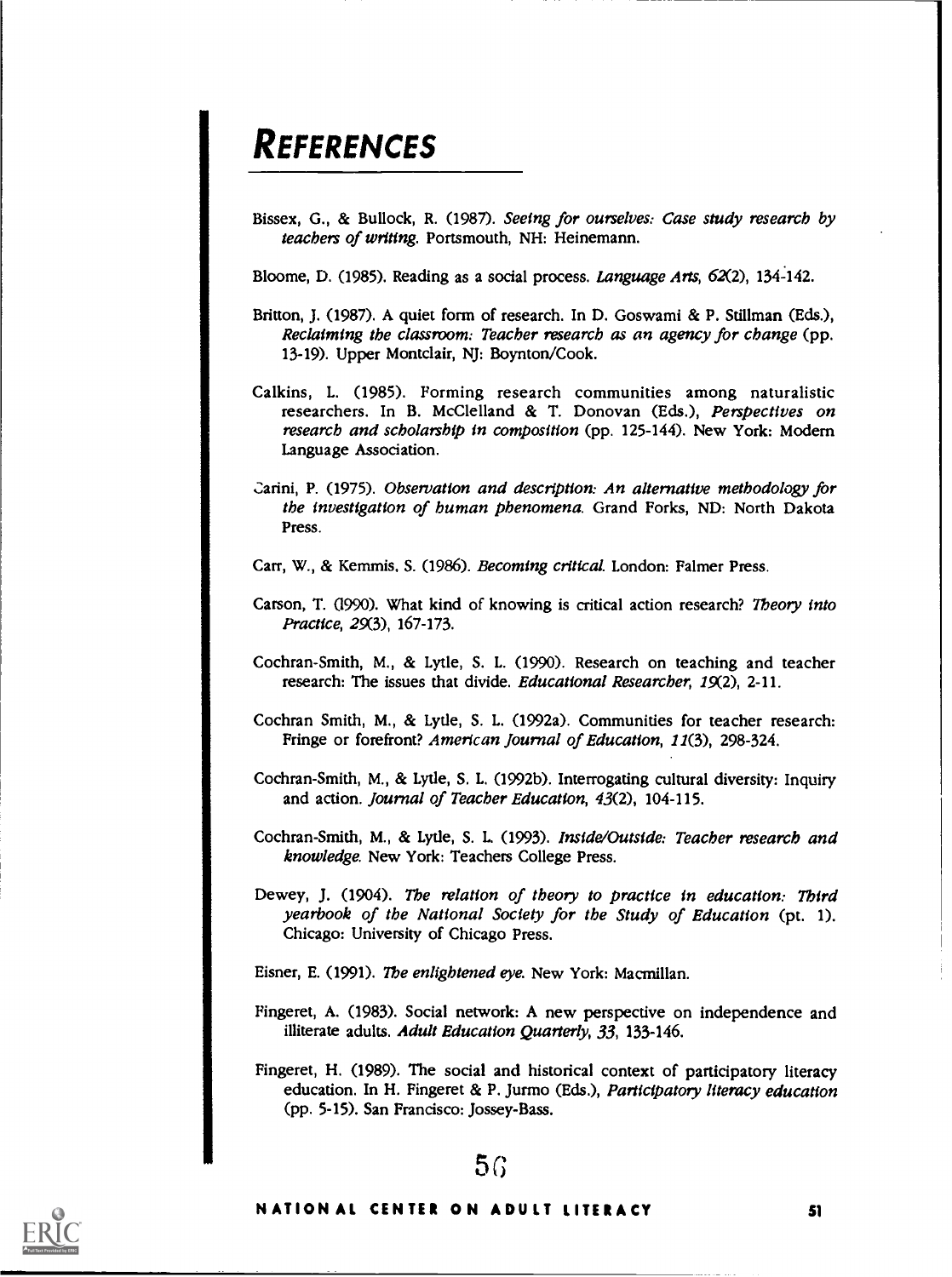- Fingeret, H., & Danin, S. (1991). They really put a burtin' on my brain: Learning in Literacy Volunteers of New York City. Durham, NC: Literacy South.
- Goswami, D., & Stillman, P. (1987). Reclaiming the classroom: Teacher research as an agency for change. Upper Montclair, NJ: Boynton/Cook.
- Grossman, P. (1992). Teaching to learn. In A. Lieberman (Ed.), The changing contexts of teaching: Ninety-first yearbook of the National Society for the Study of Education (pp. 179-196). Chicago: University of Chicago Press.
- Harding, S. (Ed.). (1987). Feminism and methodology. Bloomington: Indiana University Press.
- Hirsch, E. D. (1987). Cultural literacy: What every American needs to know. Boston, MA: Houghton Mifflin.
- Jurmo, P. (1989). The case for participatory literacy education. In H. Fingeret & P. Jurmo (Eds.), Participatory literacy education (pp. 17-28). San Francisco: Jossey-Bass.
- Kazemek, F. E. (1988). Necessary changes: Professional involvement in adult literacy programs. Harvard Educational Review, 58(4), 464-487.
- Kincheloe, J. (1991). Teachers as researchers: Qualitative inquiry as a path to empowerment. London: Falmer Press.
- Lather, P. (1992). Critical frames in educational research: Feminist and poststructural perspectives. Theory into Practice, 31(2), 1-13.
- Lewin, K. (1948). Resolving social conflicts. New York: Harper and Row.
- Lieberman, A., & McLaughlin, M. (1992). Networks for educational change: Powerful and problematic. Phi Delta Kappan, 73, 673-677.
- Little, J. W. (1982). Norms of collegiality and experimentation: Workplace conditions of school success. American Educational Research Journal, 19, 325-340.
- Little, J. W. (1993). Teachers' professional development in a climate of educational reform. Educational Evaluation and Policy Analysis, 15(2), 1129-1151.
- Lytle, S. (1991). Living literacy: Rethinking development in adulthood. Linguistics in Education, 3(2), 109-138.
- Lytle, S. L., Belzer, A., & Reumann, R. (1992). Invitations to inquiry: Rethinking staff development in adult literacy education (Technical Report TR92-2). Philadelphia, PA: National Center on Adult Literacy, University of Pennsylvania.
- Lytle, S. L., & Cochran-Smith, M. (1990). Learning from teacher research: A working typology. Teachers College Record, 92(1), 83-103.

 $57 \pm 1$ 



### <sup>52</sup> TECHNICAL REPORT TR93-II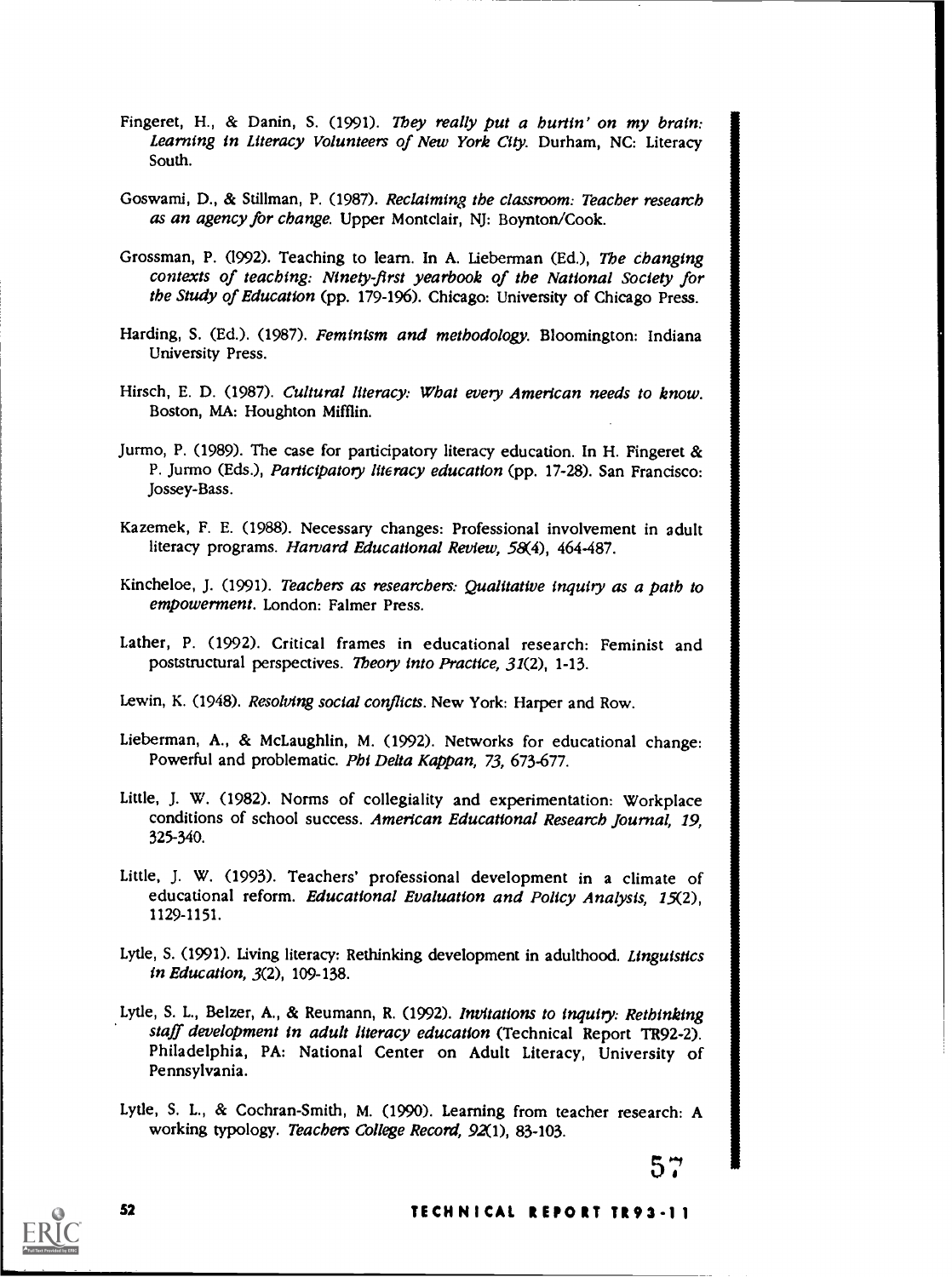- Lytle, S. L., & Cochran-Smith, M. (1992). Teacher research as a way of knowing. Harvard Educational Review, 62(4), 447-474.
- Lytle, S., & Wolfe, M. (1989). Adult literacy education: program evaluation and learner assessment. (Information Series No. 338). Columbus, Ohio: ERIC Clearinghouse on Adult, Career and Vocational Education, The National Center for Research in Vocational Education, The Ohio State University. (ERIC Document Reproduction Service No. ED 316 665)
- Mohr, M., & Maclean, M. (1987). Working together: A guide for teacherresearchers. Urbana, IL: National Council of Teachers of English.
- Myers, M. (1985). The teacher-researcher: How to study writing in the classroom. Urbana, IL: National Council of Teachers of English.
- Reder, S. M. (1987). Comparative aspects of functional literacy development: Three ethnic communities. In D. Wagner (Ed.), The future of literacy in a changing world (pp. 250-270). Oxford, England: Pergamon Press.
- Ruddick, J., & Hopkins, D. (1985). Research as a basis for teaching: Readings from the work of Lawrence Stenhouse. London: Heinemann.
- Schön, D. A. (1983). The reflective practitioner. San Francisco: Jossey-Bass.
- Schön, D. A. (1987). Educating the reflective practitioner. San Francisco: Jossey-Bass.

Stenhouse, L. (1985). Research as a basis for teaching. London: Heinemann.

- Street, B. (1984). Literacy in theory and practice. Cambridge: Cambridge University Press.
- Venezky, R. L., Wagner, D. A., & Ciliberti, B S. (Eds.). (1990). Toward defining literacy. Newark, DE: International Reading Association.
- Westerhoff, J. H. (1987). The teacher as pilgrim. In F. S. Bolin & J. M. Falk (Eds.), Teacher renewal (pp. 190-201). New York: Teachers College Press.
- Zumwalt, K. K. (1982). Research on teaching: Policy implications for teacher education. In A. Lieberman & M. McLaughlin (Eds.), Policy making in education: Eighty-first yearbook of the National Society for the Study of Education (pp. 215-248). Chicago: University of Chicago Press.

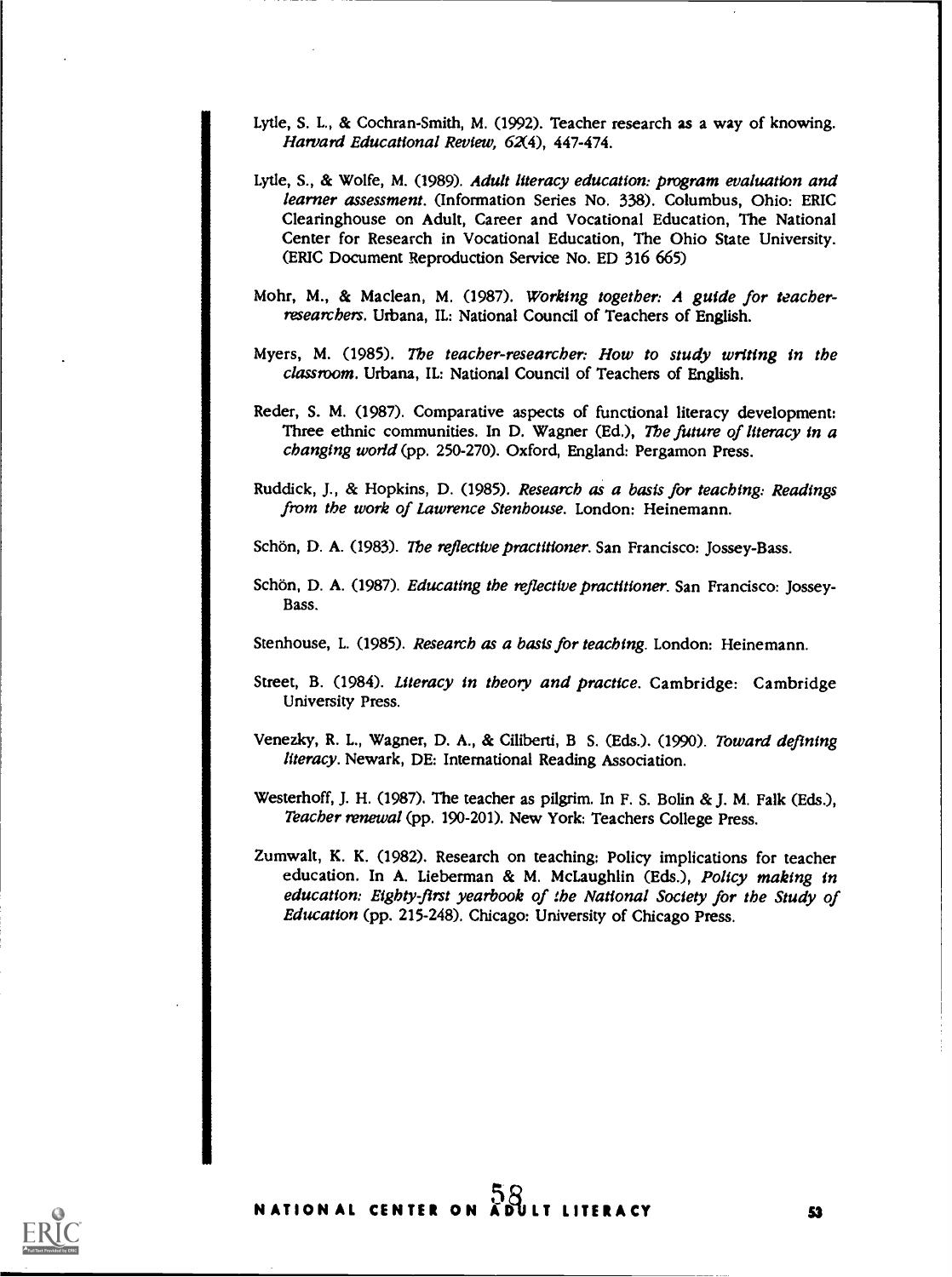# **APPENDIX**

| Name                      | Program and Position                                                                                                                                                                                                                                                                                                        | <b>Inquiry Question</b>                                                                                                                                                                                |  |
|---------------------------|-----------------------------------------------------------------------------------------------------------------------------------------------------------------------------------------------------------------------------------------------------------------------------------------------------------------------------|--------------------------------------------------------------------------------------------------------------------------------------------------------------------------------------------------------|--|
| Germaine<br><b>Branch</b> | Camphor United Methodist<br>Church. Church-affiliated<br>program that serves 20-30<br>adults per year in ABE classes<br>organized by level. 4 staff. <sup>•</sup><br>Traditional school model.<br>Germaine is program<br>coordinator                                                                                        | How can I support the<br>teaching needs of a teacher in<br>my program?                                                                                                                                 |  |
| Richard<br>Drucker        | <b>Community Occupational</b><br>Readiness and Placement<br>Program. One-to-one tutoring<br>program that serves 135<br>learners per year. The<br>program is part of a larger<br>social service agency. The<br>only staff member, <sup>*</sup> Richard,<br>directs the program and<br>tutors.                                | What are tutors' beliefs about<br>learning and learning to<br>read? How might these beliefs<br>influence the ways they teach<br>reading, interact with learners,<br>and accomplish their own<br>goals? |  |
| Jean Fleschute            | Community Learning Center.<br>ABE, GED and ESL classes are<br>offered in this<br>community-based program<br>serving 126 learners per year.<br>The program has a<br>participatory philosophy. 5<br>staff. <sup>•</sup> Jean is executive<br>director and teaches 4 classes.                                                  | What happens when I use<br>African American literature as<br>the focus for lessons with<br>three classes, each one<br>culturally different from the<br>others?                                         |  |
| Daryl Gordon              | Lutheran Settlement House<br>Women's Program.<br>Community-based program<br>that is part of a larger social<br>service agency. It serves 1,150<br>le. mers per year with staff of<br>50.* Tutoring, ABE, GED, and<br>ESL classes are offered. Daryl<br>is a teacher who also has<br>some administrative<br>responsibilities | What happens when my<br>students work together to<br>revise their writings?                                                                                                                            |  |

## Table 1. Practitioner Researchers, Programs, Positions, and Research Questions



59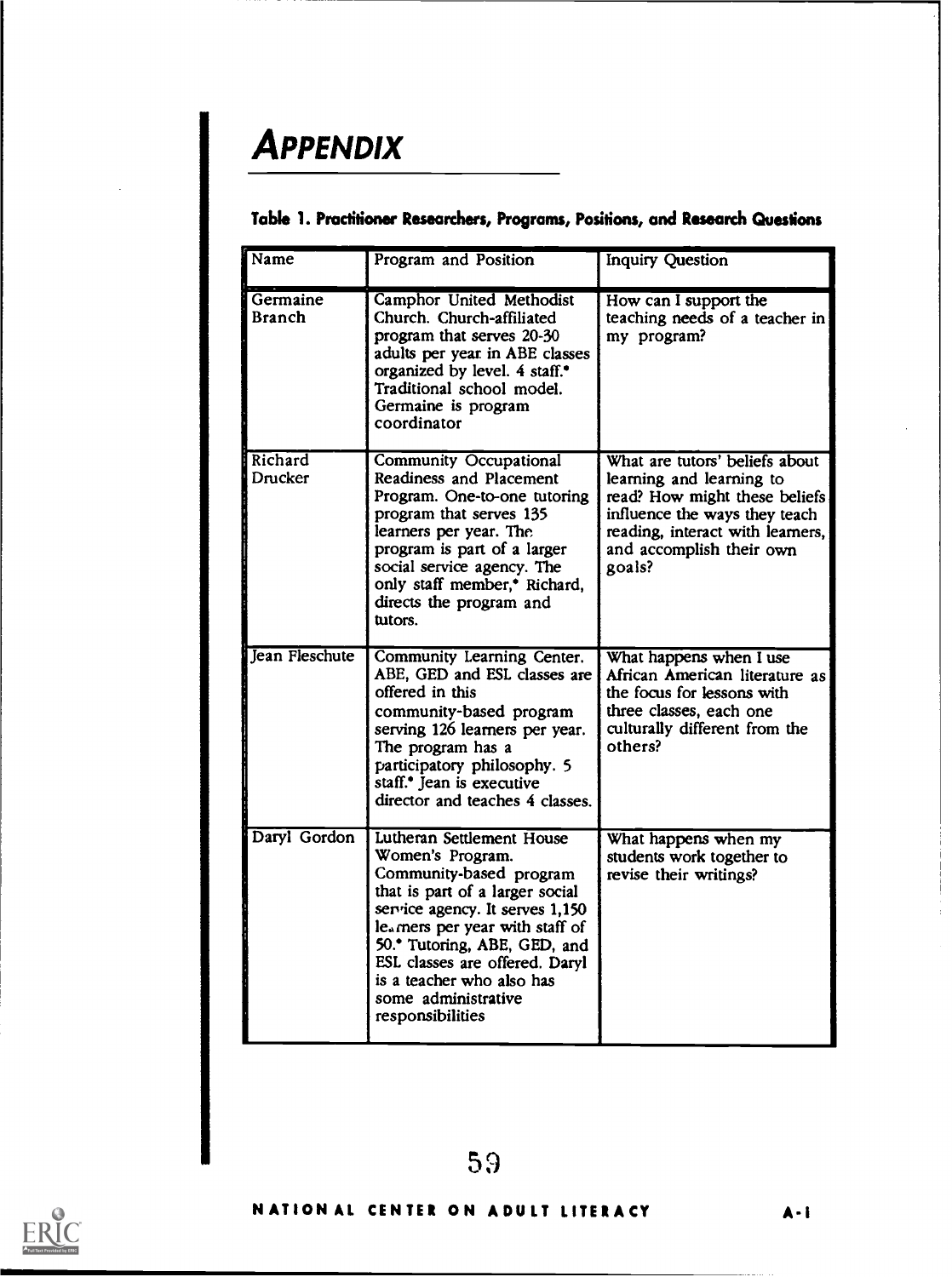| Pat Haff         | <b>Community Women's</b><br>Education Project, Workstart<br>Program. CWEP is part of a<br>larger educational program<br>geared towards women.<br>Workstart helps women move<br>into the workforce or further<br>education through literacy<br>and job readiness classes. The<br>program emphasizes<br>participatory, learner-<br>centered pedagogy. It serves<br>135 learners per year and has<br>a staff of 12.* Pat is<br>curriculum coordinator. | What is learner leadership at<br>CWEP? How has it looked in<br>the past, and how could it<br>look in the future?                                                                                                                                                                                                                                   |  |
|------------------|-----------------------------------------------------------------------------------------------------------------------------------------------------------------------------------------------------------------------------------------------------------------------------------------------------------------------------------------------------------------------------------------------------------------------------------------------------|----------------------------------------------------------------------------------------------------------------------------------------------------------------------------------------------------------------------------------------------------------------------------------------------------------------------------------------------------|--|
| Sandy Harrill    | Center for Literacy.<br>Community-based program<br>serving 2,000 learners per year<br>with 50 staff. <sup>*</sup> Offers tutoring<br>and ABE, GED, ESL, family<br>and workplace literacy classes.<br>Learner-centered philosophy.<br>Sandy teaches 2 classes and<br>has some administrative<br>responsibilities.                                                                                                                                    | What and how do I learn<br>about teaching from my<br>learners?                                                                                                                                                                                                                                                                                     |  |
| Marie Knibbe     | Germantown Women's<br>Educational Project. A<br>community-based program<br>offering ABE and GED<br>classes, with emphasis on<br>women's issues and<br>participatory, learner-<br>centered pedagogy. 80-100<br>learners served per year; 7<br>staff.* Marie teaches one<br>class.                                                                                                                                                                    | What happens when I<br>facilitate collaborative writing<br>workshops in my class?                                                                                                                                                                                                                                                                  |  |
| Jane<br>McGovern | Center for Literacy. See<br>description above. Jane<br>teaches 4 classes and is in<br>charge of developing student<br>leadership at her program.                                                                                                                                                                                                                                                                                                    | How do the ways in which<br>students do evaluation change<br>and develop over time?                                                                                                                                                                                                                                                                |  |
| Peggy McGuire    | Germantown Women's<br>Educational Project. See<br>description above. Peggy is<br>executive director.                                                                                                                                                                                                                                                                                                                                                | What should staff<br>development look like in<br>GWEP? If we are trying to be<br>an authentically community-<br>based, participatory, and<br>empowering educational<br>effort in all aspects of GWEP,<br>then what constitutes staff<br>development for us, and what<br>is the connection between it<br>and overall organizational<br>development? |  |

 $\sigma\sigma$ 



## A-H TECHNICAL REPORT TR93-II